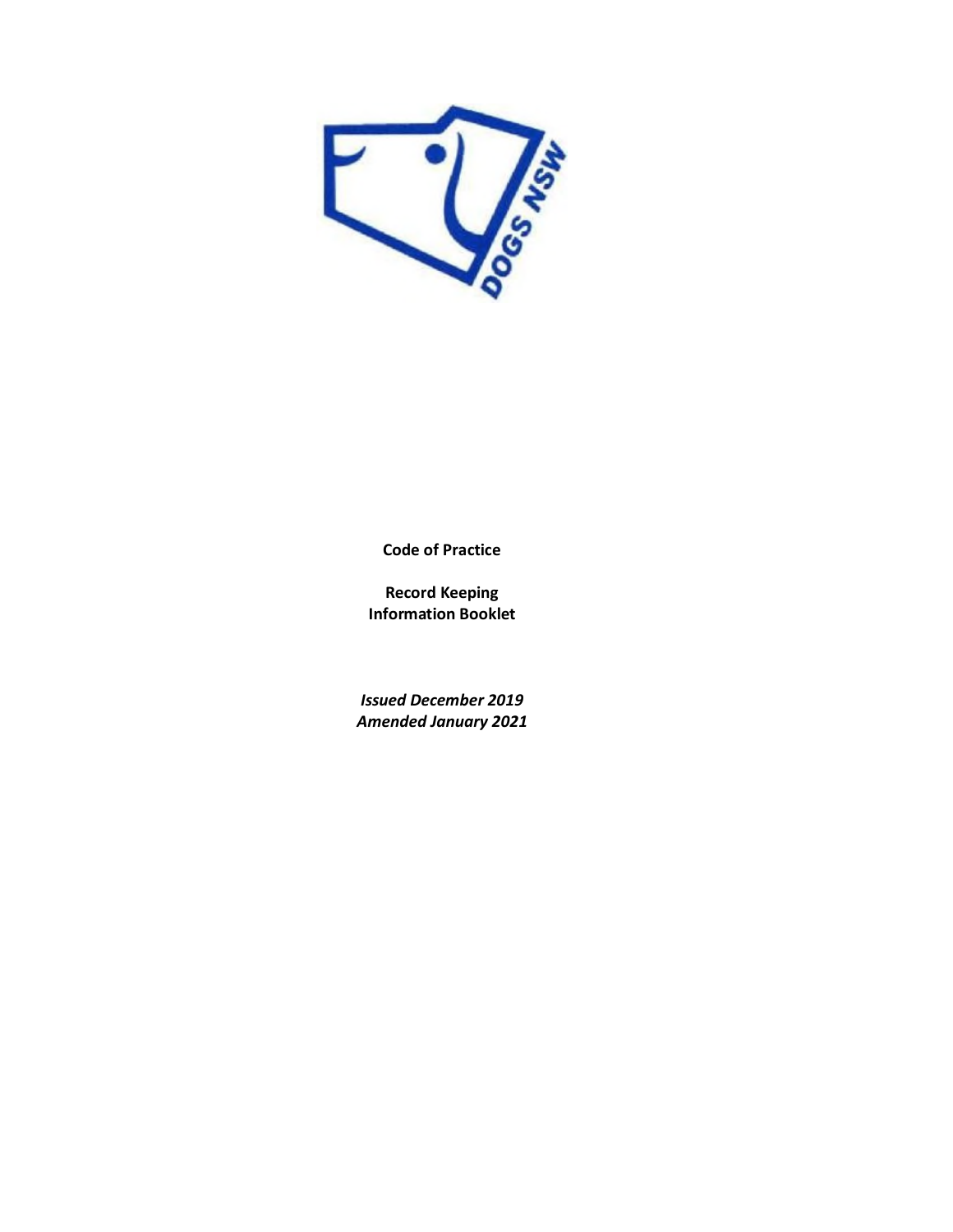### **RECORD KEEPING OBLIGATIONS**

DOGS NSW regulations state that compliance with the organisation's rules and regulations along with the Animal Welfare Code of Practice for Breeding Dogs and Cats, the Companion Animals Act 1998, Companion Animals Regulations 2018 and Prevention of Cruelty to Animals Act 1979, be observed.

It is intended that this Code of Practice will assist DOGS NSW members in your efforts to achieve compliance. It is not compulsory to use the specific templates and forms included; they are only suggested options to assist if you wish. Alternatively, you can use your own record keeping system that complies with the Codes of Practice, please continue to use your own system if that is what you prefer.

These records, or alternatively your own records, should be kept and produced as evidence of your compliance with your obligations under the Codes when DOGS NSW audits you. They can also be produced should you be inspected by an authorised officer from an enforcement body (eg, from RSPCA, AWL or Police) to indicate your commitment to appropriate record keeping.

In this booklet you have DOGS NSW Regulations Part XIII-Code of Ethics and Part XIV- Guidelines for the Care and Management of Keeping and Breeding Dogs, plus the NSW Animal Welfare Code of Practice for Breeding Dogs and Cats standards, plus the following documents:-

| ANIMAL RECORD FORM | (incorporating rehoming details, vaccination and worming records,<br>general health record and breeding history)        |          |          |       |          |
|--------------------|-------------------------------------------------------------------------------------------------------------------------|----------|----------|-------|----------|
| LITTER RECORD FORM | (incorporating<br>vaccination/worming/microchip details, general health record,<br>rehoming details and pedigree chart) | whelping | details, | puppy | weights, |

PUPPY/ADULT HEALTH CERTIFICATE

#### BREEDING CLEARANCE

Each Record has a Cover Sheet with reference to where its use is required under DOGS NSW Regulations AND the NSW Government Animal Welfare Code of Practice for Breeding Dogs and Cats.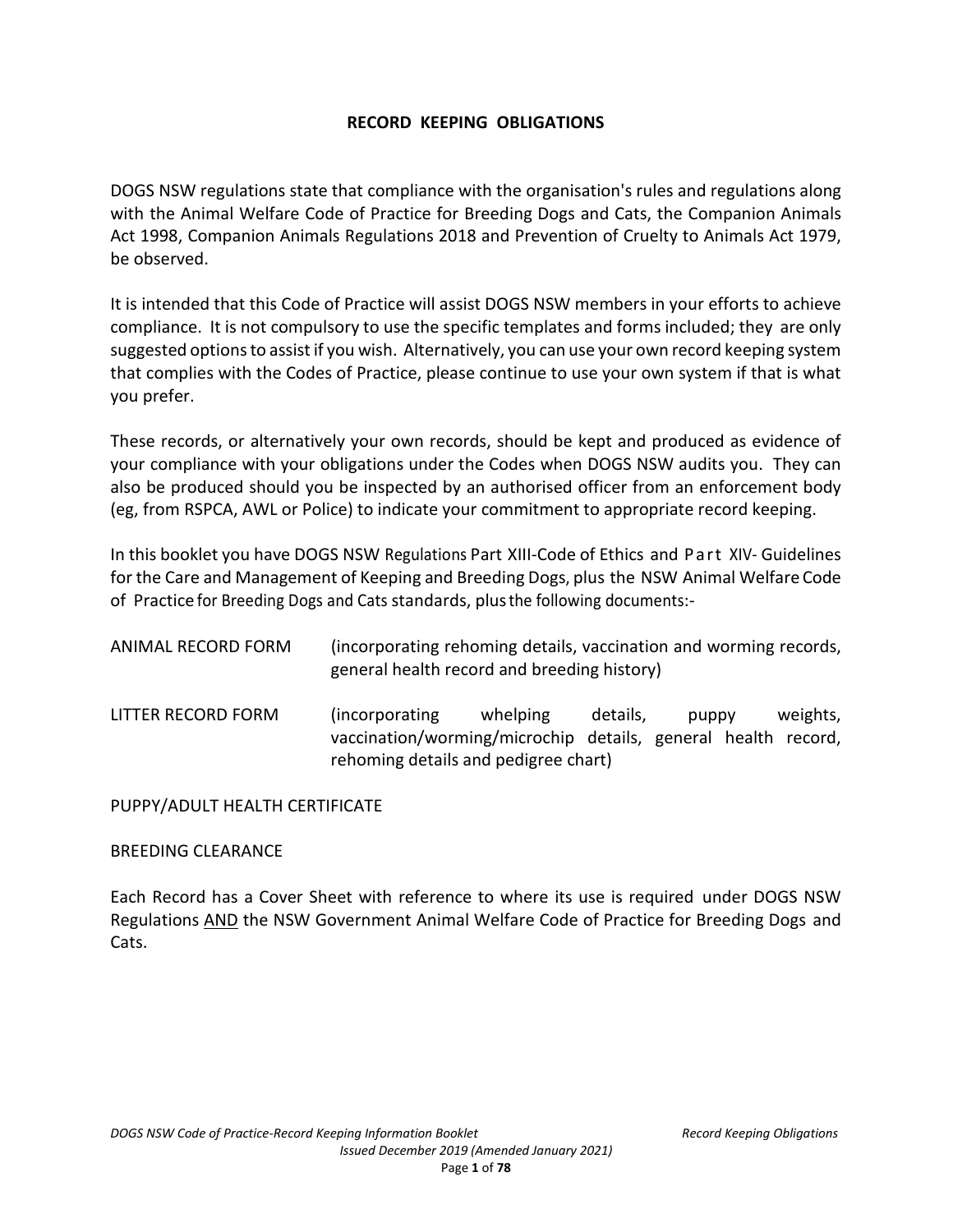# **REGULATIONS**

# **PART XIII - CODE OF ETHICS**

- 1. A Member, or their Agent, shall, at all times, ensure that all dogs under that Member's control are properly housed, fed, watered, exercised and receive proper veterinary attention, as and when required.
- 2. A Member shall permit any person authorised in writing by the DOGS NSW Secretary, pursuant to a resolution of the Board of Directors, to enter and inspect any premises owned or occupied by the Member for the purpose of investigating compliance with Clause 1 of this Code and during the conduct of the inspection the Member will permit the authorised person to record any necessary details by tape, video or photographs.
	- (i) Where a dog is kept at premises other than the address nominated for the prefix and where the consent of another person or entity is required for a kennel inspection to be undertaken, pursuant to Clause 2 of this Code, the member must obtain consent for such kennel inspection from the person or entity in possession or control of the premises at which the dogs being used for breeding pursuant to the Members prefix are kept.
- 2.1 A Member shall permit any person, authorised in writing by the DOGS NSW Secretariat to inspect any dog owned by the Member for the purpose of confirming compliance with DOGS NSW Regulations Part I-The Register & Registration, Section 23: Inspection of Dogs, and during the conduct of the inspection the Member will permit the authorised person to record any necessary details by tape, video or photographs. **(06/19)** 
	- (i) Where a dog is kept at premises other than the Member's address, as recorded on the National Database, and where the consent of another person or entity is required to undertake the inspection of a dog, pursuant to DOGS NSW Regulations Part I-The Register & Registration, Section 23: Inspection of Dogs, the Member must obtain consent for such inspection of the dog from the person or entity in possession or control of the dog. **(06/19)**
- 3. Non compliance with Regulations 1 or 2 of this Code is deemed to be misconduct.
- 4. A Member commits to compliance with both the Prevention of Cruelty to Animals Act 1979 and the Companion Animals Act 1998 and their related Regulations as well as to the NSW Animal Welfare Code of Practice – Breeding Dogs and Cats.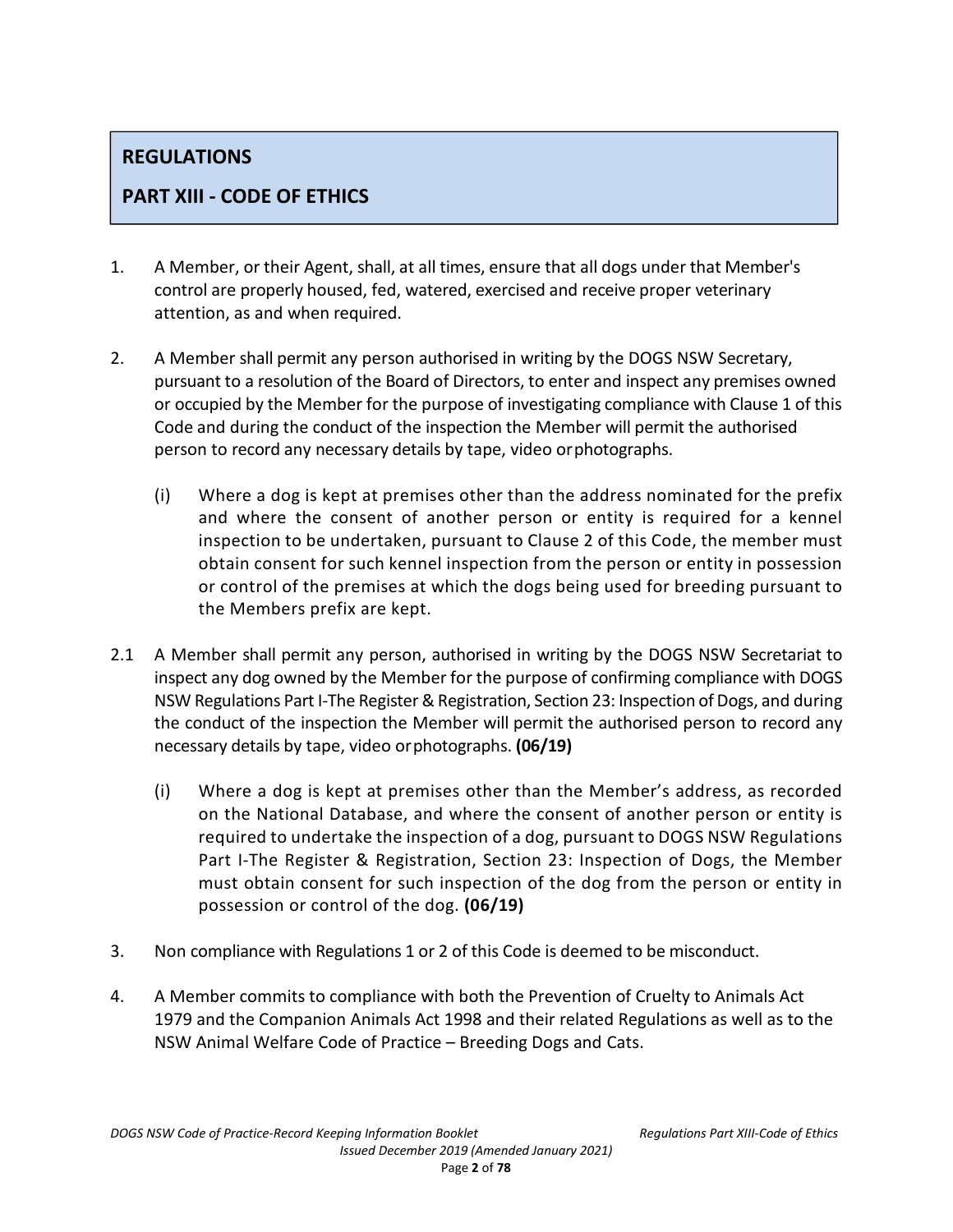- (i) A Member commits to compliance with all New South Wales and Federal Bio Security Legislations and Regulations and warrants that the member is not aware of any matter, thing or circumstance relating to a Bio Security risk that does or may impede and or prevent a kennel inspection pursuant to Clause 2 of this Code.
- (ii) In the event that a member becomes aware of any Bio Security risk that may prevent or impede a kennel inspection pursuant to Clause 2 of this Code, then the member must immediately, upon becoming aware of such a Bio Security risk, notify the Board of Directors of the Bio Security risk preventing kennel inspection and, thereafter, the member shall comply with all directions and requirements of the Board of Directors to manage the Bio Security risk and, if applicable, undertaking remediation of the Bio Security risk.
- (iii) Where the Board of Directors is made aware of a Bio Security risk in respect of a property or premises used by a member for the purpose of the keeping or breeding of dogs that may impede or prevent kennel inspection or that may present a risk to the keeping or breeding of dogs, then the Board of Directors may, in its absolute discretion, suspend the right of the member to breed and or keep dogs at the premises or property until the member has provided to the Board of Directors satisfactory evidence from a suitably qualified Bio Security Consultant that the identified Bio Security risk no longer presents a risk to the keeping and or breeding of dogs.
- 5. A Member, or their Agent, shall not allow any dogs which are registered in that Member's name, to roam at large and when away from home, must ensure that they are kept fully leashed or under effective control at all times.
- 6. A Member shall breed only with the intent of maintaining and/or improving the standard of the Breed and the health, welfare and soundness of their dogs having regard to the following:-
	- (i) by being the holder of a financial ANKC Registered Prefix; and **(10/17)**
	- (ii) by striving to eliminate hereditary diseases within their dogs and their breed.
	- (iii) that the health, physical welfare and fitness for function of dogs is of prime importance, and
	- (iv) that a Member shall make every reasonable effort to ensure that dogs bred by them do not suffer from any disorder that impedes their sight, breathing or ability to move freely or which is otherwise detrimental to their comfort and wellbeing.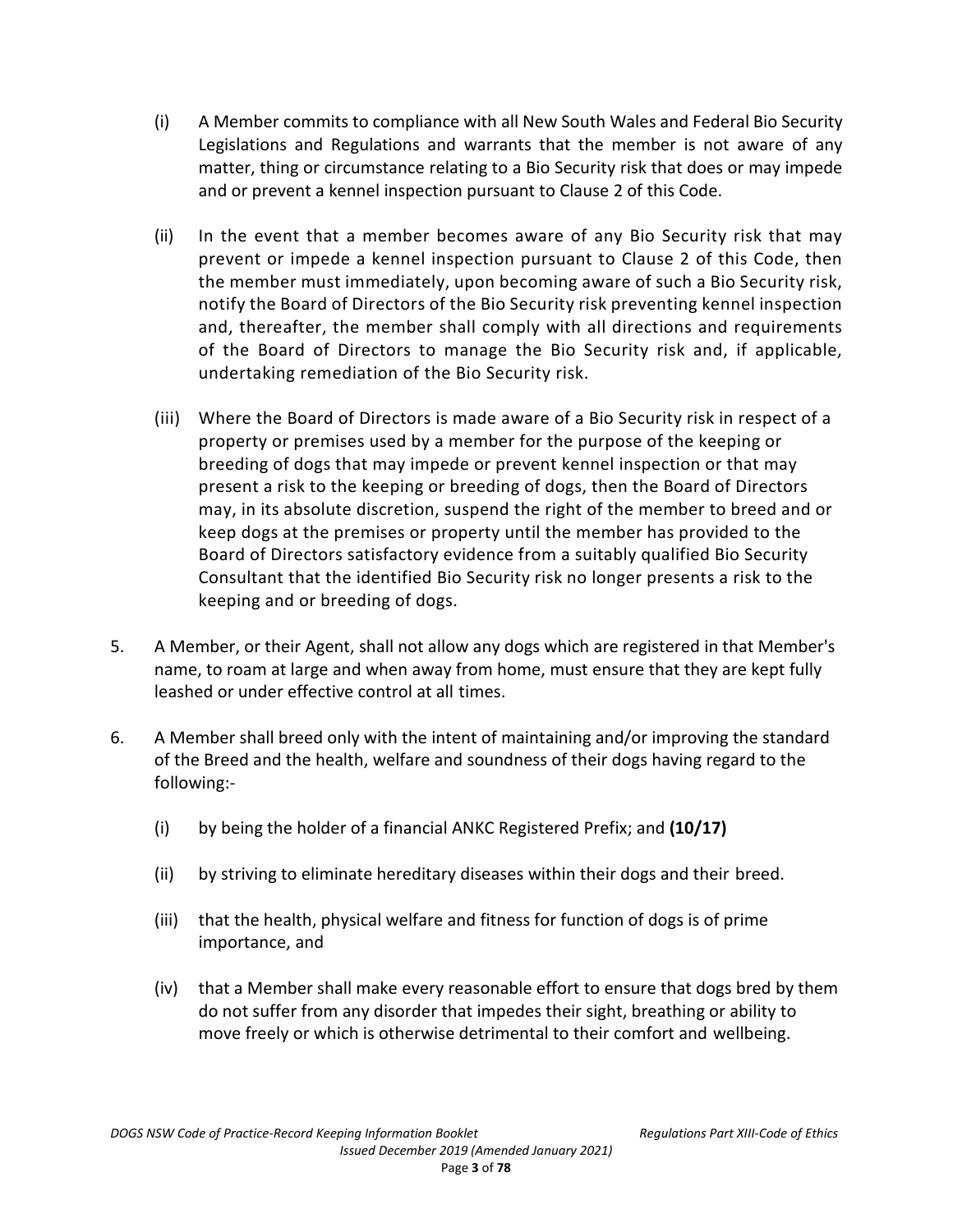7. A bitch shall not be bred from unless it is in good health and has reached adequate maturity and, in any case, no matings shall be permitted before the age of 18 months for bitches of Breeds specified in the Schedule of Adequate Maturity for Giant Breeds below or before the age of 12 months for any other bitch. Any litter resulting from the mating of a bitch under the minimum specified age at the time of mating is only eligible to be registered on the Limited Register and flagged "not to be upgraded to the Main Register".

Schedule of Adequate Maturity for Giant Breeds:

| Alaskan Malamute            | Labrador Retriever (effective 01/01/2020) |
|-----------------------------|-------------------------------------------|
| Bloodhound                  | Mastiff                                   |
| <b>Bullmastiff</b>          | <b>Neapolitan Mastiff</b>                 |
| Cane Corso (11/13)          | Newfoundland                              |
| Deerhound                   | Pyrenean Mountain Dog                     |
| Dogue de Bordeaux           | Rottweiler                                |
| <b>German Shepherd Dogs</b> | Schnauzer (Giant)                         |
| Great Dane                  | St Bernard                                |
| Irish Wolfhound             | <b>Tibetan Mastiff</b>                    |
|                             |                                           |

(Submissions for any additions to the above classifications must be in writing to the Secretary DOGS NSW and will be considered by the Board of Directors, after referral to the Ethics & Welfare Working Party, on their individual merit.)

- 8. A Member shall not breed a bitch that results in it whelping more than twice in eighteen months without the prior approval of the Board of Directors. Application for registration of the litter may be considered by the Board of Directors where the application for registration must be accompanied by the following:-
	- (i) prior written approval of a Veterinary Practitioner certifying her fitness to carry and whelp the third litter, and
	- (ii) the breeder to provide written details of the extenuating circumstances for the litter. **(12/18)**
- 9. A Member shall not breed a bitch that results in it whelping more than twice in two years without the prior written approval of a Veterinary Surgeon certifying her fitness to carry and whelp the third litter.
- 10. A Member shall not breed a bitch that results in it whelping more than six times without prior veterinary certification of fitness for further breeding and without prior approval of the Board of Directors except under extenuating circumstances where application for registration of the litter may be considered by the Board of Directors.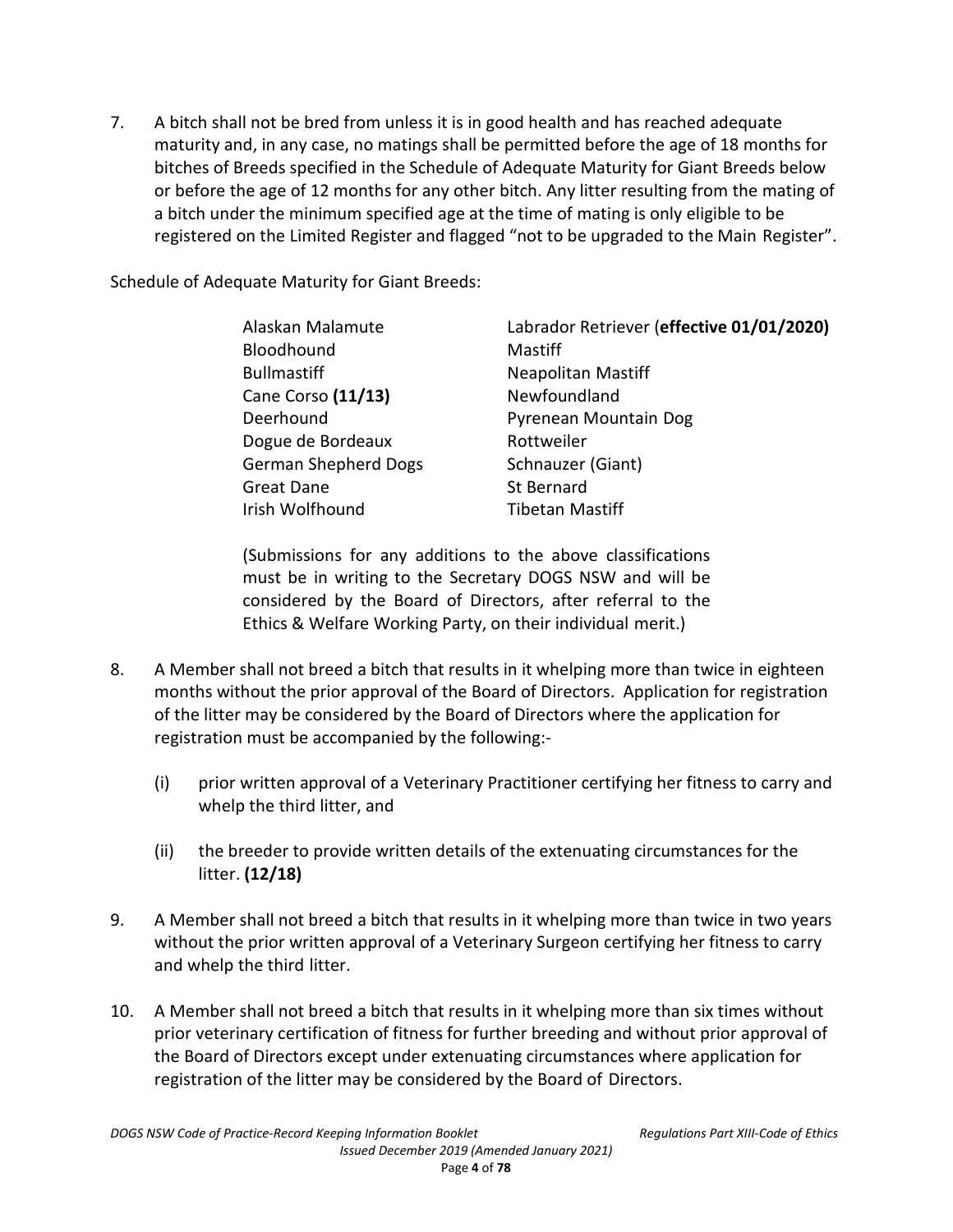- 11. A Member shall not conduct or permit mother/son, father/daughter or brother/sister matings. The Member is fully aware that puppies, as a result of such matings, will not be registered on the Main Register, without first having gained approval for the mating from the Board of Directors, for scientifically proven welfare or veterinary reasons.
- 12. All bitches eight (8) years of age and over at the time of a mating must have a current veterinary certificate stating that the bitch is in good health at the time of breeding. This certificate must be presented at the time of registration of the litter resulting from this mating. A current veterinary certificate is defined as being within three (3) months prior to the mating.
- 13. A Member shall not knowingly permit the mating of any dog or bitch which is not registered on the Main Register of ANKC Ltd or with an organisation on the listing of ANKC Ltd Recognised Working Dog Associations/Kindred Bodies as being eligible for registration on the Sporting Register. **(07/13)**
- 14. A Member shall not knowingly permit any of that Member's pure bred dogs to be mated to a dog of a different breed, to a cross-bred dog, or to any unregistered dog of the same breed or to a dog not on the Main Register unless:
	- i) such mating is for the health, welfare and/or the development of a breed or an aspect thereof; and
	- ii) The Member has obtained the prior approval of the Board of Directors.

The prohibition against crossbreeding contained in this clause shall not apply to guide and working dogs.

- 15. All Members must register all litters bred by them, either alone or jointly with another. Registration of a litter must be effected within 6 months of the date of whelping. For the purposes of this clause "litter" includes all puppies that are living at the date of registration of the litter. A Member shall register all puppies in a litter at the same time and on one form of application for Registration of Litter.
- 16. A Member shall include their DOGS NSW Membership Number in an advertisement placed in any form of media, or on any sign whatsoever, that advertises a dog or puppy for sale whether for payment or not. Such quotation shall be in the form "DOGS NSW Member xxxxxxxxxx". **(11/19)**
- 17. A Member shall not release from their care, by sale, any puppy under eight (8) weeks of age **(03/20)**. Puppies must be microchipped and vaccinated prior to leaving that Member's care.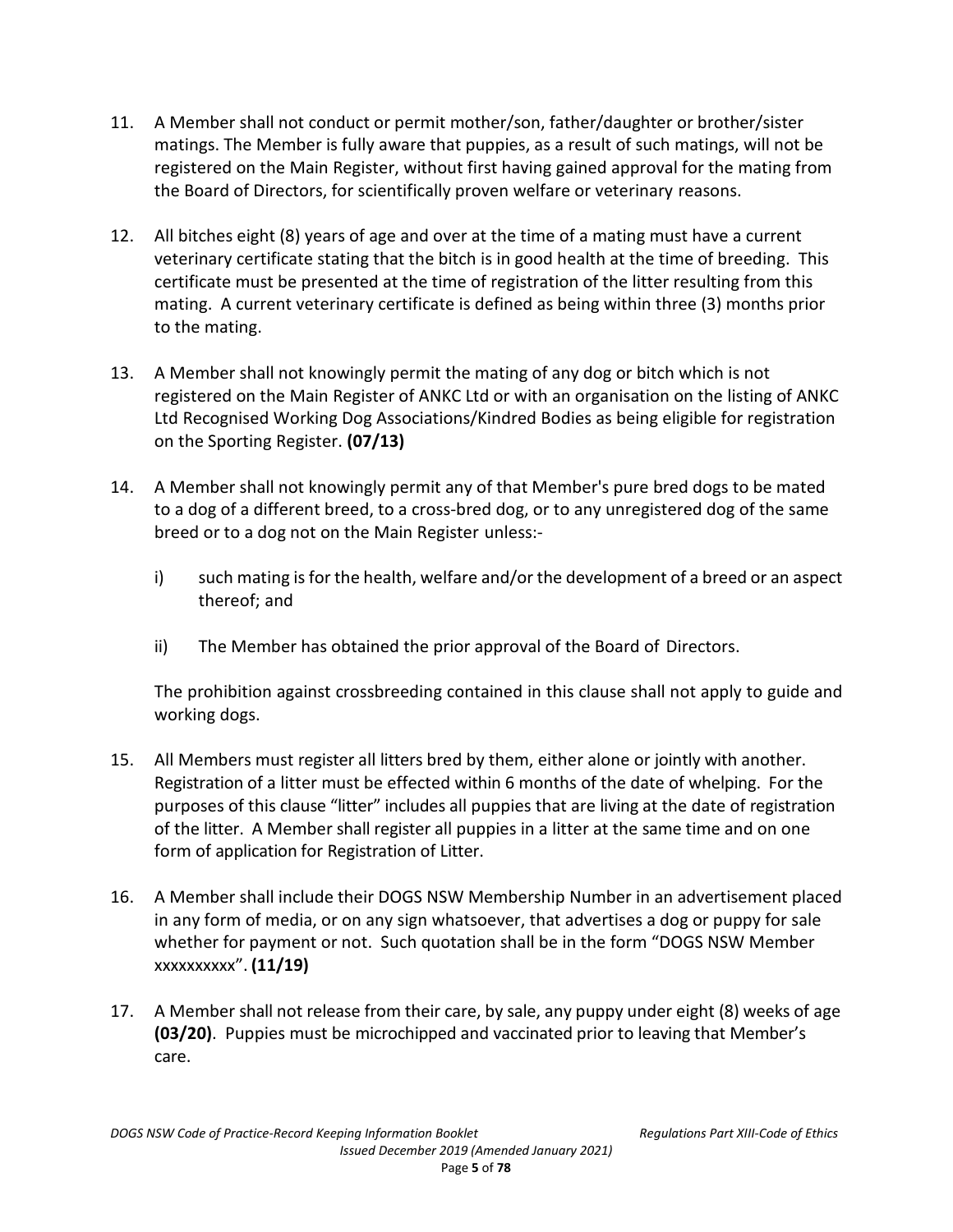- 18. A Member shall ensure that all persons acquiring dogs from that Member clearly understands their responsibility for the care and welfare of the animal and that they have the time and facilities (ie, adequate fences, sufficient room and proper shelter, etc) to perform their obligations.
- 19. A Member must provide to all new owners of dogs sold or placed by that Member, written details of all dietary and immunisation requirements and/or appropriate publications relating to such requirements as responsible dog ownership and breed specific information.
- 20. A Member shall not:-
	- (a) Supply any dog to commercial dog wholesalers or retail pet dealers. **(07/14)**
	- (b) Allow a dog owned by that Member to be given as a prize or donation in a contest of any kind.
	- (c) Offer a dog for sale by auction through any form of media.
	- (d) Offer for sale a non-ANKC registered or recognised dog or puppy using their DOGS NSW membership number or any reference to being a DOGS NSW Member. **(04/19)**
- 21. A Member shall ensure that within 28 days of the date of sale or transfer of a dog to another person that documents, as required by the DOGS NSW Regulations Part I, are provided to the new owner of the dog.
- 22. Upon the sale or transfer of a dog a Member shall supply the new owner with a current vaccination certificate signed by a Veterinary Surgeon evidencing that the dog has been immunised against Canine Distemper, Hepatitis, and Parvo Virus along with microchip documentation.
- 23. Members shall at, or prior to, the sale or transfer of a dog provide to the purchaser or transferee written notice of any medical condition, disease or injury from which the dog is suffering. It is a defense to any complaint against a Member for contravention of this Clause if the Member proves that it was not reasonably practicable for the Member to know that the dog was suffering from the medical condition, disease or injury at the time of sale or transfer. It is recommended that members obtain a receipted copy of any notice given pursuant to this Regulation. **(05/18)**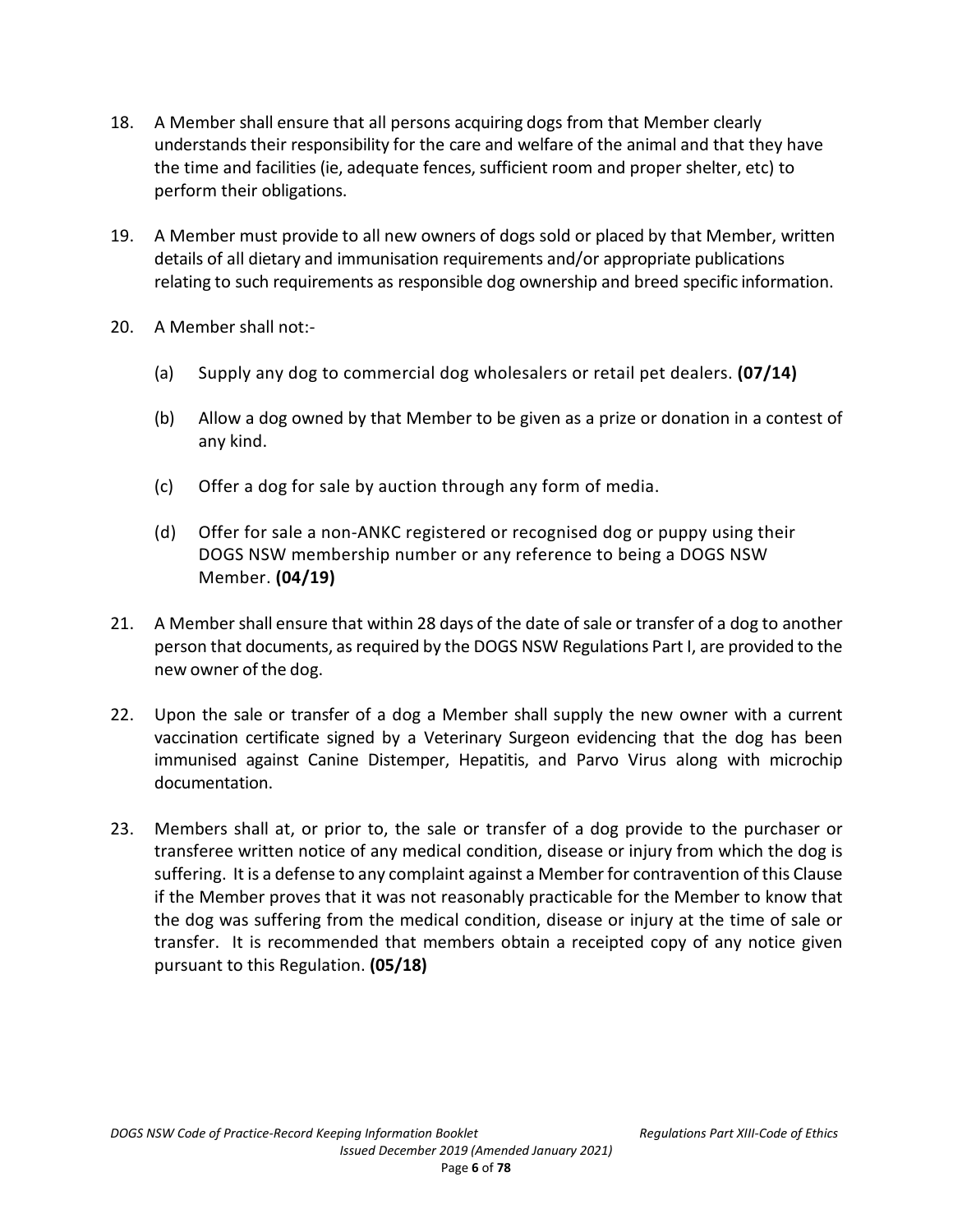- 24. A member exporting a puppy must comply with all current requirements of the Australian Department of Agriculture. Whilst puppies can be exported at an age that is permitted under the relevant livestock import regulations of the country to which they are being imported, it is recommended that weaned puppies younger than twelve (12) weeks of age not be exported, and that they receive at least 2 core vaccines at least 4 weeks apart. **(04/16)**
- 25. A Member shall not KNOWINGLY misrepresent the characteristics of the breed.
- 26. A Member shall not engage in false or misleading advertising relating to the conformation, characteristics or performance of that Member's dog and shall only advertise a dog's name with the inclusion of titles awarded and registered on the ANKC Ltd database at the time of lodgement of the advertisement.
- 27. A Member who provides or makes available a dog for use in a film, advertisement, promotion, any media or public display must use reasonable care to ensure that:
	- (a) the dog is portrayed in a fashion consistent with its breed characteristics and temperament as described in the Standard for the breed; and
	- (b) the dog is presented in a fashion that is unlikely to create a negative reaction to dogs generally or that breed in particular and that if there is any likelihood of a negative impression, this is at the same time corrected through the development of a story line that presents the dog or the breed (as appropriate) in a balanced fashion.
- 28. The Member must keep records and make those records available to any person authorised, in writing, to DOGS NSW Secretary pursuant to resolution of the Board of Directors as follows:-
	- (i) All registration papers for all dogs owned, co-owned or leased by the member, including microchip details. Where applicable, copies of the same to be made available if required. **(10/18)**
	- (ii) Evidence of current vaccinations, worming, heartworm, flea and tick treatment/preventative, for all dogs owned or controlled by the Member. This could include Veterinary records that should be made available if required. **(07/20)**

# **NOTE (08/20): Refer also DOGS NSW Code of Practice/Record Keeping Information Booklet which can be viewed via the following link:-**

https://dogsnsw.org.au/media/3354/code-of-practice-record-keeping-info-booklet-10-june-2020.pdf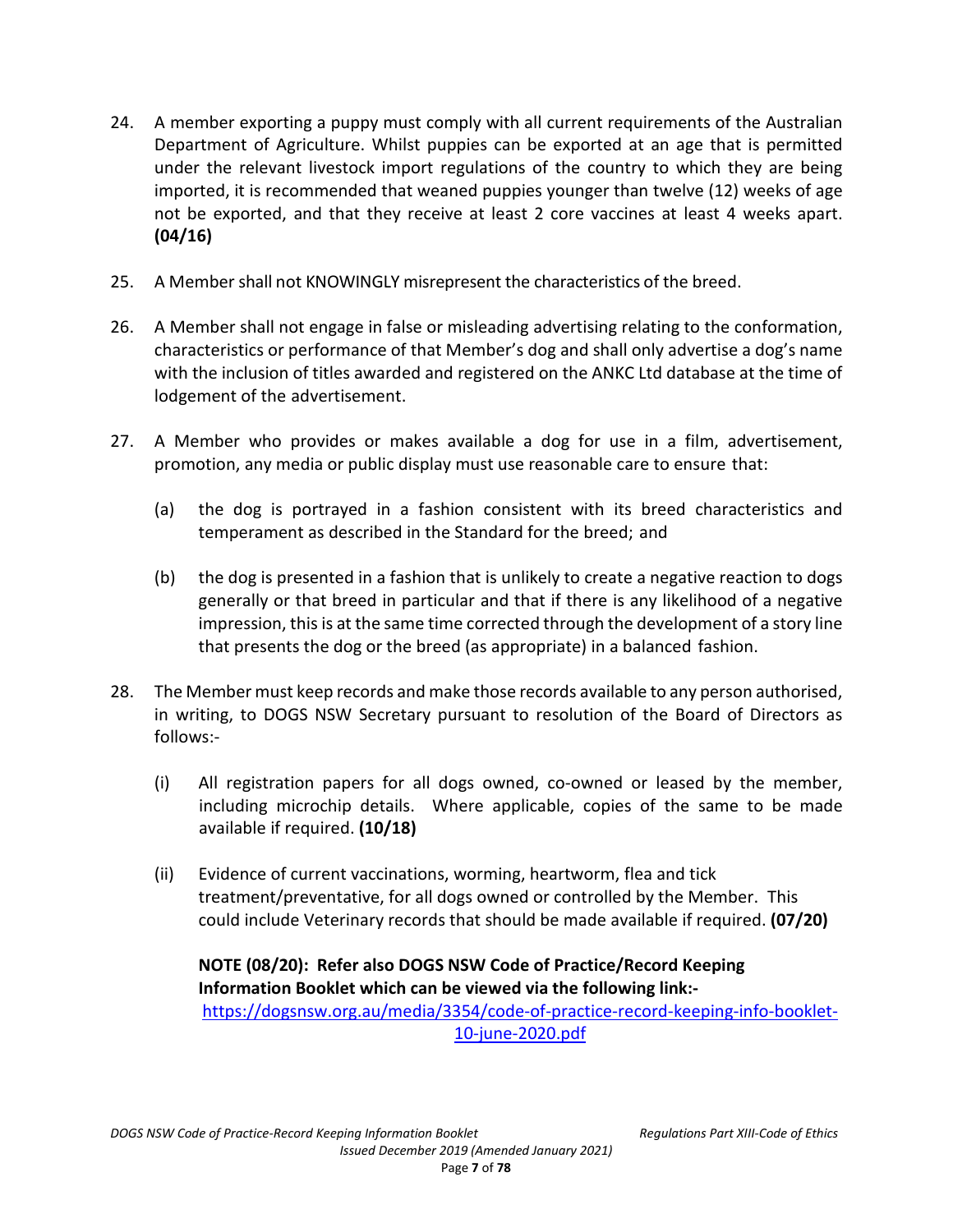In accordance with the AWCOP under POCTA, records, ie, evidence in the form of an electronic or kennel diary, are to be retained for a minimum of a three (3) year period, detailing the following information pertinent to each dog owned:-

- Breeding history
- Vaccination status
- Dates of routine treatment schedules for internal and external parasites
- Additional veterinary treatments sourced through veterinary records.

### **VACCINATIONS**

- Core Vaccines (C3) cover life threatening diseases, such as distemper, hepatitis, parvovirus.
- Non-core vaccines cover diseases that may arise and are useful in response to an outbreak or high risk area - includes Kennel Cough, Tetanus, Leptospirosis, Corona Virus, etc.
- Titre Testing is acceptable in place of a C3 vaccination in older dogs (from 4-5 years) for core diseases (Distemper, Hepatitis and Parvovirus) and if showing a positive response do not need to re-vaccinate or re-Titre Test for 3 years. **(08/20)**

# **RECOMMENDED VACCINATION SCHEDULE Vaccination C3:**

- $1<sup>st</sup>$ 6-8 weeks of age
- $2<sup>nd</sup>$ 10-14 weeks of age
- $3<sup>rd</sup>$ 16-18 weeks of age
- $4<sup>th</sup>$ 12-15 months of age and every 3-4 years thereafter.

Non-core vaccinations, eg, Kennel Cough, relatively short acting vaccination requiring annual inoculation to be administered in response to an outbreak or high risk situation such as subject to accommodation in a Boarding Kennel.

# **WORMING TREATMENTS**

# **Heart Worm**:

May be administered daily, monthly or annually (SR-12 injection) according to product dosage.

Recommended dosage to commence at 8 -12 weeks of age and maintained for life.

# **Internal Parasites: Hook and Round Worm**

Commencing at 2-3 weeks of age, repeated every 2 weeks until 8 weeks of age. Thereafter monthly until adulthood.

Adults – Repeat every 3-4 months treating for hook worm, roundworm, whip and tapeworm. (*If monthly flea control treatments are being administered, tapeworm treatment is usually not required.)*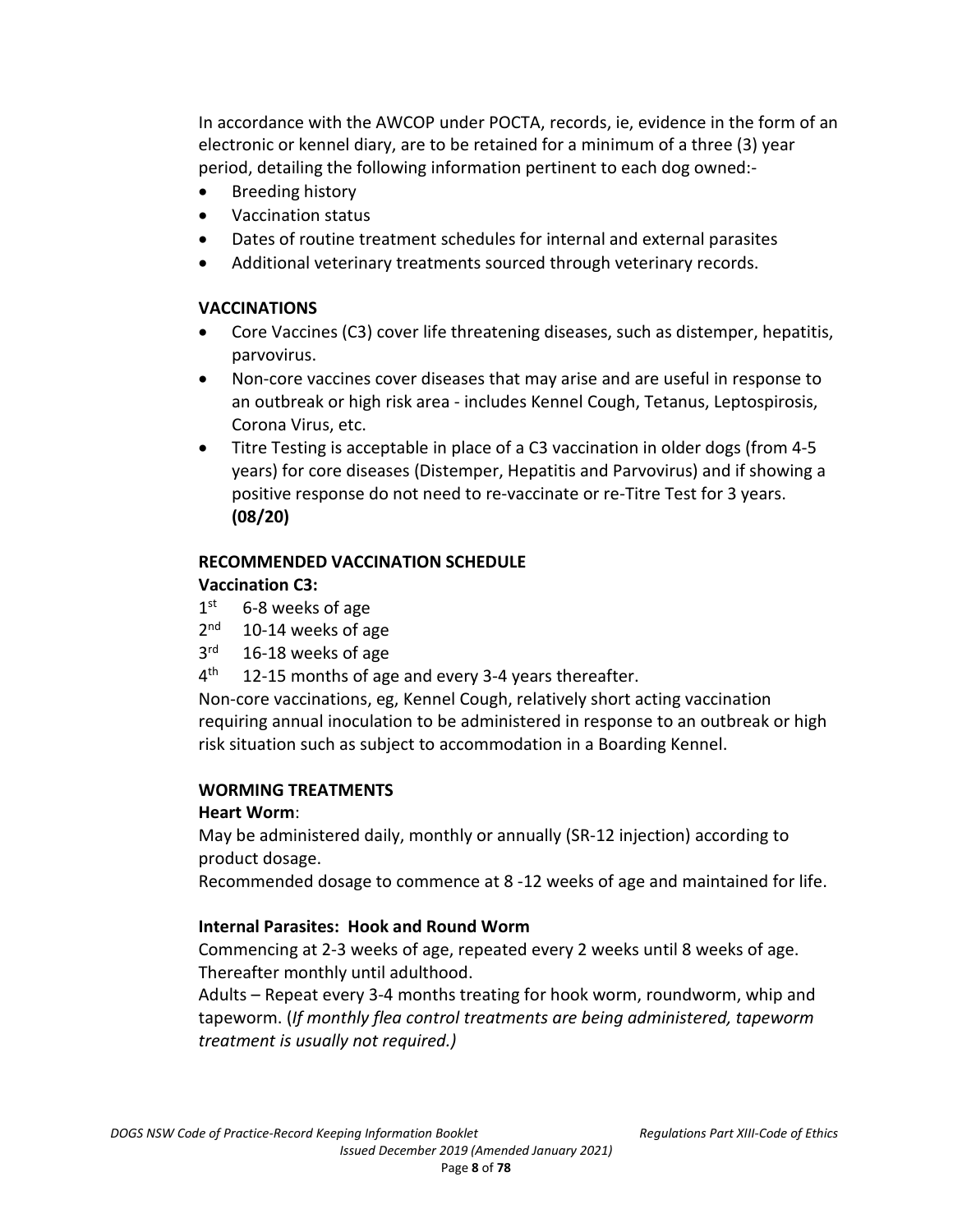# **External Parasites**:

**Tick control treatments** – where necessary to be administered 3 monthly or monthly in those areas where the ticks are prevalent.

**Flea control treatments** - where necessary to be administered monthly or 3 monthly where fleas are prevalent.

**Vermin control** - Vermin such as cockroaches or mice and rats are to be eradicated with the appropriate safe compounds to maintain the kennels free of vermin and ensure that dogs are not directly exposed to the chemicals used.

- (iii) All breeding records for all litters bred by the Member, whether single or in partnership, in the past five (5) years. **(10/18)**
- (iv) All records of all stud services of the Member's dogs, used or bred in partnership in the past five (5) years. Where applicable, copies of the same to be made available if required. **(10/18)**
- (v) All records of animals sold or leased for the past five (5) years. **(12/16)**
- (vi) A record of all dogs owned, co-owned or controlled by the Member not residing at the Members nominated address. **(10/18)**
- 29. *Deleted (08/20)*
- 30. A Member commits to compliance with the requirements of NSW Fair Trading. **(10/17)**
- 31. A Member must abide by and comply with the DOGS NSW Bullying Prevention and Management Guidelines Statement (https://dogsnsw.org.au/media/3033/dnsw-bullyingprevention-management-guidelines-statement.pdf) adopted by Amendment on the eleventh day of September 2019. **(09/19)**

A breach by a Member of the Bullying Policy shall be deemed to be misconduct for the purposes of Regulations Part XI-Inquiries, Investigations & Appeals ("Inquiries Investigations & Appeals") and the Board of Directors may refer conduct in breach of the Bullying Policy to Inquiry or Mediation, pursuant to Sections 3 and/or 3A of Inquiries Investigations & Appeals. **(09/19)**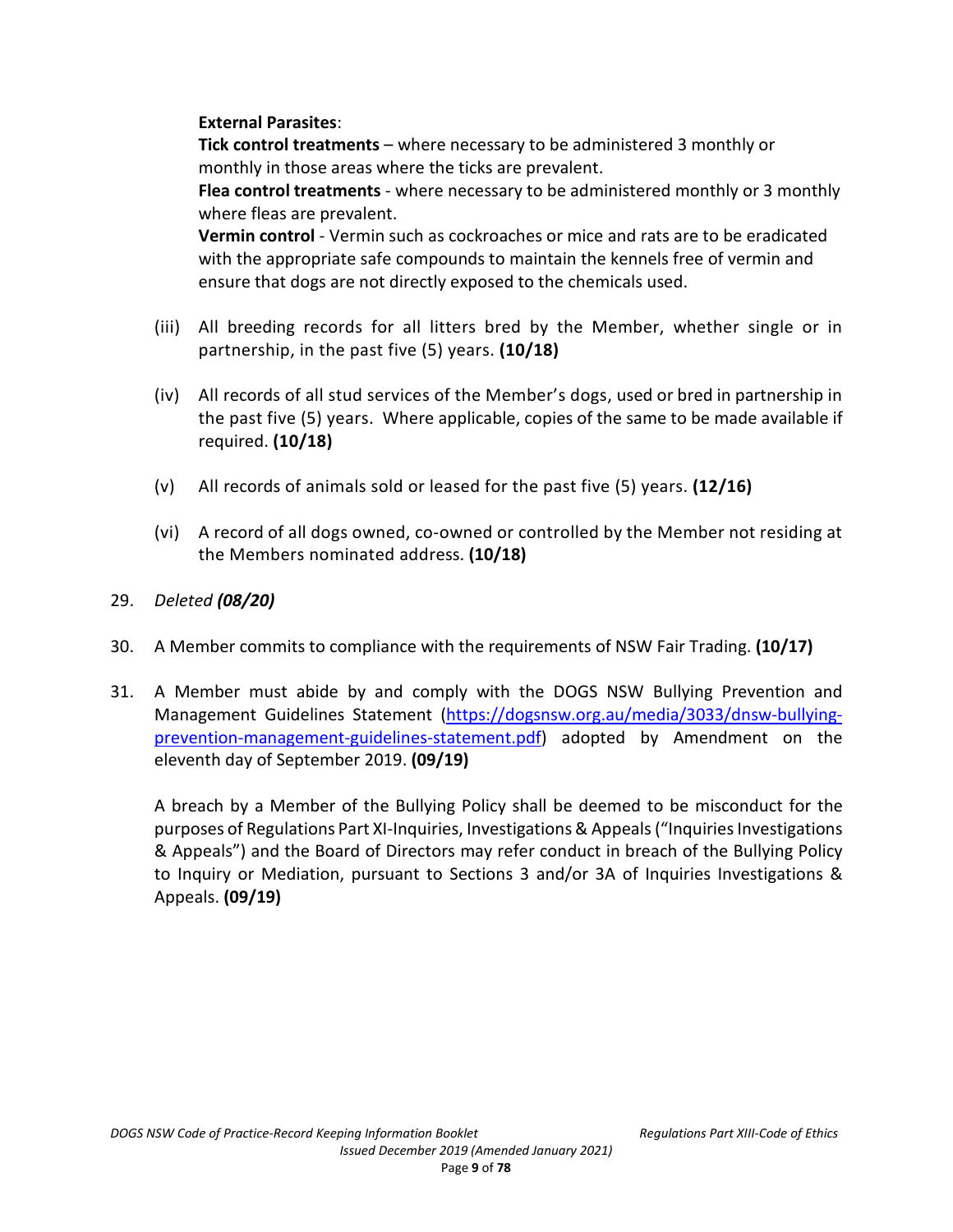# **REGULATIONS**

# **PART XIV - GUIDELINES FOR THE CARE AND MANAGEMENT OF KEEPING AND BREEDING DOGS**

#### **IN THESE GUIDELINES A REFERENCE TO:**

"Dog Kennels" or "housing" includes any place, structure or thing in which a dog is usually kept.

#### 1. **INTRODUCTION**

- 1.1 These guidelines set desirable standards for the care and management of keeping and breeding dogs.
- 1.2 They apply to the welfare of all dogs kept at premises each calendar year.
- 1.3 In considering the application of these guidelines to a particular situation, due regard must be given to individual circumstances, including the personal circumstances of those responsible for the premises, and whether the kennelling or housing is of a kind generally available to the public and intended for use as such.
- 1.4 A member will not be regarded as being in breach of these guidelines unless:
	- (a) The breach is of a serious nature and has had, or is likely to have, a significantly deleterious affect on a dog(s); **(07/13)**
	- (b) In all other cases, the member has been given written notice of apparent breach of the guidelines and has not within 30 days of receipt of such notice taken such action as the notice shall specify as is reasonably necessary in the circumstances to rectify the situation.

# 2. **BASIC WELFARE REQUIREMENTS (07/13)**

2.1 A Member, or their Agent, shall, at all times, ensure that all dogs under that Member's control are properly housed, fed, watered, exercised and receive proper veterinary attention, as and when required. *(Part XIII – COE, clause 1)*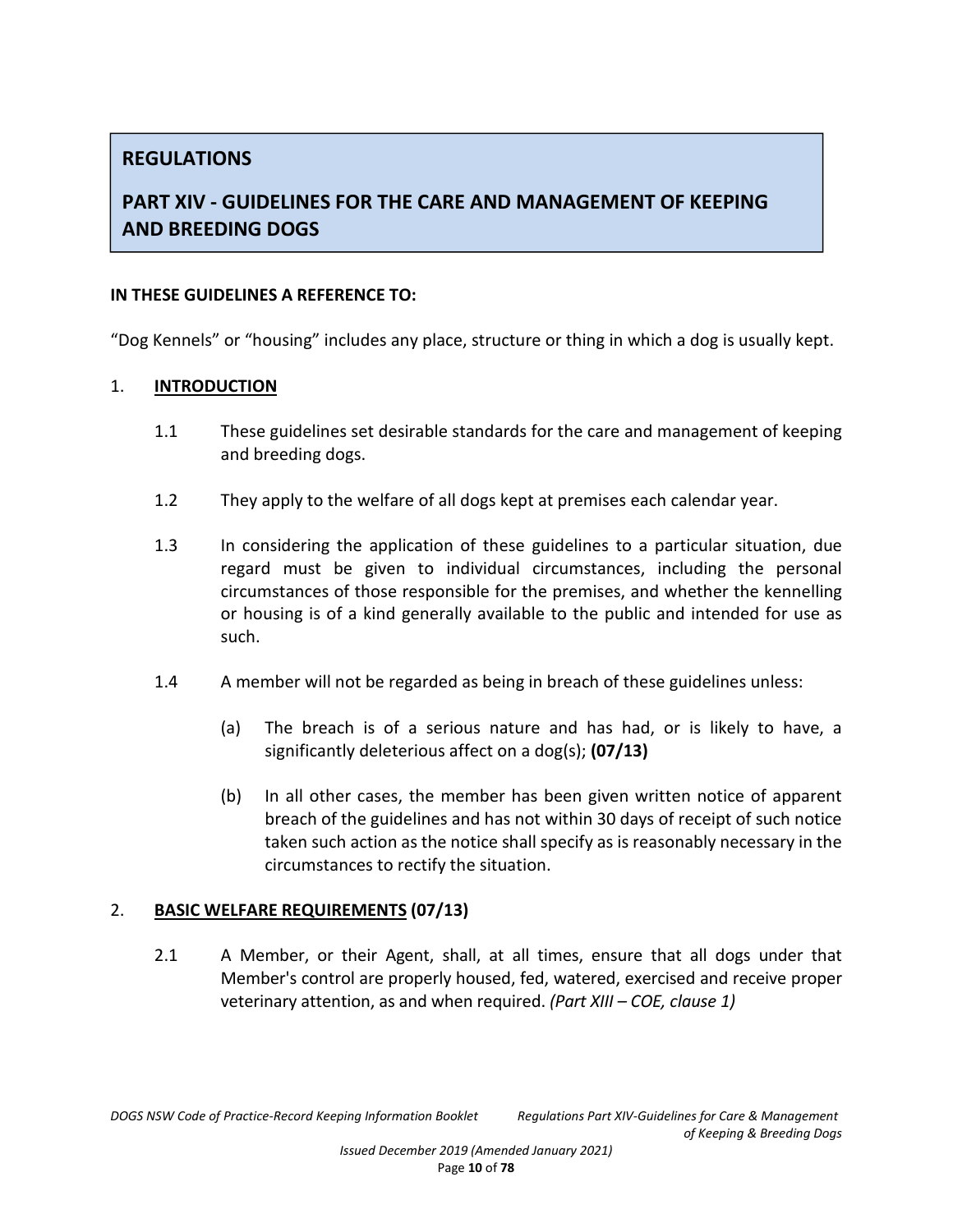- 2.2 A Member commits to compliance with both the Prevention of Cruelty to Animals Act 1979 and the Companion Animals Act 1998 and their related Regulations as well as to the NSW Animal Welfare Code of Practice – Breeding Dogs and Cats *(Part XIII – COE, clause 4)*
- 2.3 A Member shall breed only with the intent of maintaining and/or improving the standard of the Breed and the health, welfare and soundness of their dogs having regard to the following:-
	- (i) by striving to eliminate hereditary diseases within their dogs and their breed.
	- (ii) that the health, physical welfare and fitness for function of dogs is of prime importance, and
	- (iii) that a Member shall make every reasonable effort to ensure that dogs bred by them do not suffer from any disorder that impedes their sight, breathing or ability to move freely or which is otherwise detrimental to their comfort and wellbeing. *(Part XIII – COE, clauses 7 - 13)*

# 3. **RESPONSIBILITIES OF OWNER**

- 3.1 The owner/Lessee or their agent of their dogs is responsible for: **(07/13)**
	- 3.1.1 Provision of accommodation and equipment which suits the physical and behavioural requirements of the breed and number of dogs held. **(07/13)**
	- 3.1.2 Provision of protection for dogs, as necessary, from adverse natural or artificial environmental conditions, other animals and unwarranted interference from humans.
	- 3.1.3 Provision of sufficient space for dogs to at least stand, move around freely, stretch fully and rest. **(07/13)**
	- 3.1.4 Provision of sufficient quantities of appropriate food and water to maintain good health and to support optimal growth and reproduction.
	- 3.1.5 Protection of dogs as far as possible from disease, distress and injury.
	- 3.1.6 Provision of prompt and appropriate veterinary treatment in case of disease or injury.
	- 3.1.7 Maintenance of hygiene of the premises and health of the dogs held.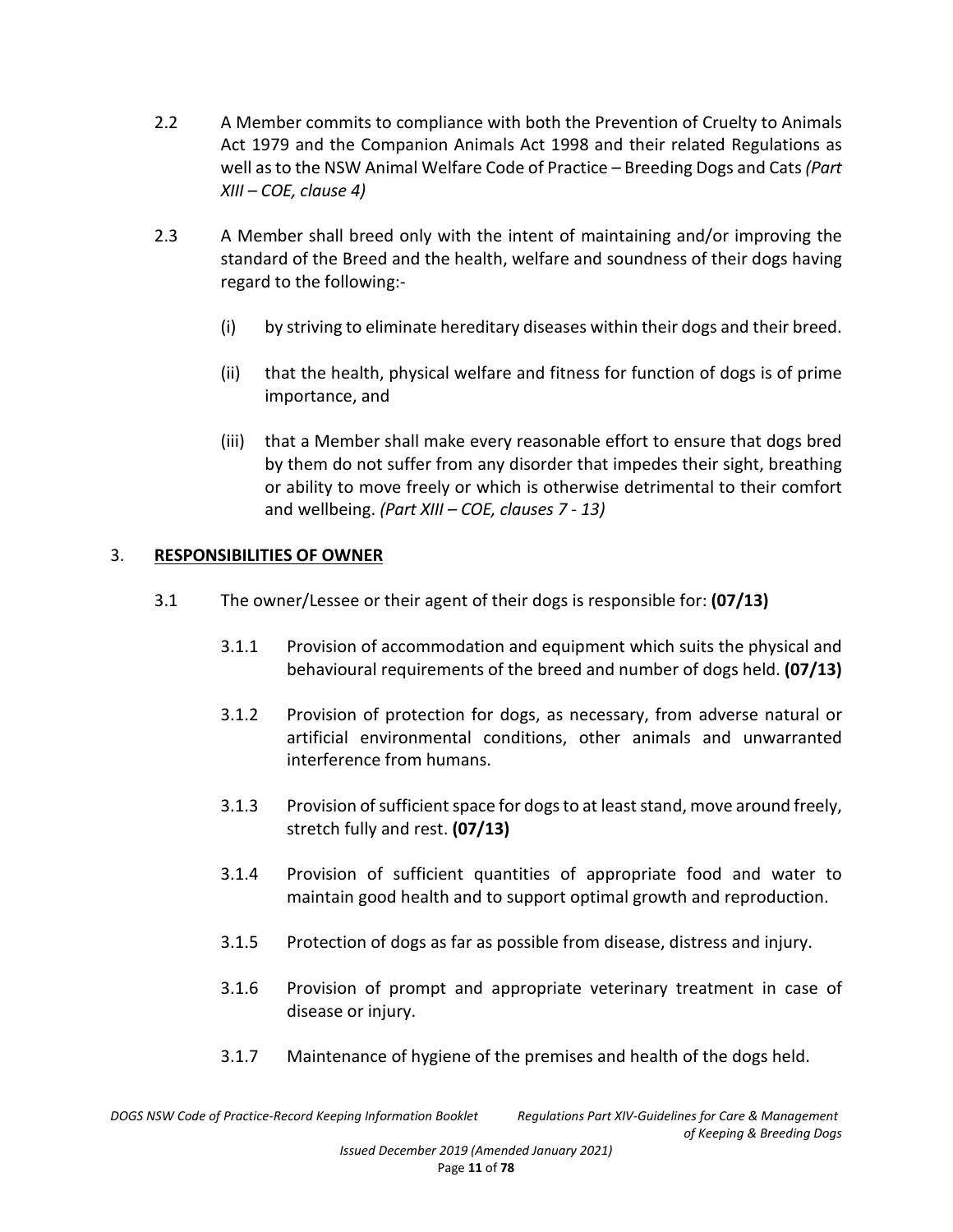- 3.1.8 Supervision of regular exercise, daily feeding, watering and inspection of dogs adequate to ensure their welfare.
- 3.1.9 Supervision of staff, whether working full or part-time and whether or not working for fee or reward.
- 3.1.10 Collation and maintenance of relevant records.

#### 4. **ANIMAL HOUSING**

#### 4.1 **Location**

- 4.1.1 Buildings which house dogs should be located away from sources of excessive noise or pollution that could cause injury or stress to animals.
- 4.1.2 All kennels and/or types of housing, must have an adequate water supply available at all times. **(07/13)**
- 4.1.3 Dogs which live partially or predominantly indoors should have adequate areas for sleeping and bedding suitable to that breed and the stage of life for the dog concerned.

Access to external exercise areas must available for at least 20 minutes a day except under the written advice of a veterinary practitioner. **(07/13)**

#### 4.2 **Construction**

- 4.2.1 Where kennel, buildings/housing are constructed outdoors, they must:
	- 4.2.1.1 protect from rain and wind, and
	- 4.2.1.2 provide adequate shade and water; **(07/13)**
	- 4.2.1.3 be partially enclosed to provide a sheltered sleeping area.
- 4.2.2 Where dog housing is constructed indoors, temperature, humidity and ventilation must be considered.
- 4.2.3 Kennel housing may be separated by either solid partitions, which help reduce noise, or by galvanised chain wire dividers. Advice should be sought on suitable construction materials for reducing noise. Night kennelling for noisy breeds or individuals should be considered. **(07/13)**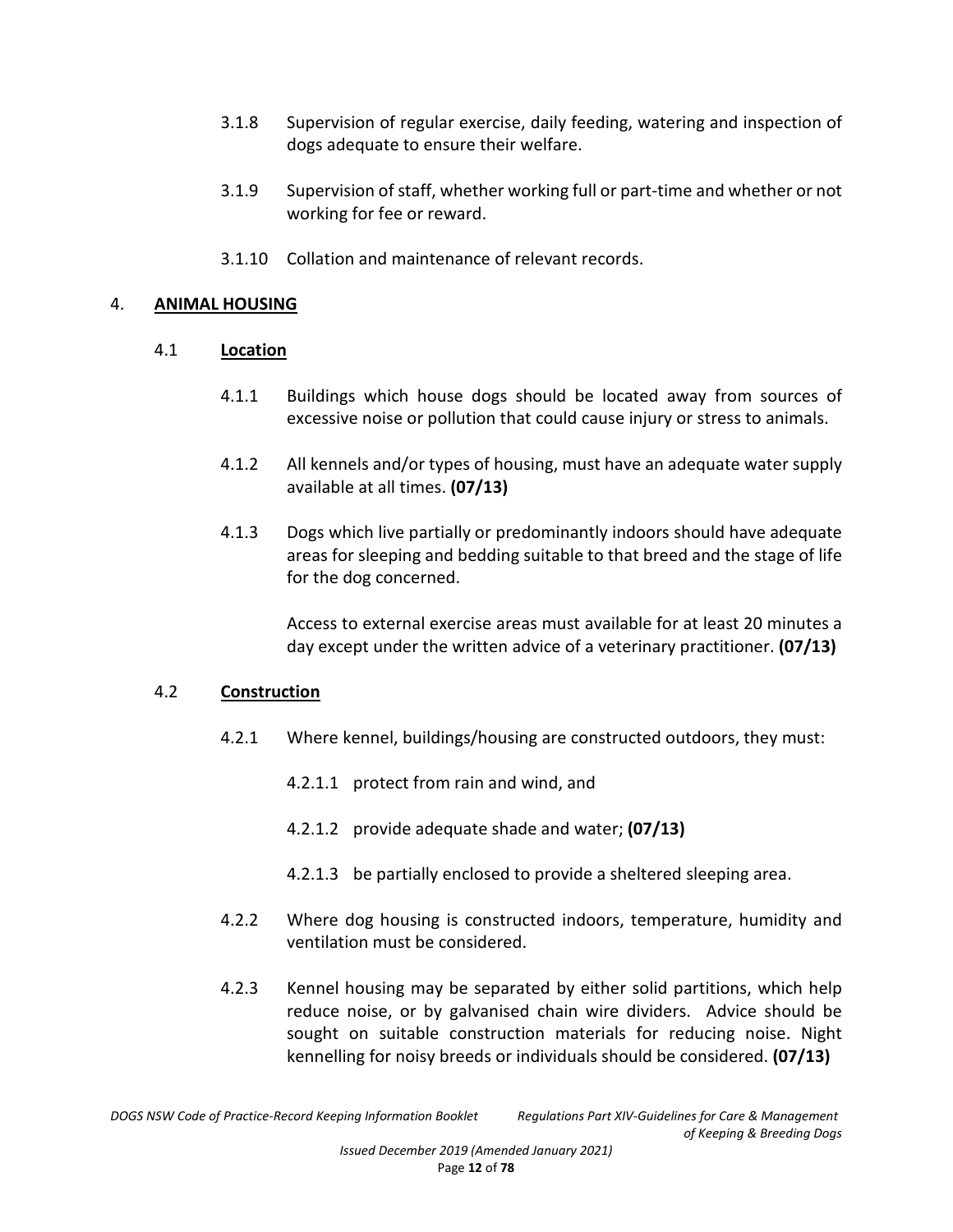- 4.2.4 The internal surfaces of any kennel housing should be constructed of suitable, washable materials. **(07/13)**
- 4.2.5 Floors of kennels should be made of an impervious material to assist cleaning and drainage. Sealed concrete or brick is ideal. Grassed or landscaped sections may form part of large outdoor runs but must be adequately maintained and not allowed to deteriorate into bare earth, which is unacceptable.
- 4.2.6 Whelping and lactating bitches, as well as sick and injured animals must be housed singly in a quiet, warm and dry area away from interference by other animals. Bitches in season should be kept away from males unless being bred. **(07/13)**

# 4.3 **Size**

- 4.3.1 Dog housing, whether for a single dog or group of dogs must provide enough space for each dog to at least feed, sleep, sit, stand, lie with limbs extended, stretch and move about, and sufficient space for bedding as required by Clause 4.8. Portable crates are not acceptable as permanent housing. **(07/13)**
- 4.3.2 Dog kennels and housing should be of sufficient height relative to the size of the breed concerned and so as to permit easy cleaning. **(07/13)**

External fencing/runs should be of sufficient height for the breed concerned, such that it ensures the dogs are safely and securely held. **(07/13)**

4.3.3 External buildings and fencing must comply with community amenity. **(07/13)**

# 4.4 **Temperature**

- 4.4.1 Dogs must be protected from extremes of temperature.
- 4.4.2 Very old, very young puppies and pregnant bitches which are more sensitive than others to changes in temperature, may require provision of heating or cooling. **(07/13)**
- 4.4.3 Particular attention should be given to protection for brachycephalic (short faced) breeds, especially against heat. **(07/13)**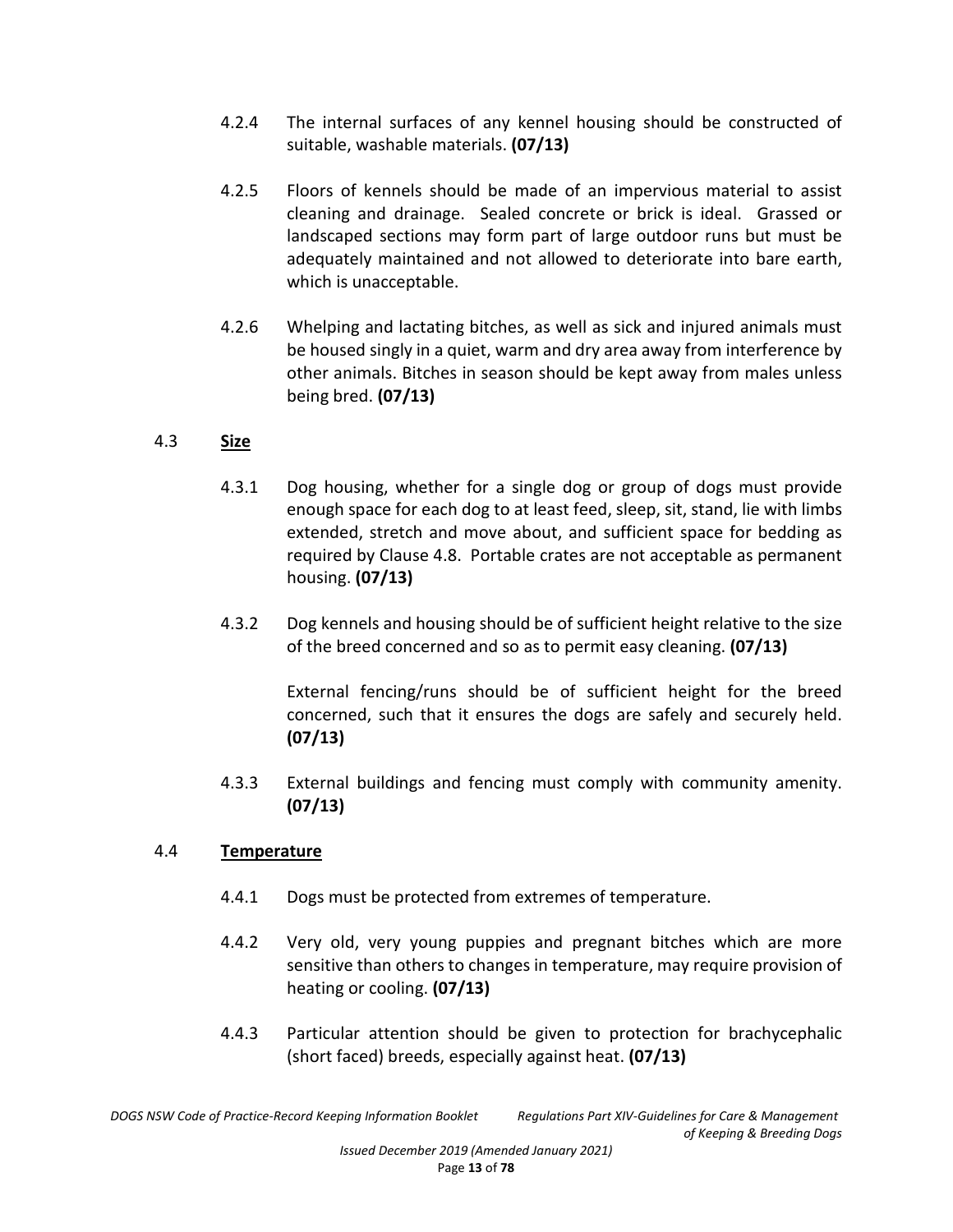#### 4.5 **Noise**

- 4.5.1 Noise from barking dogs must be managed to comply with noise regulations and may be reduced by one or more of the following methods:
	- 4.5.1.1 Situating kennels so that they do not face each other;
	- 4.5.1.2 Limiting external stimulation, eg, by partitioning between kennels or use of blinds;
	- 4.5.1.3 Holding dogs singly or in compatible pairs.
	- 4.5.1.4 Providing provision for night kennelling (ie, enclosed at night).

### 4.6 **Lighting**

- 4.6.1 Lighting should be as close as possible, in duration and intensity, to natural conditions.
- 4.6.2 Sunlight is the preferred means of lighting, provided shaded areas are available.
- 4.6.3 Artificial light should be provided, where needed, to allow animal housing areas to be thoroughly cleaned and dogs checked.

# 4.7 **Ventilation (07/13)**

- 4.7.1 Ventilation of dog housing/kennelling areas should be sufficient to maintain the health of the animals. **(07/13)**
- 4.7.2 Ventilation should be sufficient to distribute fresh air evenly to all areas holding animals and to keep dog kennel/housing free of dampness, noxious odours and draughts. **(07/13)**
- 4.7.3 Ventilation should also assist in temperature control. **(07/13)**

#### 4.8 **Bedding**

4.8.1 All kennels should be provided with a sleeping area and appropriate bedding for the breed and age of the dog concerned. **(07/13)**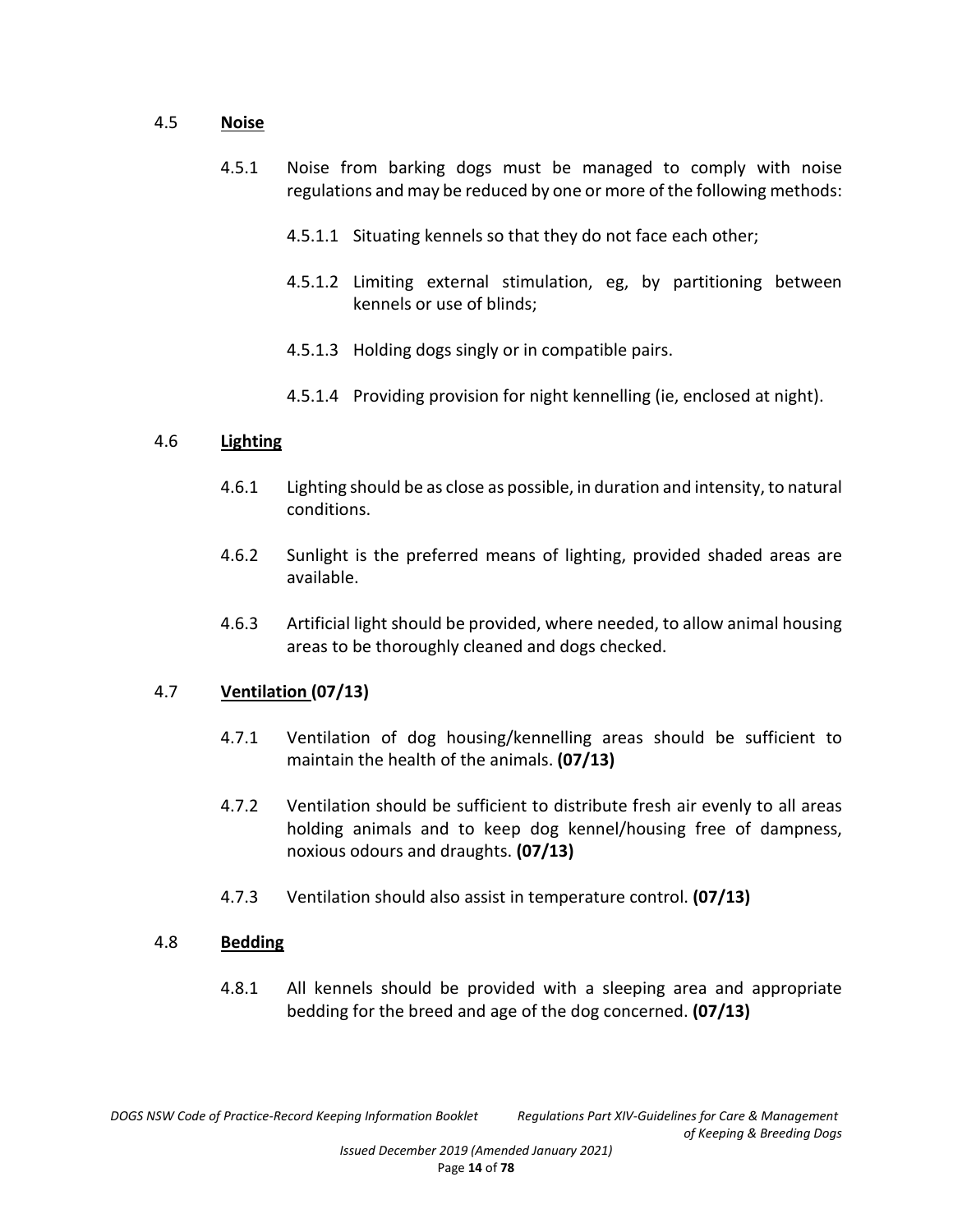- 4.8.2 Bedding provided for dogs must be changed frequently and be kept clean and dry.
- 4.8.3 Whelping and lactating bitches must be provided with a suitable whelping box/area that is lined with clean bedding that is cleaned as required, at least once daily. **(07/13)**

### 4.9 **Security**

- 4.9.1 Kennel buildings must be securely lockable.
- 4.9.2 Each individual kennel must be fitted with a secure closing device that cannot be opened by the dogs held.
- 4.9.3 Any security methods used must allow for ready access by owners/staff to dogs and ready exit of owners/staff and dogs from the premises in the event of an emergency. **(07/13)**
- 4.9.4 Dogs held in backyards should not be allowed to roam outside of their owners/agents/lessees premises unattended. Gates and fencing must be secure enough and of sufficient height to ensure the dogs safety. **(07/13)**

# 5. **HYGIENE**

# 5.1 **Cleaning and Disinfection**

- 5.1.1 Dog kennels, housing and exercise areas must be kept clean so that the comfort, health and welfare of animals can be maintained and diseases controlled. **(07/13)**
- 5.1.2 Faeces should be removed at least once daily.
- 5.1.3 Kennels and associated housing or exercise areas should be cleaned daily. Kennels should be disinfected at least once each week, before new dogs or puppies are introduced and after an outbreak of infectious disease. **(07/13)**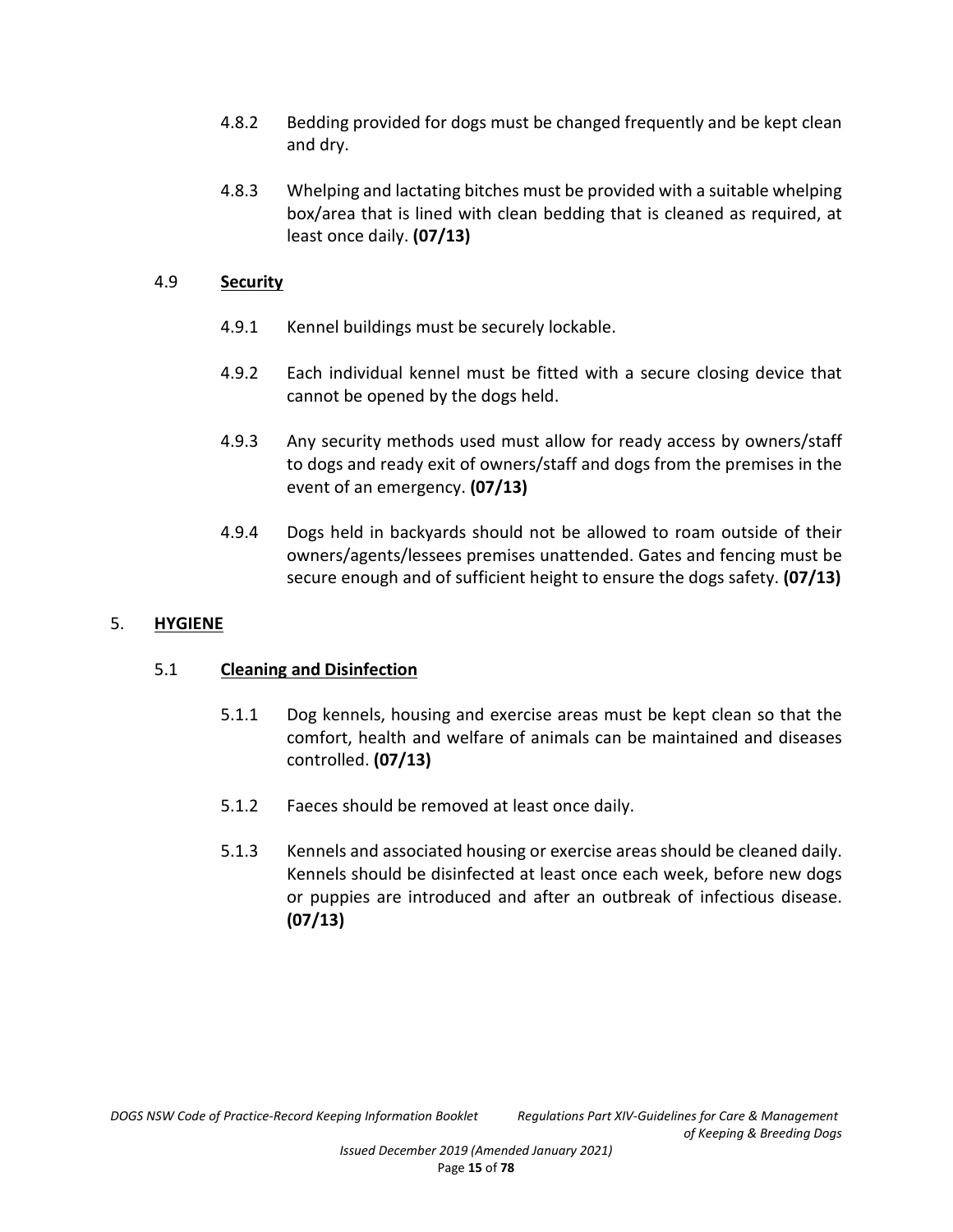5.1.4 Cleaning and disinfecting agents should be chosen on the basis of their suitability, safety and effectiveness. Care should be exercised when using phenol based agents in conjunction with other disinfectants.

> Manufacturer's instructions for the use of these agents should be followed, since too dilute a solution may be ineffective and too concentrated a solution may be toxic to dogs.

> All potential poisons and harmful substances, whether in storage or use, must be kept out of reach from dogs. **(07/13)**

5.1.5 After cleaning, any housing or kennels should not be allowed to remain wet.

# 5.2 **Pest Control**

- 5.2.1 Efforts must be made to effectively control external pests including fleas, ticks, flies, lice, mosquitoes and wild rodents. **(07/13)**
- 5.2.2 Chemicals used for pest control should be registered under the Pesticides Act 1978 (as amended) and used only in accordance with manufacturer's instructions.
- 5.2.3 Because some dogs and some breeds may be adversely affected by pest control agents, expert advice should be sought before pest control operations are carried out. **(07/13)**

# 5.3 **Waste Disposal**

5.3.1 Droppings, bedding, food wastes and animal bodies must be disposed of promptly and hygienically and in accordance with the requirements of the Local Government Authority.

# 6. **MANAGEMENT**

# 6.1 **Care of Animals**

6.1.1 Dogs are to be protected from stress or injury caused by other animals, and from excessive handling or interference by prospective purchasers.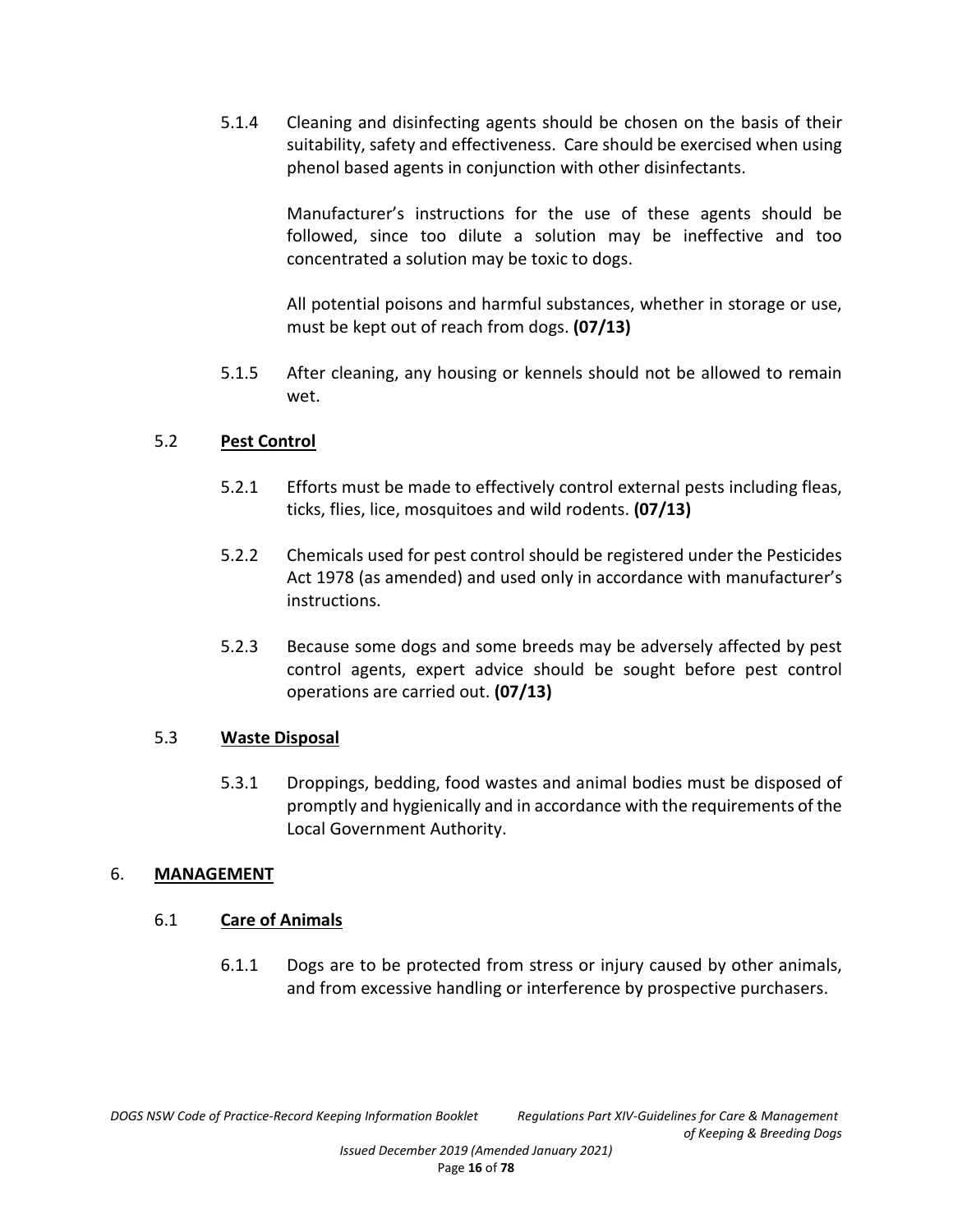- 6.1.2 Appropriate records relating to the owner's/Lessee's dogs must be kept of:
	- 6.1.2.1 Acquisition and disposal of dogs or puppies
	- 6.1.2.2 Vaccination and worming treatments,
	- 6.1.2.3 Any relevant health issues or ongoing treatments. **(07/13)**
	- 6.1.2.4 Breeding history. **(07/13)**
- 6.1.3 In relation to each dog held short-term for breeding purposes but owned/leased by a person other than the owner or staff, the following information must be ascertained: **(07/13)**
	- the dogs name
	- name, address and telephone number of its owner or Lessee
	- contact telephone number and address of owner (if different to the above) or the owner's nominee
	- expected date of collection by owner
	- details of medical and dietary requirements
	- vaccination status
	- heartworm treatment status **(07/13)**
	- name and contact telephone number of a veterinarian who normally attends the animal.
- 6.1.4 Grooming should be kept to at least a minimum standard of care as required for that breed and coat type. Coats should not be left dirty, tangled or unkempt. **(07/13)**

# 6.2 **Staff**

- 6.2.1 Staff should respect the dogs and have experience in handling them. Formal training, such as a technical college qualification in animal care, is an advantage.
- 6.2.2 Staff should be aware of their responsibilities and competent to carry them out.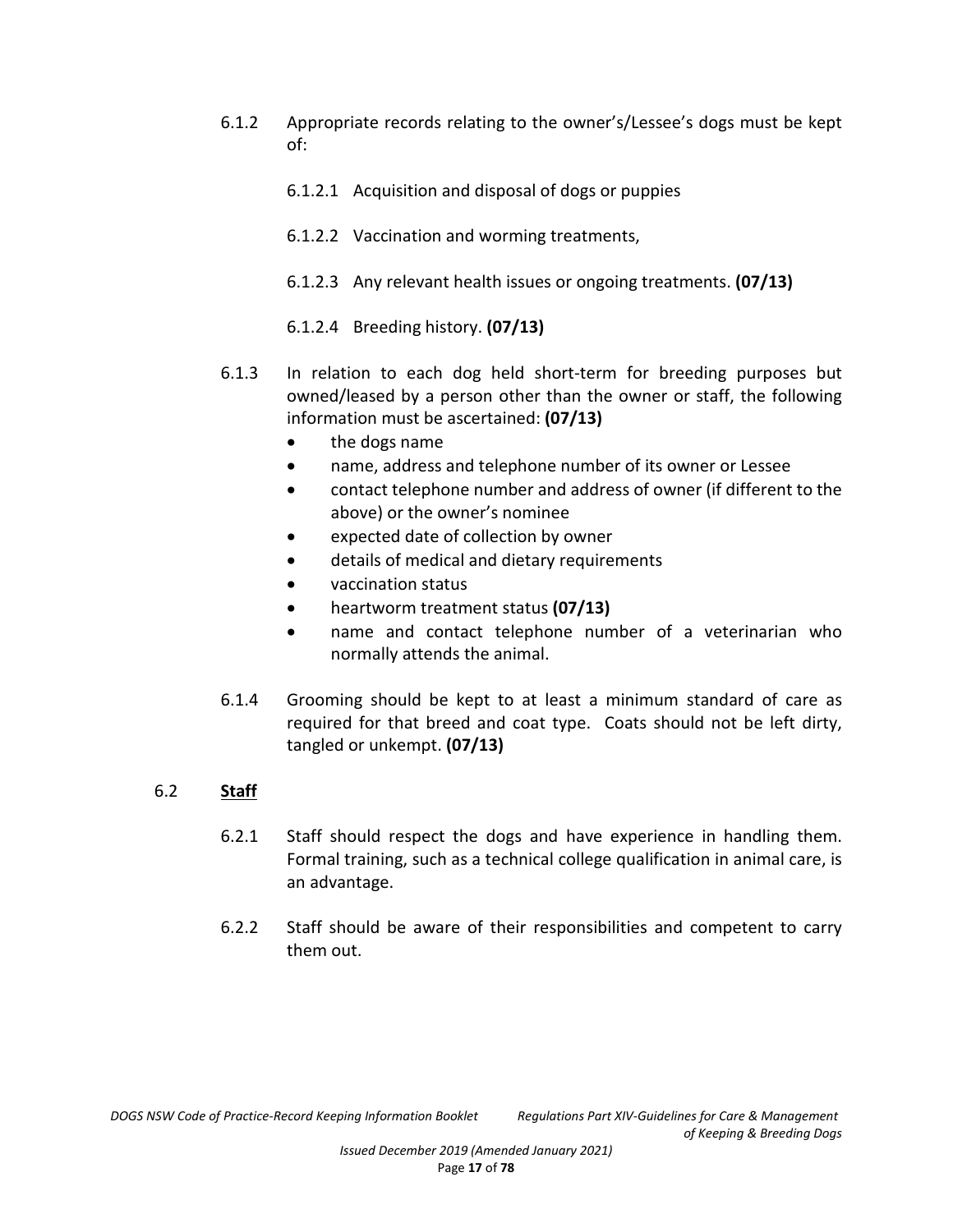### 7. **BREEDING and REARING (07/13)**

#### 7.1 **Breeding and Whelping**

- 7.1.1 Bitches/litters must be bred in accordance with the Code of Ethics (6), and with ANKC accepted minimums (Code of Ethics 7-13). See also Basic Welfare – section 2 above.
- 7.1.2 Breeding practices should ensure that the puppies produced are as sound and healthy as possible.
- 7.1.3 Pregnant bitches in the later stages of pregnancy and lactating bitches need to be fed more frequently and in larger amounts, up to 2-3 times normal. Water consumption may be higher and must be available at all times.
- 7.1.4 Bitches should be isolated from the rest of the dogs while whelping and should be monitored to ensure that whelping proceeds in a normal manner. If whelping does not proceed after 2 hours, veterinary advice should be sought and the appropriate remedial action taken.
- 7.1.5 Whelping and lactating bitches must be provided with a suitable whelping box or area, lined with clean bedding and changes daily.
- 7.1.6 Lactating bitches should be kept isolated from other dogs, however the puppies require ongoing human socialization particularly after 2 weeks of age. Lactating mothers should be housed in such a manner that they are able to escape their young to eat, drink and exercise.

# 7.2 **Care of Puppies**

- 7.2.1 As the puppies emerge from the whelping box/area there should be an exercise area and area to get away from the nest to urinate and defecate and learn good toileting practices.
- 7.2.2 Puppies should not be totally separated from their litters or lactating mother under the age of 6 weeks in order to facilitate socialisation, except where in the best interest of the puppy or the mother.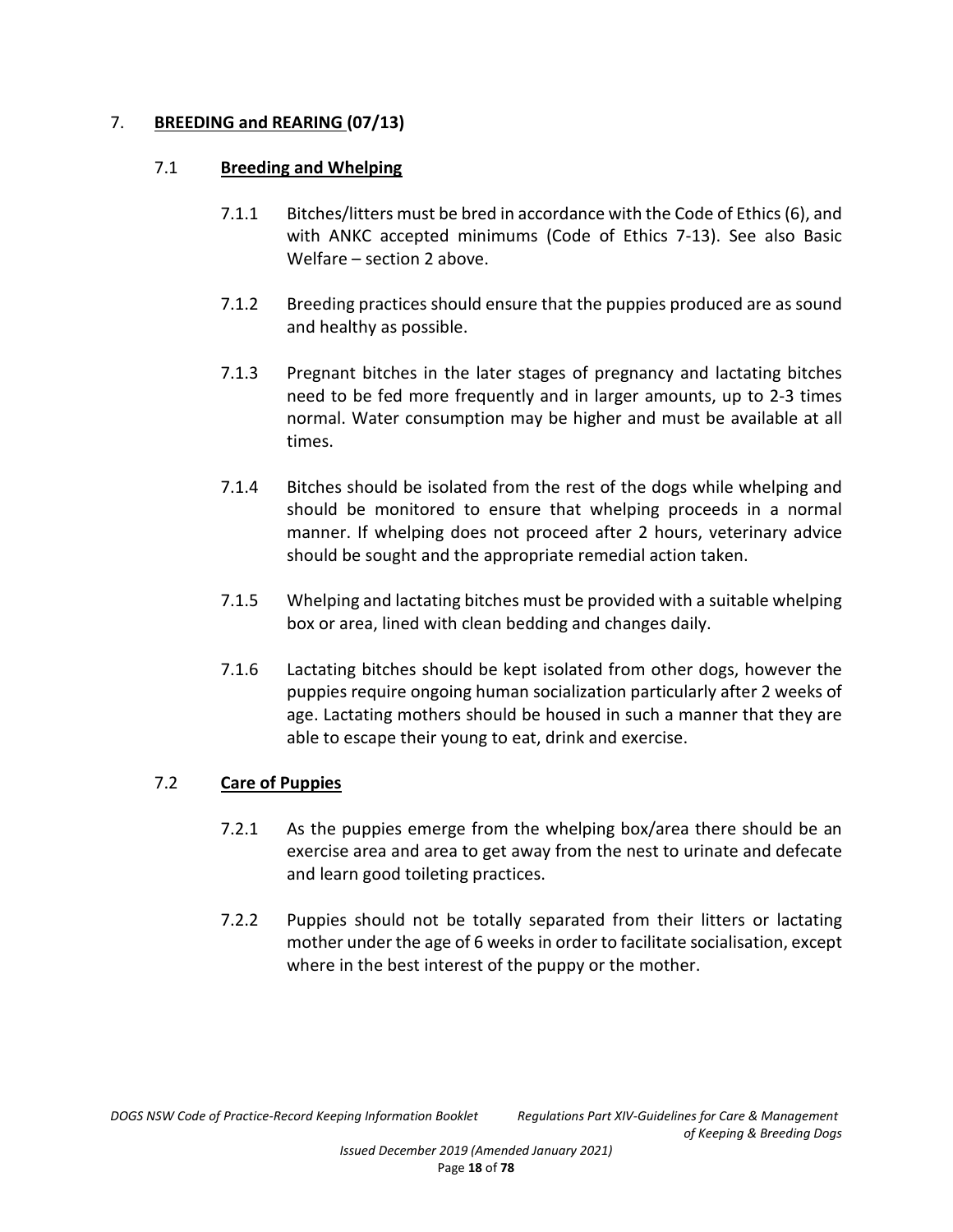7.2.3 Puppies should be offered solid, soaked food from 3 weeks of age (larger breeds and litters may require an earlier start). Puppies should be monitored and regularly wormed to ensure they achieve a steady weight gain per week.

Puppies that fail to thrive should be referred for veterinary attention.

7.2.4 Puppies should be well socialised, health checked, vaccinated and microchipped prior to sale. Puppies should not leave the care of the breeder under 8 weeks of age. *(Code of Ethics 15)*

# 7.3 **Older Breeding Animals**

7.3.1 Older dogs or bitches that have reached the end of their useful breeding life should ideally be desexed, particularly if being rehomed.

# 8. **HEALTH CARE**

# 8.1 **Disease Prevention**

8.1.1 For both resident dogs and dogs held short-term for breeding, vaccination against distemper, hepatitis and parvovirus (C3) is required as per the current international vaccination protocols (C3 vaccinations at 6-8 weeks, 12-14 weeks and 16-18 weeks of age. Revaccinate at 12-15 months and then every 3-4 years thereafter.) **(07/13)**

> Vaccination against kennel cough is recommended, particularly for kennel or multiple dog situations. **(07/13)**

- 8.1.2 Programs for the regular treatment of gastrointestinal worms must be in place and in accordance with veterinary advice. **(07/13)**
- 8.1.3 Programs for heartworm prevention in dogs should be in place, where appropriate, and in accordance with veterinary advice.
- 8.1.4 A program for the control of fleas and other local external parasites, both on the dogs and in the environment must be in place. **(07/13)**

# 8.2 **Health Checks**

8.2.1 Each dog shall be checked at least once daily to monitor its health and comfort.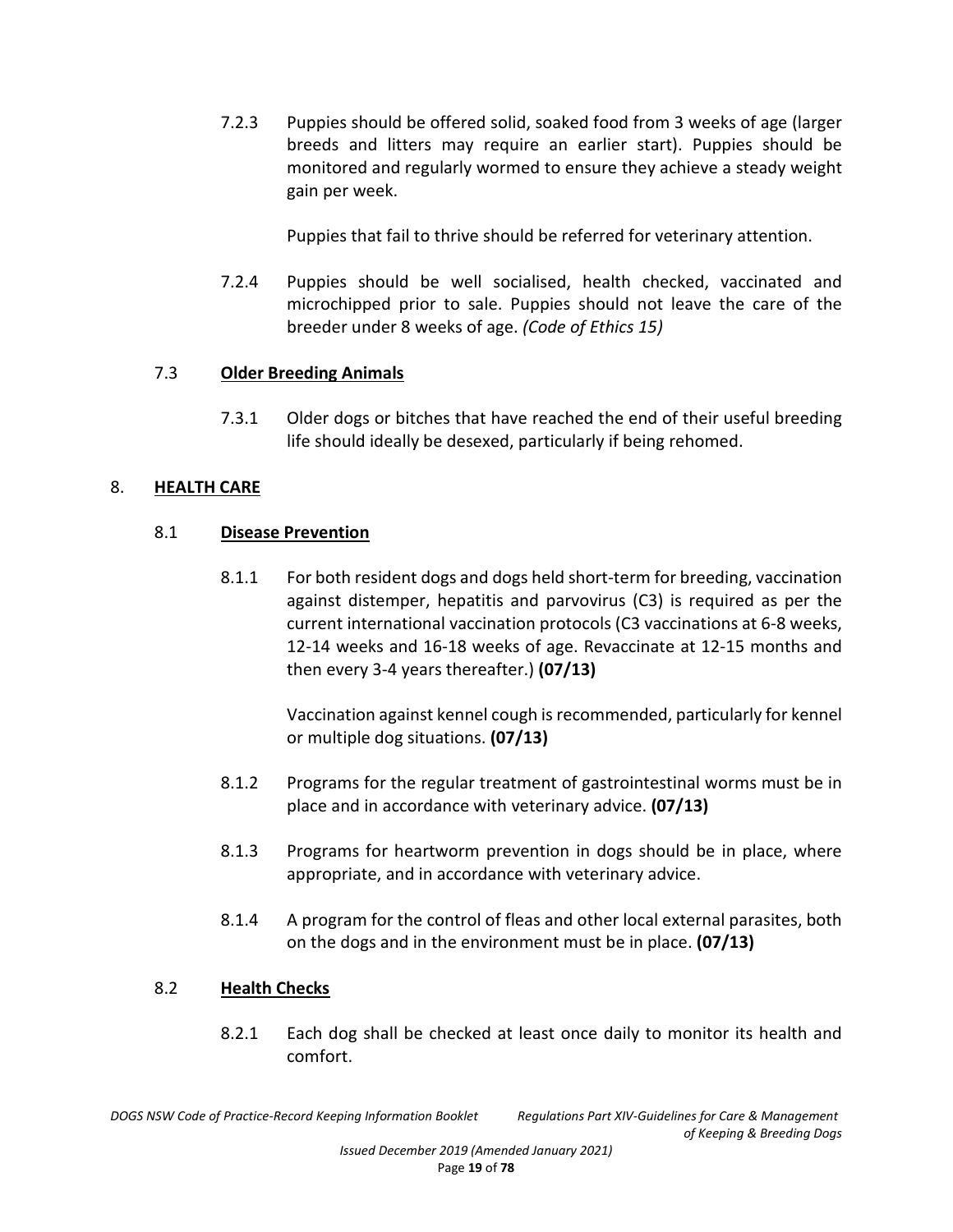- 8.2.2 The person checking the dogs and puppies should note whether each dog or puppy:
	- is eating
	- is drinking
	- is defecating
	- is urinating
	- is behaving normally
	- is of normal appearance
	- is able to move about freely
	- has a normal coat
	- is not showing any obvious signs of illness or disease **(07/13)**
- 8.2.3 Any changes in health status should be reported promptly to the person in charge.

# 8.3 **Veterinary Attention**

- 8.3.1 The person in charge should establish liaison with a veterinary surgeon who is able to attend to any dog or puppy in his or her care. This response should be rapid particularly during a whelping or perceived emergency situation. **(07/13)**
- 8.3.2 Veterinary attention must be sought for any dog/puppy showing one or more of the following conditions:
	- runny nose
	- runny, discharging or inflamed eyes
	- repeated sneezing
	- coughing
	- vomiting
	- severe diarrhoea, especially if bloodstained
	- lameness
	- inability to stand or walk
	- bleeding or swelling of body parts (other than the vulva of bitches on heat)
	- weight loss (particularly if severe or sudden)
	- inappetence (lack of appetite)
	- apparent pain
	- fits or staggering
	- bloating of abdomen
	- inability to urinate or defecate
	- dystocia (difficulty during whelping)

*of Keeping & Breeding Dogs*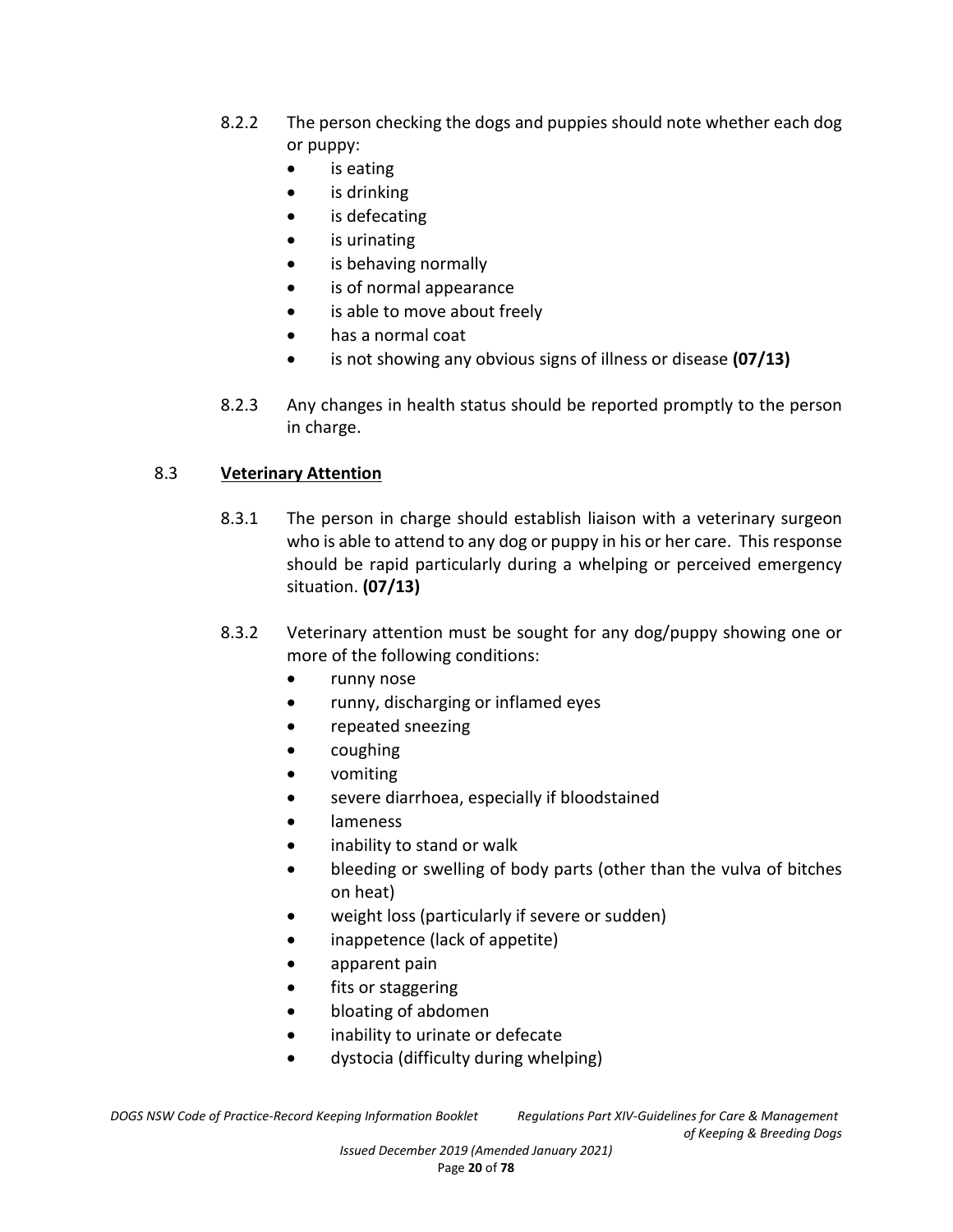# 8.3.3 **Humane Euthanasia (07/13)**

If, despite medical treatment and care, a sick dog fails to improve in health and is deemed to be suffering by a veterinary surgeon, the dog should be humanely euthanaised by a veterinarian.

# 9. **DIET**

- 9.1 **Food**
	- 9.1.1 Dogs and puppies must receive an appropriate, uncontaminated and nutritionally balanced diet according to the accepted requirements for the breed and age. The food should be in sufficient quantity and of appropriate composition and amount in order to maintain:- **(07/13)** 
		- normal growth and weight of puppies **(07/13)**
		- normal weight of adult dogs at different ages **(07/13)**
		- the requirements for pregnancy and lactation.
		- the requirements for heavy work or extreme conditions **(07/13)**
	- 9.1.2 A variety of foods including dry food, canned food, fresh meat and fish, should be supplied.
	- 9.1.3 Pregnant and lactating bitches require approximately twice the amount of food required normally. Bitches feeding larger litters may require up to 3 x normal amounts. **(07/13)**
	- 9.1.4 Pregnant and lactating bitches should be fed 2- 3 times daily.
	- 9.1.5 Puppies from 3-6 weeks of age should be fed 3-4 times daily.
	- 9.1.6 Puppies between 6-12 weeks of age should be feed 2-3 times daily.
	- 9.1.7 Puppies between 12 weeks and 8 months of age should be fed 1-2 times daily.
	- 9.1.8 Older dogs should be fed daily with due consideration of their desired end body weight, unless required to be fed more frequently due to medical conditions. **(07/13)**

# 9.2 **Food Preparation and Care**

9.2.1 Food should be prepared hygienically and stored appropriately, ie, dry food kept in a rodent-free place and fresh meat kept refrigerated.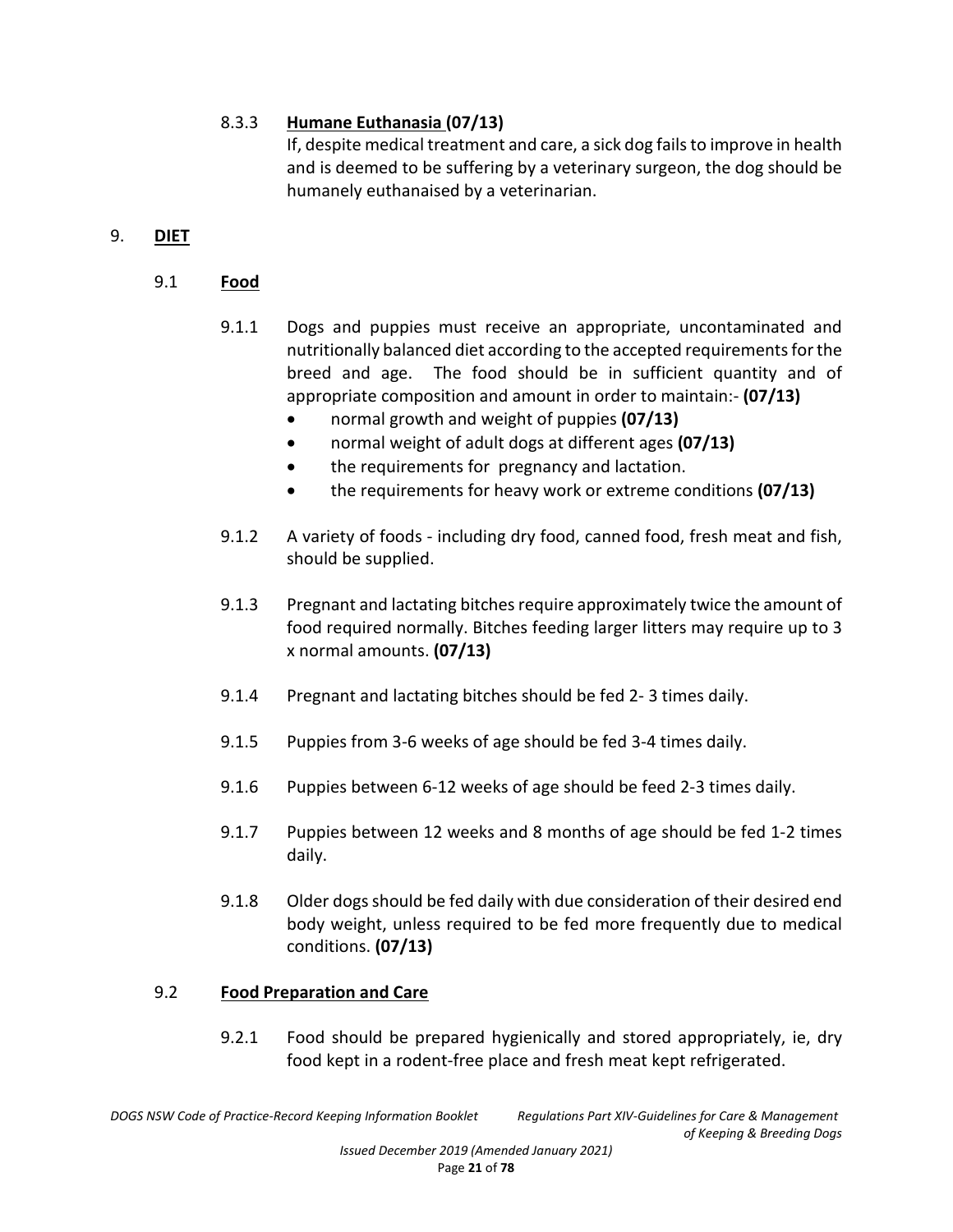- 9.2.2 Food dishes should be preferably non-chewable and non-spillable. They must be readily accessible and cleaned at least daily.
- 9.2.3 Uneaten, stale food should be removed and disposed of promptly so that it does not spoil or attract vermin.

#### 9.3 **Water**

Adequate amounts of clean fresh water must be available at all times. **(07/13)**

#### 10. **EXERCISE**

- 10.1 All dogs regardless of where or how they are housed, must have the opportunity for exercise to: **(07/13)**
	- 10.1.1 allow them to urinate and defecate.
	- 10.1.2 give them contact with humans and, if appropriate, with other dogs.
	- 10.1.3 allow them to be checked over.
	- 10.1.4 let them stretch their limbs.

Dogs should be exercised sufficiently to maintain their health and fitness.

- 10.2 Exercise can be provided by:
	- 10.2.1 allowing dogs access to an exercise area for a minimum of 30 minutes twice daily and/or
	- 10.2.2 walking dogs on a lead for a minimum of 15 minutes twice daily
- 10.3 Amount of exercise **(07/13)**
	- 10.3.1 Dogs should be exercised with due concern to their age, health, physical condition and the ambient temperature at the time.
	- 10.3.2 Dogs should only have limited exercise in very hot conditions.

Avoid exercising dogs in the hottest part of the day.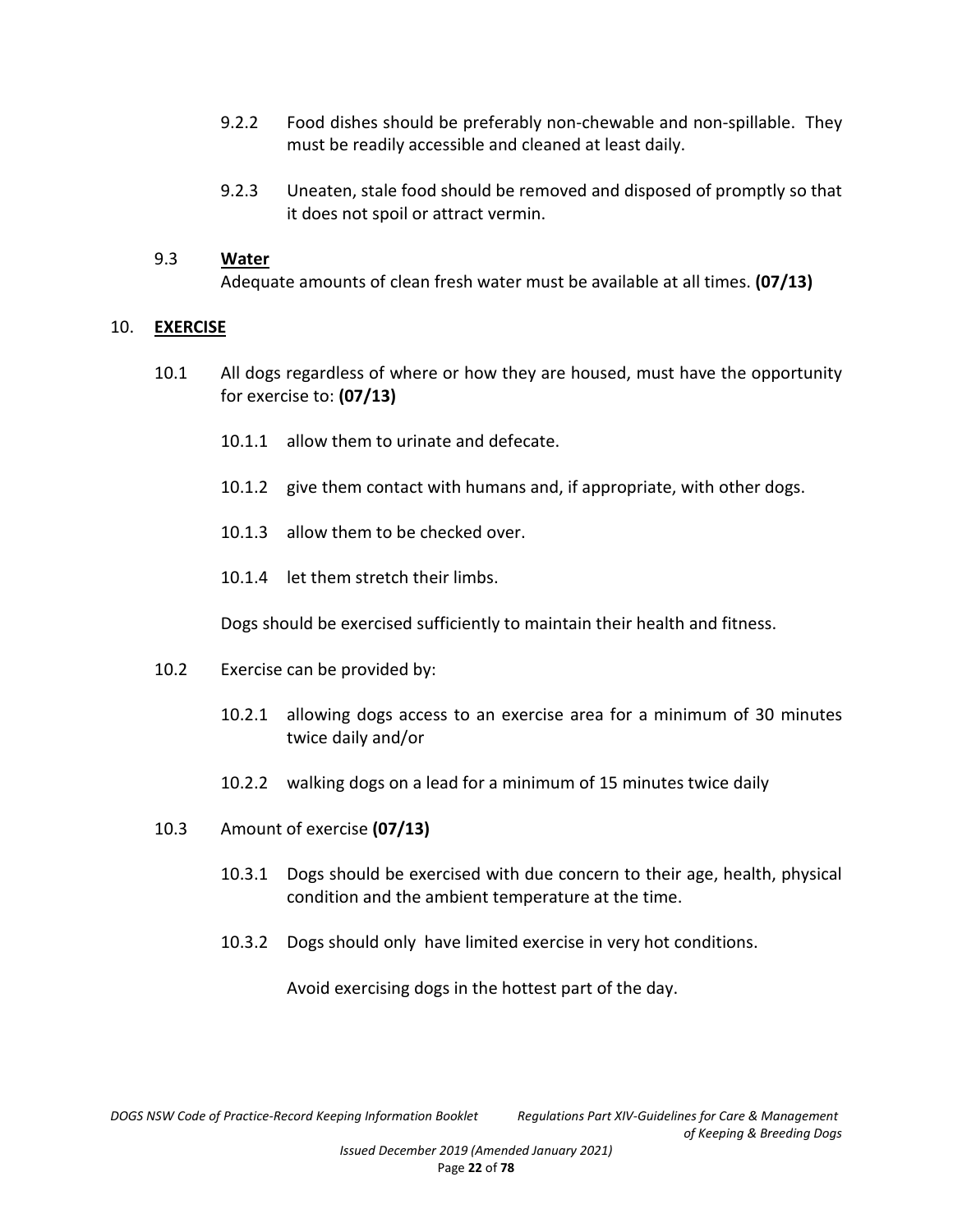- 10.3.3 Brachycephalic dogs breeds require more care and attention in hot weather.
- 10.3.4 Very active or old dogs may require more or less exercise than specified.

### 11. **TRANSPORT**

- 11.1 Dogs should be transported in the shortest practicable time. They should not be left in parked vehicles in the sun or in hot weather unless adequate ventilation and shade is provided.
- 11.2 Any vehicle (including trailers) especially designed or regularly used for transporting animals should:
	- protect dogs or puppies from injury
	- have non-slip floors. Direct contact with metal flooring is to be avoided.
	- provide easy access and operator safety
	- protect against extremes of temperature
	- protect against unauthorised release of animals
	- be easy to clean and disinfect
	- must provide adequate light and natural ventilation
- 11.3 All dogs or puppies sold should be boxed, crated or otherwise suitably restrained to ensure their security and protection if sent to the new owner. **(07/13)**
- 11.4 Food and water should be provided as required during long periods of transport. On long road trips, adequate stops should be made to allow dogs the opportunity to exercise, eat, drink, urinate and defecate where appropriate and for the enclosures to be cleaned where necessary. **(07/13)**
- 11.5 Containers should be strong enough to withstand stacking and general handling and constructed to provide adequate ventilation and light, with consideration to the climatic conditions prevailing at the time (heat, cold etc) and the size and breed of the dog being transported. Brachycephalic breeds need proportionally larger areas than other breeds for free flow of air. **(07/13)**
- 11.6 The consignor and consignee should confirm departure and arrival time of dogs/puppies with the carrier. In the event of delays or cancellations it is the responsibility of the carrier to ensure the welfare of animals in transit.
- 11.7 Containers in which dogs/puppies are transported must be clearly labelled with the time and date of departure, name and address of the consignor and consignee and phone numbers for contacting them.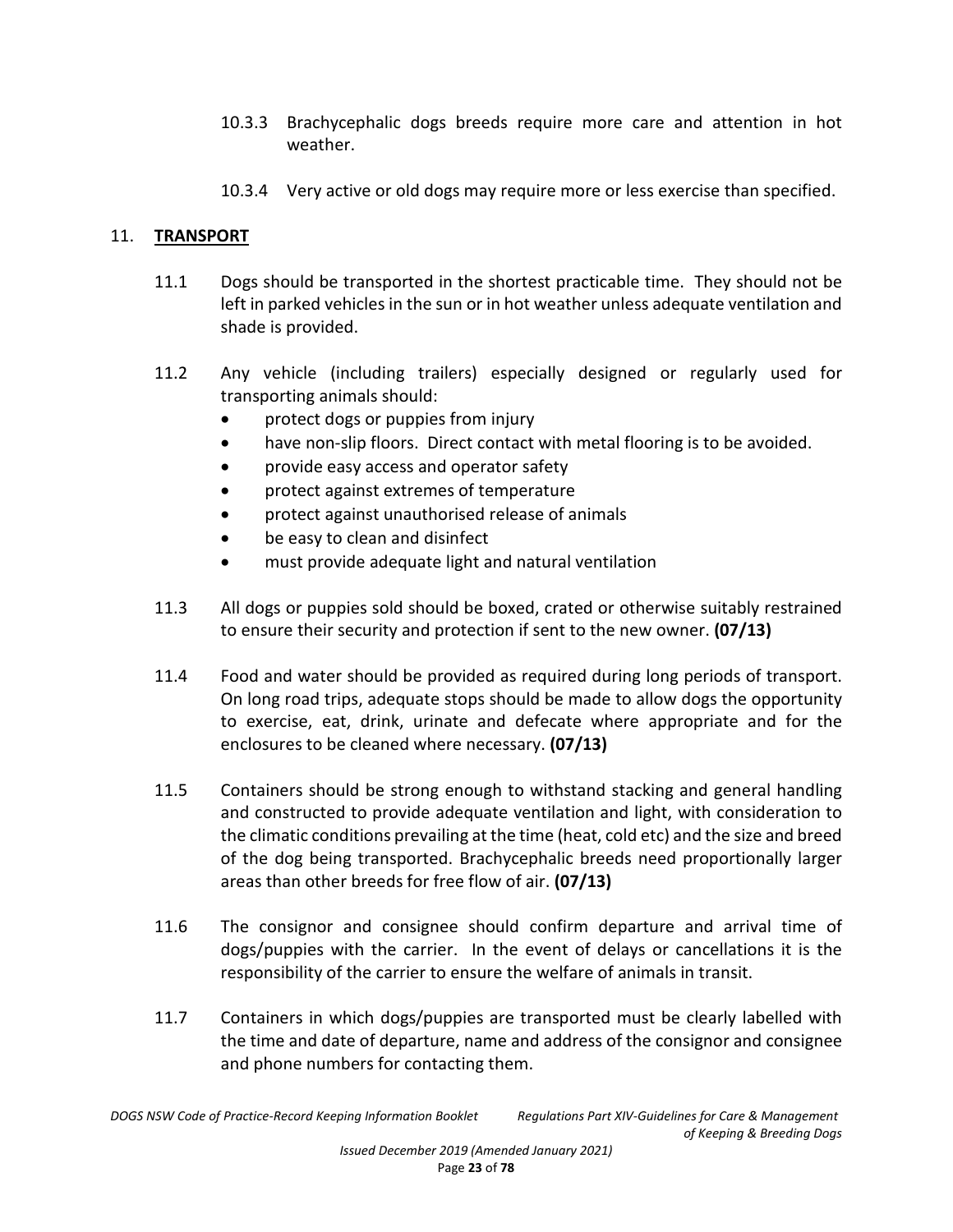11.8 Transport by air should be in accordance with IATA guidelines.

### 12. **SALE OF ANIMALS**

- 12.1 Members must comply with the Code of Ethics requirements 15-22. This includes no puppy should leave the care of the breeder before it is 8 weeks of age. **(07/13)**
- 12.2 No dog may be sold unless it has been microchipped and vaccinated against distemper, hepatitis and parvovirus, and is accompanied by a current vaccination certificate and the relevant CAR microchipping paperwork. **(07/13)**
- 12.3 The purchaser of any puppy or dog should be handed at the time of sale printed advice about the animal, including information on:
	- 12.3.1 general care, housing, welfare and management requirements;
	- 12.3.2 appropriate diet for the age and breed; **(07/13)**
	- 12.3.3 responsibilities of dog ownership;
	- 12.3.4 vaccination, desexing and registration requirements, where appropriate.
	- 12.3.5 breed specific information. **(07/13)**

#### 13. **SPECIAL REQUIREMENTS**:

- 13.1 Breeders will take responsible action to reduce the incidence of hereditary diseases *(also covered by Code of Ethics 6 and mentioned under Welfare section 2 above).*
- 13.2 Where an hereditary disease(s) is/are recognised in a breed and where there is/are suitable and reliable screening procedures or tests for that disease(s). **(07/13)**

# **The Stud Dog**

- 13.2.1 The owner of a stud dog should, before making the dog available for stud duty:
	- Have a current official evaluation or test result for the dog for such hereditary disease(s);
	- Provide a copy of the official evaluation or test result to owners of bitches to be mated.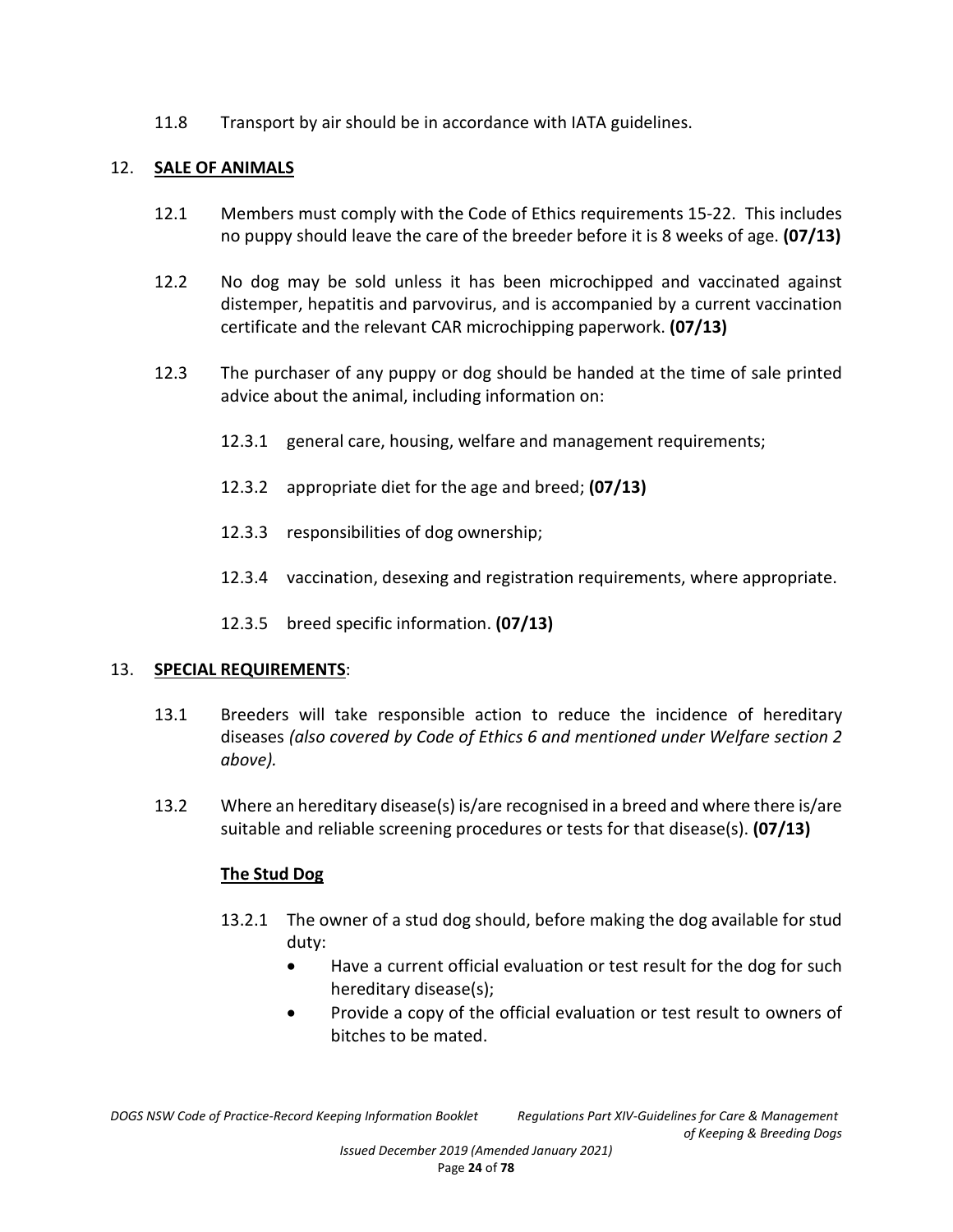# **The Bitch**

- 13.2.2 The owner of a bitch should, before mating her to a dog:-
	- Have a current official evaluation or test result for the bitch for such hereditary disease(s);
	- Provide a copy of the official evaluation or test result to the owner of the stud dog;
- 13.2.3 Ensure that the proposed mating fits with the parameters of responsible action to reduce hereditary diseases within the breed.
- 13.3 Before any puppy or adult dog is sold, the prospective owner should be advised that the breeder has taken all reasonable steps to ensure that the animal is healthy.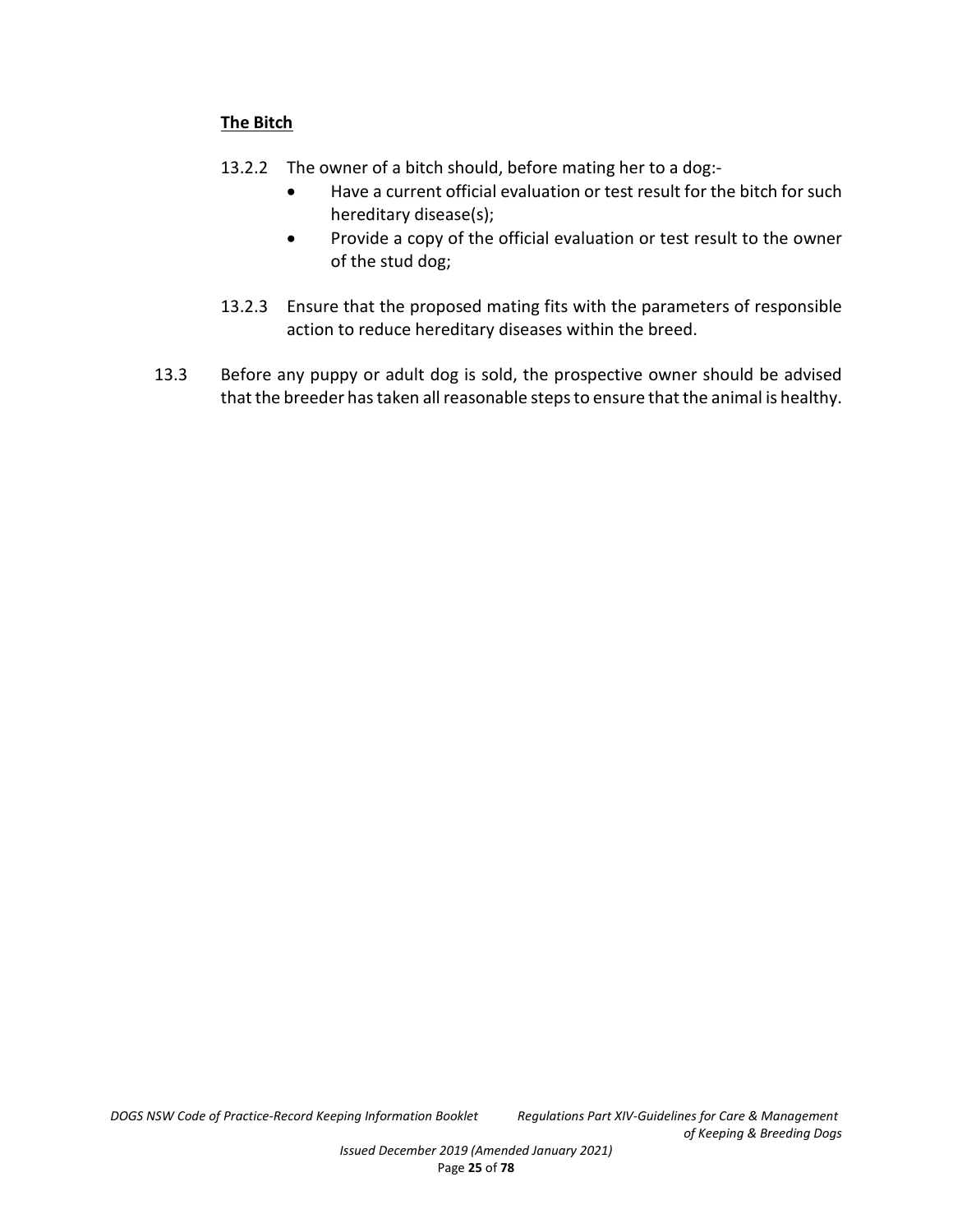# **NEW SOUTH WALES GOVERNMENT**

# **ANIMAL WELFARE CODE OF PRACTICE FOR BREEDING DOGS AND CATS**

# **1 PREFACE**

This Code is designed for everyone involved in the activity of breeding dogs and cats and has been developed to protect the welfare of the animals in their care. By adhering to this Code, people involved in animal breeding demonstrate to the general community their concern for the welfare of the animals in their care.

When humans manipulate or limit an animal's choices in relation to its physical or social environment, the welfare of that animal must be considered. Humans have a duty of care towards these animals and the greater the level of intervention or control of an animal or its environment, the greater those responsibilities become.

Animal welfare can be thought of as the way an animal's health, safety and well-being are affected by its physical and social environment. Health and behaviour indicators provide information about how an animal is responding to a situation, thus enabling us to make informed decisions relating to the animal's welfare.

Compliance with this Code does not remove the need to abide by the requirements of the Prevention of Cruelty to Animals Act, 1979 and any other laws and regulations, for example; the Local Government Act, 1993; or the Companion Animals Act, 1998.

This Code contains both standards and guidelines for the care of dogs or cats for breeding. The standards have legal effect in three ways:-

 Failure to meet a standard may result in a Penalty Infringement Notice **or**

a prosecution under Clause 20 of the Prevention of Cruelty to Animals (General) Regulation 2006.

 In more serious cases, failure to meet a standard may support a prosecution for an offence under the Prevention of Cruelty to Animals Act, 1979.

Under the Prevention of Cruelty to Animals Act 1979 the person in charge of an animal is responsible for meeting the legal obligations regarding an animal's welfare. The person in charge, who may be the owner of the animal or another person who has the care or control of the animal, for example the breeding manager or a member of staff, is legally responsible for the care of the animal, and therefore for meeting the standards of this Code.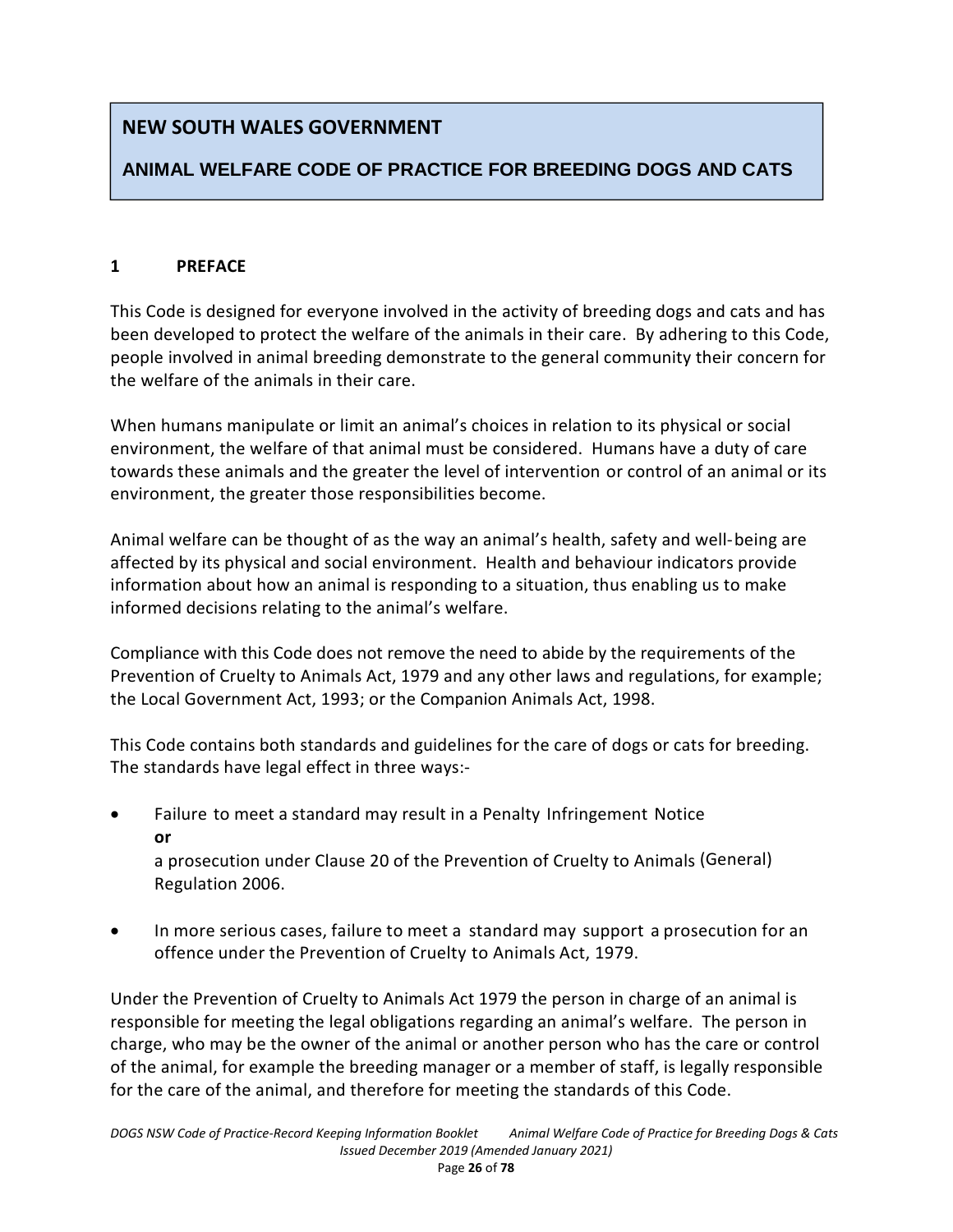This Code has been prepared in consultation with DOGS NSW, Waratah National Cat Alliance, the Australian Veterinary Association, RSPCA NSW, Animal Welfare League NSW, NSW Farmers, and other people and organisations involved in the industry. It is also endorsed by the NSW Animal Welfare Advisory Council.

The Code is neither a complete manual on animal husbandry, nor a static document. It will be revised from time to time to take into account new knowledge of animal physiology and behaviour, technological advances, developments in standards of animal welfare and changing community attitudes and expectations about the humane treatment of animals.

# **2 INTRODUCTION**

- 2.1 This Code sets the standards for the care and management of breeding dogs and cats.
- 2.2 It applies to the welfare of dogs and cats which are involved in the business of breeding and raising puppies and kittens.
- 2.3 This Code comprises both enforceable provisions and guidelines. Enforceable provisions are identified by the word "Standards", and are located within boxes.
- 2.4 The incidental breeding of animals by pet shops, pounds or shelters are activities for which the standards are set by other Codes recognised by the Prevention of Cruelty to Animals Regulation 2006.

# **3 INTERPRETATION and DEFINITIONS**

# 3.1 INTERPRETATIONS

# **Objectives**

The intended outcome(s) for each section of this Code.

#### **Standards**

**Standards describe the mandatory specific actions needed to achieve acceptable animal welfare levels. These are the minimum standards that must be met under law.** 

**They are identified in the text by the heading "Standards" and use the word "must". They are highlighted in boxes within the text.**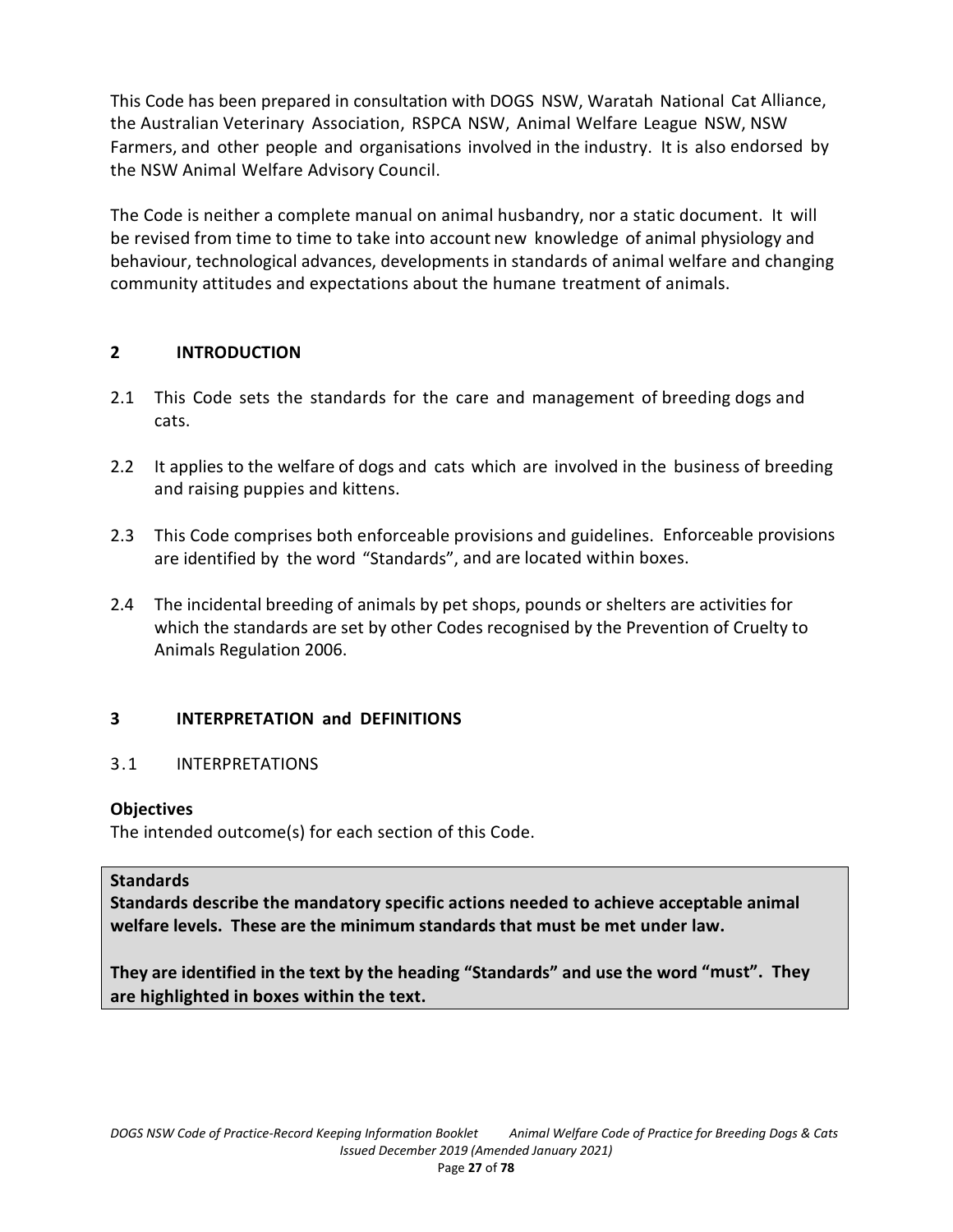# **Guidelines**

Guidelines describe the best practice agreed at a particular time following consideration of scientific information and accumulated experience. It also reflects society's values and expectations regarding the care of animals. A guideline is usually a higher standard of care than minimum standards, except where the standard is best practice.

Guidelines will be particularly appropriate where it is desirable to promote or encourage better care for animals than is provided by a minimum standard. Guidelines are also appropriate where it is difficult to determine an assessable standard.

Guidelines are identified by a heading "Guidelines".

# **Notes**

Notes describe practical procedures where appropriate to achieve the minimum standards and guidelines.

# 3.2 DEFINITIONS

# In this Code:

*Animal* means a dog, cat, puppy or kitten.

*Breeding* means the business of breeding of litters of animals for sale.

*Cat* means an animal of the species Felis catus.

*Cat housing* includes a cattery, cage, module, colony pen or other enclosure used to contain cats within a facility; or garages, carports, sheds, commercially sold dog kennels of any material, and any room forming part of a house, flat, apartment or town house used for human habitation.

*Dog* means an animal of the species Canis familiaris.

**Dog housing** includes a kennel, cage, module, colony pen or other enclosure used to contain dogs within a facility; or garages, carports, sheds, commercially sold dog kennels of any material, and any room forming part of a house, flat, apartment or town house used for human habitation.

*Environmental enrichment* means the provision of stimuli that promote appropriate physical and mental activities, resulting in healthier and more active animals.

*Euthanasia technician* means a person who has acquired through training, qualifications and experience, competency in humanely destroying dogs and cats.

*Facility* means any place, premises or thing used for the accommodation or shelter of animals for the purpose of breeding or rearing dogs or cats, or where puppies or kittens are housed as a result of breeding; and includes a vehicle used for the transportation of animals.

*Isolation facility* means a secure area in which individual animals are kept separate from other animals.

*Microchip* means an subcutaneous full duplex electronic radio transponder that complies with the relevant ISO standard.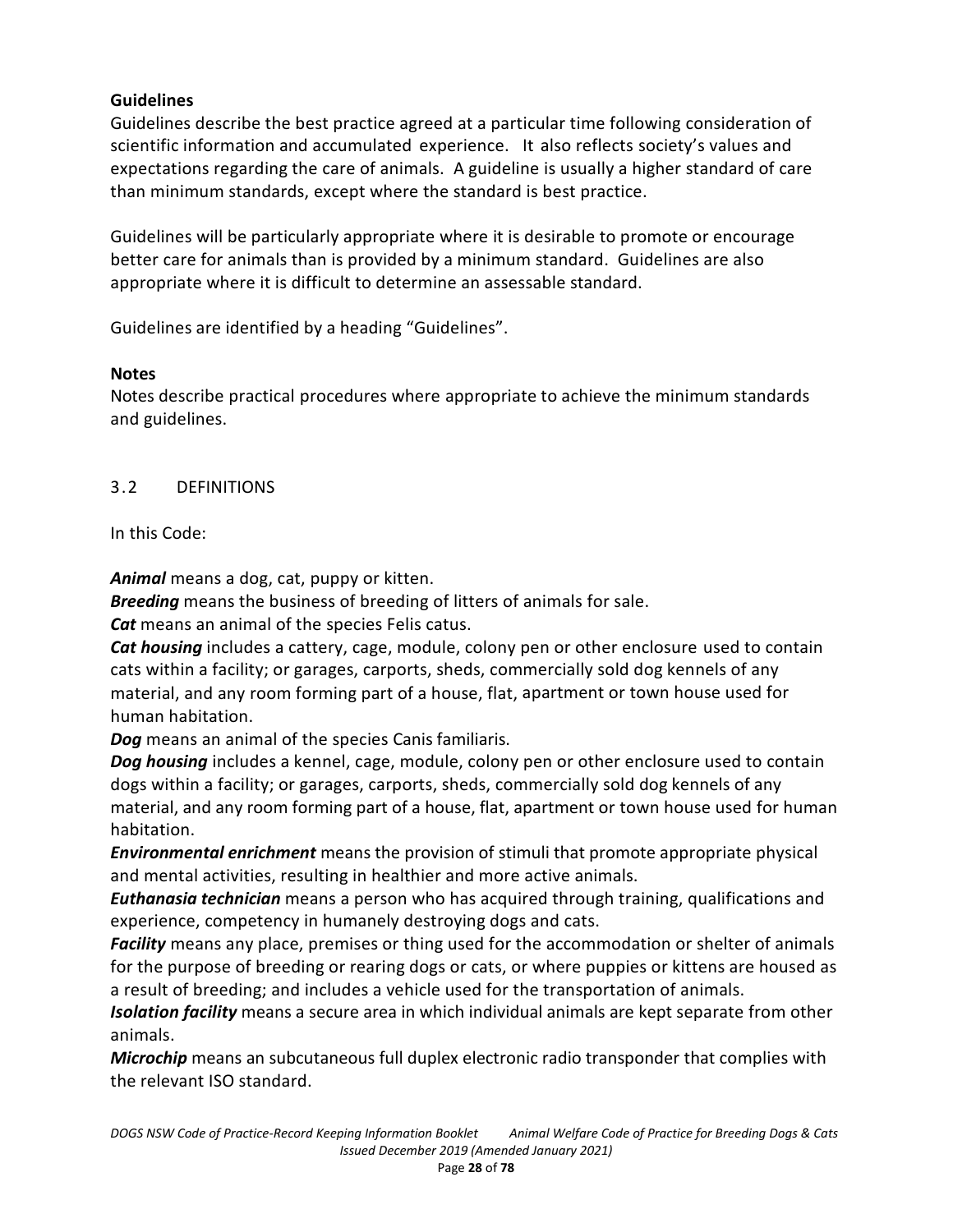### *Owner* means

- the owner of the animal (in the sense of being the owner of the animal as personal property),
- the person by whom the animal is ordinarily kept,
- the registered owner of the animal.

A reference in this Code to the owner of a companion animal is a reference to each and all owners of the animal.

*Parvovirus* means a virus which causes intestinal inflammation in infected dogs, for which symptoms include vomiting, diarrhoea, high fever, and dehydration.

*Person in charge* of an animal means the person who has an animal/s in their possession or custody or under their care, control or supervision, and who is responsible for meeting the welfare needs of the animal/s, and may include the owner of an animal, a family member or friend of the owner, or in a facility; the manager or staff of a facility, or volunteers.

*Person in charge of the facility* includes the owner of the facility or the manager of the facility.

*Re-home* means the process of providing an animal with a new owner and a new place to live. *Sale* means the transfer of ownership of an animal or animals, including causing, permitting or suffering an animal to be sold by auction, barter, exchange or other supply, and also includes the attempt to sell or offer to sell, expose, supply, possess or receive animals.

*Significant infectious disease* means a disease caused by a transmissible agent that is likely to cause illness or death in susceptible animals that become infected. Common examples include: canine cough; feline respiratory disease; parvovirus; feline enteritis; canine infectious hepatitis; heartworm and distemper.

*Staff* includes the person in charge, manager, employees and volunteers that work in the facility, whether working full or part time and whether or not working for fee or reward. *Operating procedures* means procedures for the management and operation of a facility for the accommodation and shelter of animals required under this Code.

# **4 RESPONSIBILITIES AND COMPETENCY OF STAFF**

# **Objectives**

All people who care for and manage breeding dogs and cats should be competent and aware of their responsibilities. Where breeding facilities employ staff or volunteers, the person in charge of the facility should be aware of their extra responsibilities, and that all people employed to care for animals must comply with all enforceable provisions within this Code, the Prevention of Cruelty to Animals Act 1979 and any other relevant legislation.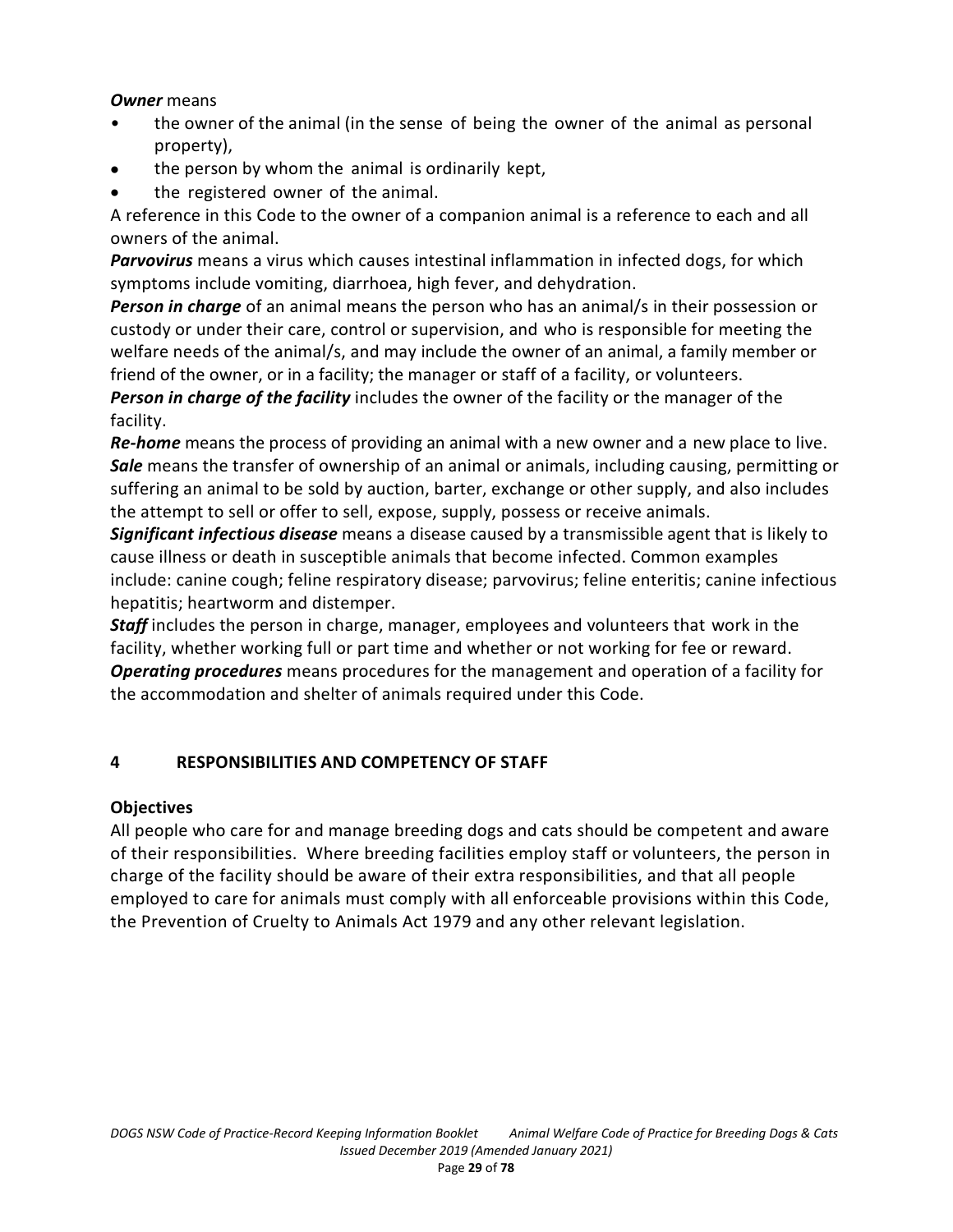#### 4.1 STANDARDS

- **4.1.1 The person in charge of the facility is responsible for the facility complying with all enforceable provisions within this Code.**
- **4.1.2 The person in charge of the facility must be aware of their responsibilities towards dogs and cats. Each day, a person must be present to meet the requirements of this Code, and must be knowledgeable and competent to provide for:-** 
	- **\* the care and welfare of dogs and cats;**
	- **\* the feeding, and watering, of dogs and cats;**
	- **\* the protection of dogs and cats from distress or injury caused by other animals or interference by people;**
	- **\* cleaning and proper hygiene in the facility;**
	- **\* identifying signs of common diseases of the species kept.**

# **4.1.3 Where trainees and volunteers are employed by the facility, they must work under the supervision of trained and experienced staff.**

### 4.2 GUIDELINES

- 4.2.1 Where staff are employed to care for animals; they should have formal qualifications and experience in animal care and management, which should be recorded in a register of staff training. Where appropriate, staff should be re-trained on a biennial basis. Training should include:-
	- current animal behaviour and social needs;
	- the receipt and release of dogs and cats;
	- housing of dogs and cats;
	- animal husbandry;
	- the handling and control of dogs and cats;
	- moving, transporting and capture of dogs and cats;
	- identifying signs of health and ill health in dogs and cats, including identifying symptoms of stress or when prompt veterinary care is required;
	- procedures for the care of sick and injured dogs and cats;
	- special requirements of old or young dogs and cats;
	- disease and parasite control and prevention;
	- emergency management and evacuation procedures;
	- the keeping of records.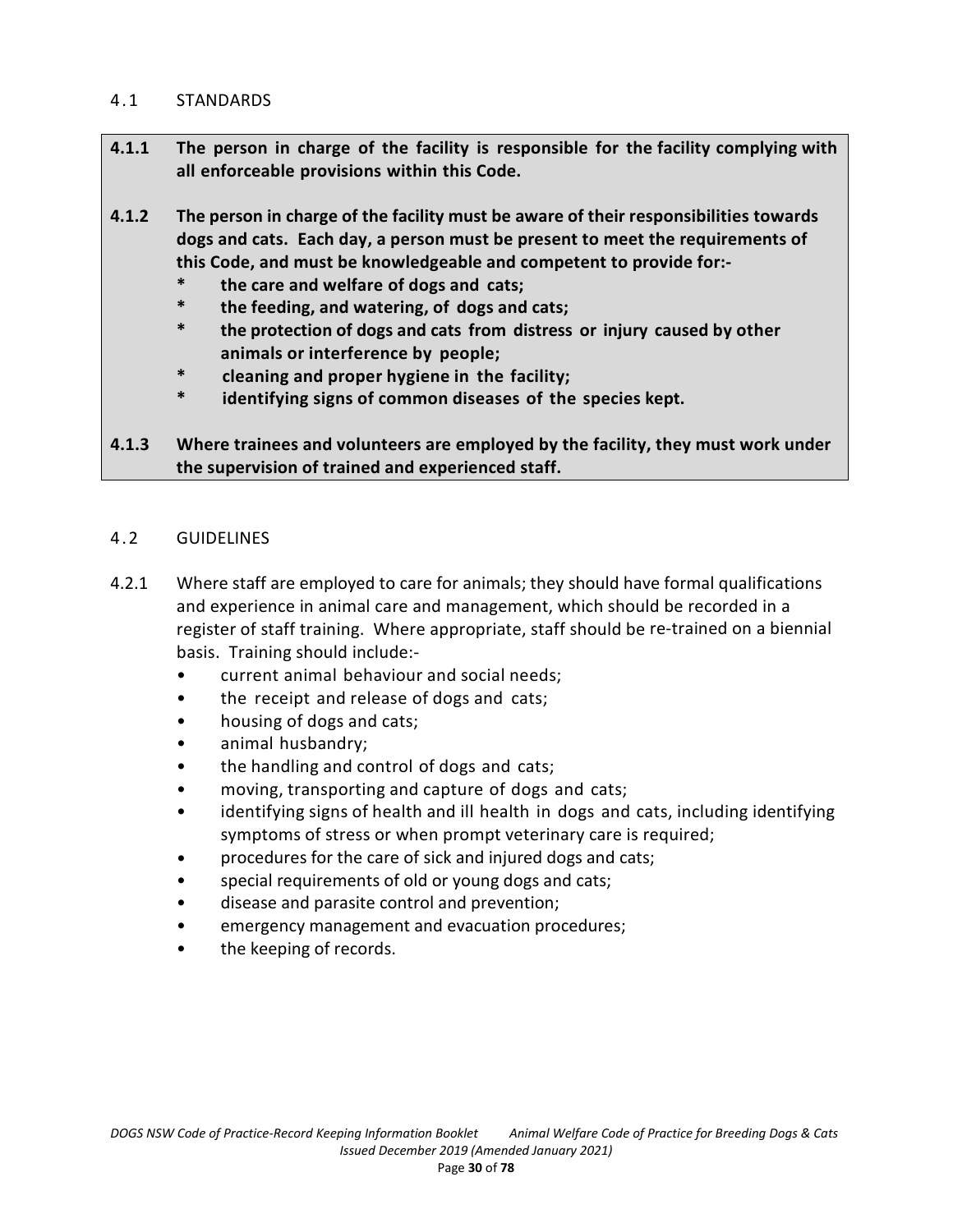# **Note**

*For information on nationally recognised animal services qualifications, see: www.ntis.gov.au* 

*People caring for animals should be aware of the risk of transfer of infectious disease and microbial contamination which could occur when handling dogs and cats or when cleaning enclosures, and the practices that will reduce or eliminate these risks.* 

*For information on NSW Occupational Health and Safety legislation, see: www.workcover.nsw.gov.au* 

*For information on emergency management response planning for animal holding facilities, see: www.dpi.nsw.gov.au/agriculture/emergency/management* 

# **5 QUALITY MANAGEMENT SYSTEMS**

### **Objectives**

Breeding establishments should operate in a transparent way so that standards of animal welfare are maintained.

# 5.1 STANDARDS

| 5.1.1 |        | The following information must be recorded relating to each dog or cat housed at<br>the breeding facility:-                                                                                                           |  |  |  |
|-------|--------|-----------------------------------------------------------------------------------------------------------------------------------------------------------------------------------------------------------------------|--|--|--|
|       | $\ast$ | a description of the dog or cat which includes: name, microchip number;<br>sex (including whether desexed); breed; colour; distinguishing features;<br>vaccination status; details of any special medical and dietary |  |  |  |
|       |        | requirements; and                                                                                                                                                                                                     |  |  |  |
|       | $\ast$ | the date of birth; and the date of acquisition/arrival, and registration                                                                                                                                              |  |  |  |
|       |        | number (for purebred animals) of owned and leased dogs and cats; and                                                                                                                                                  |  |  |  |
|       | $\ast$ | the name, address and telephone number of owner or lessee of the dog<br>or cat; and                                                                                                                                   |  |  |  |
|       | $\ast$ | details of preventative and veterinary treatment of dogs and cats,                                                                                                                                                    |  |  |  |
|       |        | including routine husbandry procedures such as worming or parasite<br>control; and                                                                                                                                    |  |  |  |

- **\* for leased dogs or cats, the name and contact telephone number of the veterinary practitioner who normally attends the animal; and**
- **\* the disposal of owned and leased dogs and cats including the date and details of the disposal.**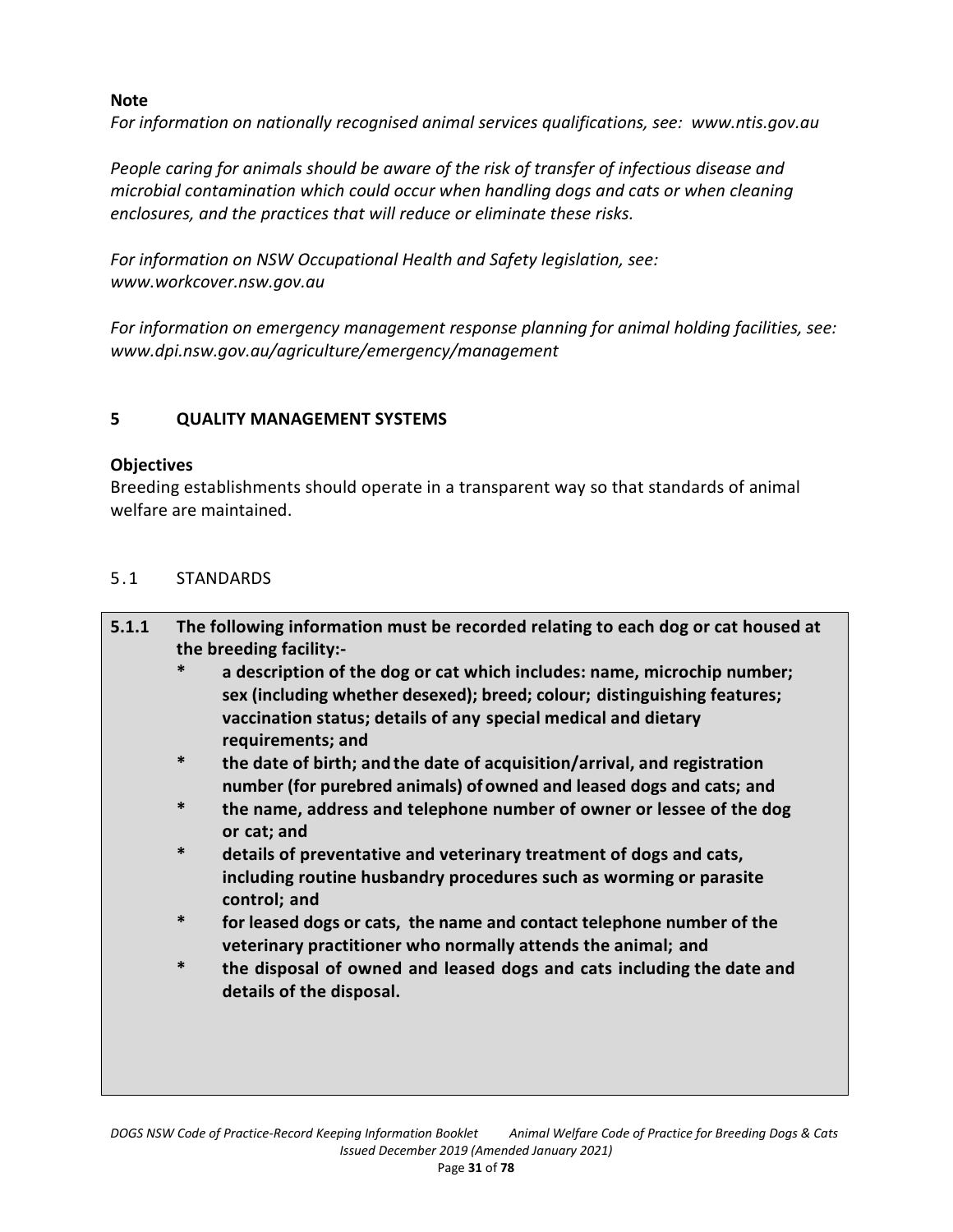- **5.1.2 Information which details each litter bred must be recorded and must include: the name and microchip number of both the dam and the sire; the date of mating(s); the date of whelping/queening; identification details of each animal within the litter, including any abnormalities or deaths.**
- **5.1.3 Records must be retained for no less than three years, at the facility, and all staff must be able to produce the records.**
- **5.1.4 The facility must have a documented program in place to control insects, ectoparasites and vertebrate pests. This document must be kept at the facility and all staff must be able to produce the document and must be familiar with its content.**
- **5.1.5 Each facility must have a documented procedure for the swift removal of animals from the facility, in the case of emergency. This document must be kept at the facility and all staff must be able to produce the document and must be familiar with its content.**

### 5.2 GUIDELINES

- 5.2.1 Procedural documents should be periodically reviewed and approved by the person in charge. The period from the last review and approval of procedures should not exceed 2 years.
- 5.2.2 Records kept should have space for notes or observations regarding individual animals made during time at the facility, including any significant alteration in the animal's condition or behaviour since arrival.

# **6 ANIMAL HOUSING**

#### **Objectives**

The accommodation, environment and security of animals should be of a standard which ensures their security, safety and wellbeing.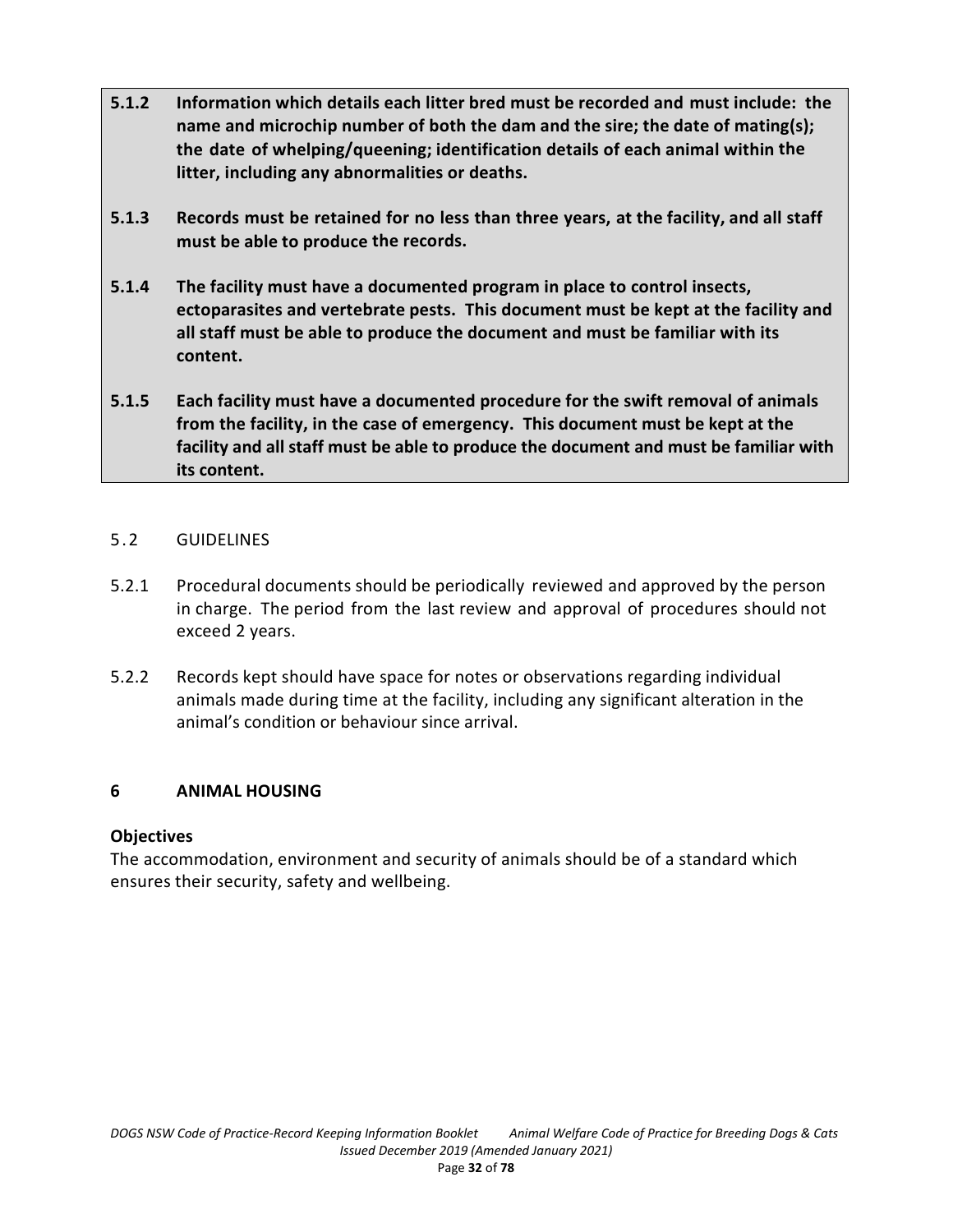#### 6.1 ACCOMMODATION

#### 6.1.1 STANDARDS

| 6.1.1.1 | Vehicles, caravans, portable crates and the crawl space under any<br>dwelling must not be used as permanent housing for dogs and cats.                                                                                                                                                                     |
|---------|------------------------------------------------------------------------------------------------------------------------------------------------------------------------------------------------------------------------------------------------------------------------------------------------------------|
| 6.1.1.2 | Breeding facilities must have a continuous water supply, adequate to<br>meet the daily requirements of the dog and cats held.                                                                                                                                                                              |
| 6.1.1.3 | Breeding facilities must be designed, constructed, serviced and<br>maintained in a way that provides for the good health and wellbeing of<br>the animals, which prevents the transmission of infectious disease agents,<br>the escape of animals and does not cause injury to either animals or<br>humans. |
| 6.1.1.4 | Animals must be provided with protection from rain and wind, direct<br>sunlight or other adverse weather conditions and must be provided with a<br>clean and dry dedicated sleeping area.                                                                                                                  |
| 6.1.1.5 | Where a facility houses both dogs and cats, cat housing must be a<br>sufficient distance or otherwise isolated from dog housing to minimise the<br>stress created by the sound, sight or smell of dogs.                                                                                                    |
| 6.1.1.6 | Dog housing and cat housing must meet the minimum pen sizes shown in<br>Tables 1 and 2 below. These limits do not apply to dogs and cats under<br>veterinary care for a disease or injury.                                                                                                                 |
| 6.1.1.7 | Dogs and cats must not be in extended contact with wet floors.                                                                                                                                                                                                                                             |
| 6.1.1.8 | Each cat must be provided with a suitable box in which to hide or sleep.                                                                                                                                                                                                                                   |
| 6.1.1.9 | All sleeping areas for cats and dogs must have clean, hygienic, dry and<br>soft bedding, appropriate to the species and breed, sufficient for the<br>number of animals held, and sufficient to insulate them from the floor.                                                                               |
|         | 6.1.1.10 Each confined cat must be provided with a litter tray which is at least 1.2<br>times the length of the cat, and which contains a sufficient depth of<br>material such as commercial cat litter, sawdust, shavings, sand or<br>shredded paper.                                                     |
|         |                                                                                                                                                                                                                                                                                                            |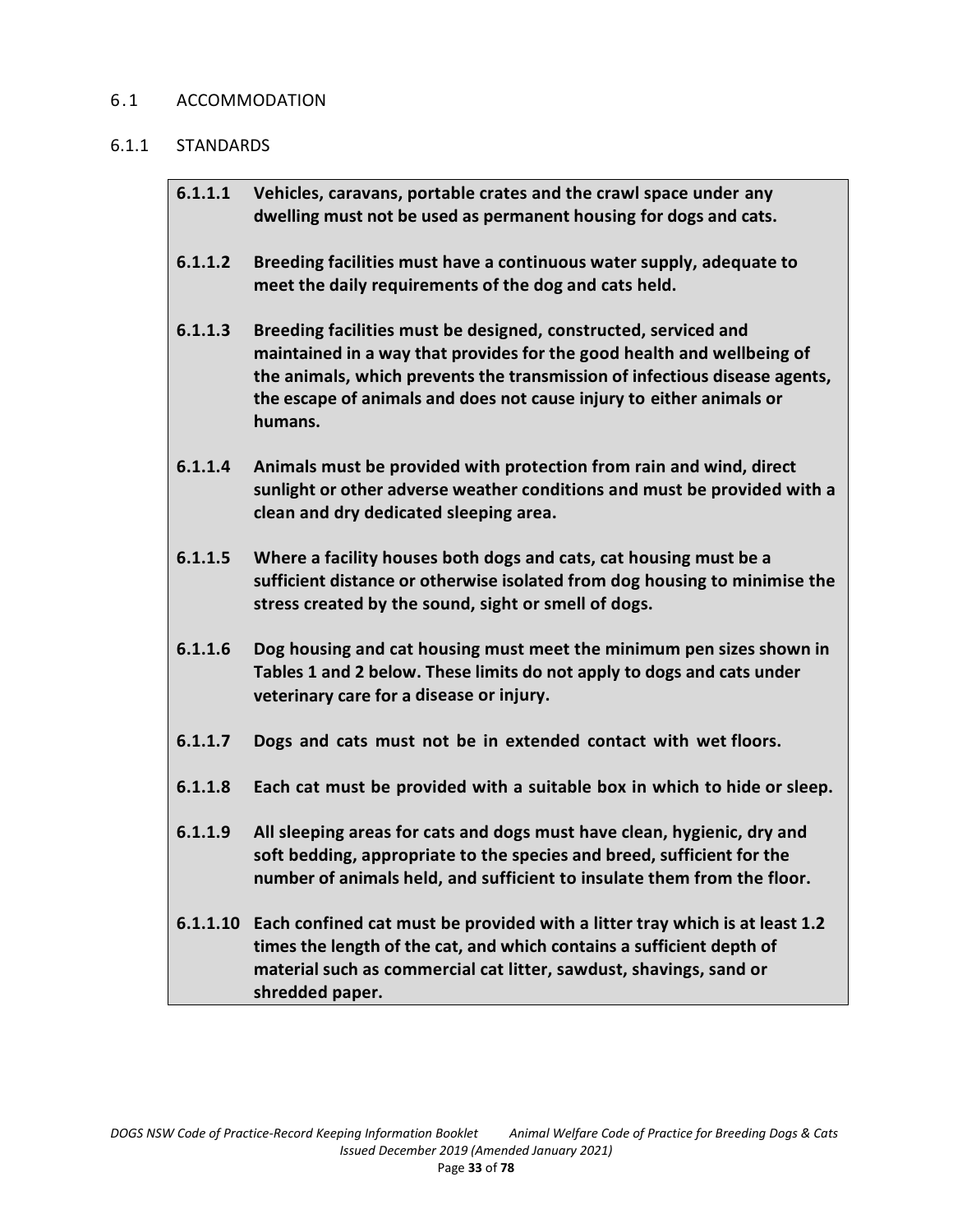#### **Isolation Facilities**

| 6.1.1.11 An isolation facility must be available either at the facility or at a<br>veterinary hospital, and must have documented and demonstrable<br>biosecurity measures in place.                                                                                                                               |
|-------------------------------------------------------------------------------------------------------------------------------------------------------------------------------------------------------------------------------------------------------------------------------------------------------------------|
| 6.1.1.12 Animals known or suspected to be suffering from a significant infectious<br>disease or severe injury must be taken directly to the isolation facility<br>unless written assurances from a registered veterinary practitioner<br>regarding the appropriateness of housing with other animals is received. |
| 6.1.1.13 A cat isolation facility must be a sufficient distance or otherwise isolated<br>from dog enclosures to minimise the stress created by the sound, sight or                                                                                                                                                |

**smell of dogs.** 

| Animal/s                                                                                           | Min floor area<br>$(m2)*$ | Min<br><b>Height</b> | Min width<br>(cm) |
|----------------------------------------------------------------------------------------------------|---------------------------|----------------------|-------------------|
| Puppy/ies $(+/-$ bitch)                                                                            | 3.5                       | 180                  | 120               |
| 1 dog, < 40 cm height at shoulder                                                                  | 1.5                       | 180                  | 90                |
| 2 dogs, < 40 cm height at shoulder                                                                 | 2.5                       | 180                  | 90                |
| Socially compatible group of dogs, < 40 cm<br>shoulder, housed in back yard or house               | 1.5 per animal            |                      |                   |
| 1 dog, 40–60 cm height at shoulder                                                                 | 2.4                       | 180                  | 90                |
| 2 dogs, 40-60 cm height at shoulder                                                                | 3.6                       | 180                  | 90                |
| Socially compatible group of dogs,<br>40–60 cm height at shoulder, housed in back yard<br>or house | 2.4 per animal            |                      |                   |
| 1 dog, > 60 cm height at shoulder                                                                  | 3.5                       | 180                  | 120               |
| 2 dogs, > 60 cm height at shoulder                                                                 | 5.2                       | 180                  | 120               |
| Socially compatible group of dogs, > 60 cm height<br>at shoulder, housed in back yard or house     | 3.5 per animal            |                      |                   |

# **TABLE 1: MINIMUM SIZES FOR DOG ENCLOSURES**

**\*Minimum floor area includes the area allocated to bedding.**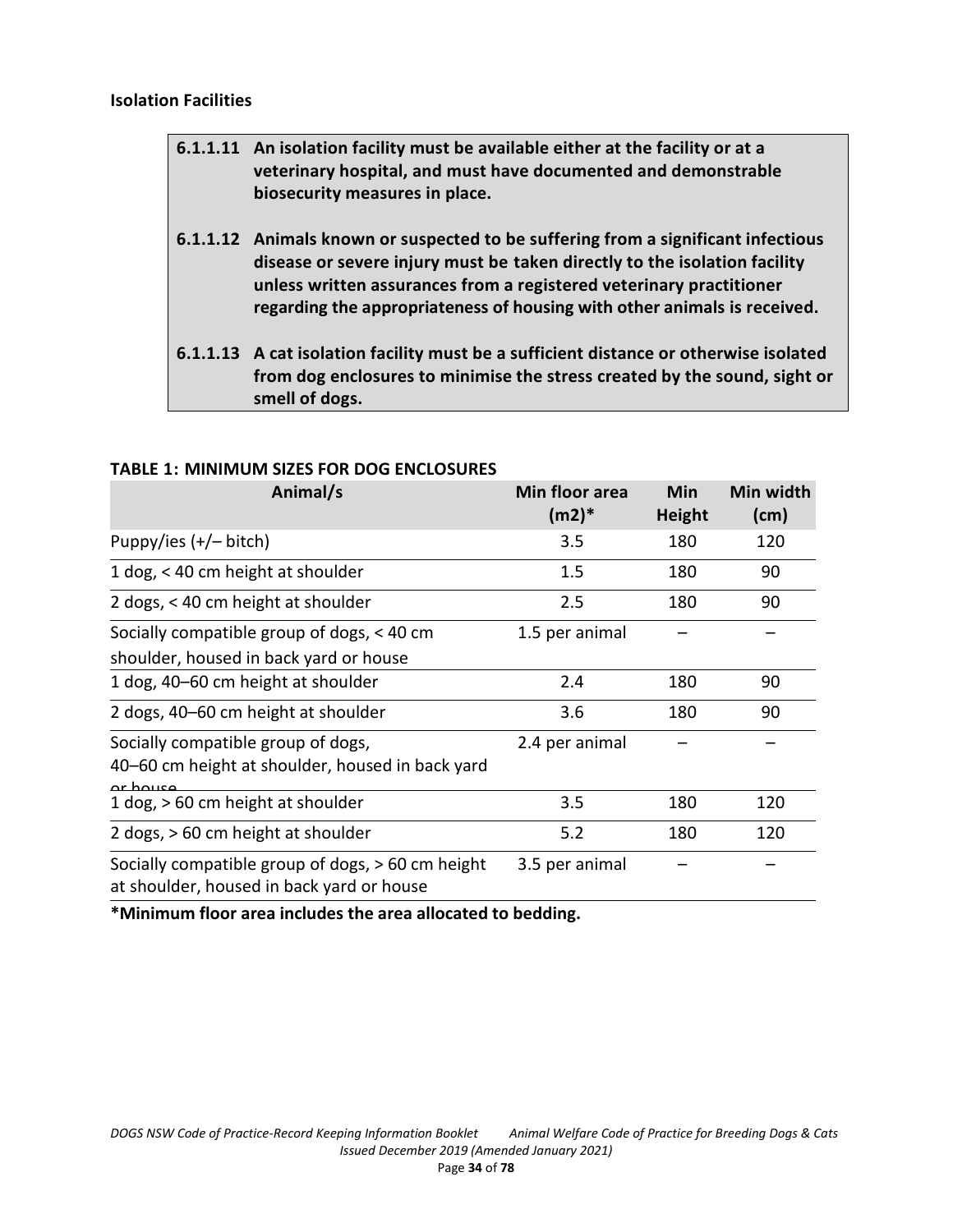| Animal/s                                      | Min floor area<br>$(m^2)^*$     | Min<br>Height | Min width<br>(cm) |
|-----------------------------------------------|---------------------------------|---------------|-------------------|
| Kitten/ $*(+/-$ queen)                        | 0.8                             | $210*$        | 60                |
| Single Cat                                    | 0.8                             | $210*$        | 60                |
| Cats (max 2)                                  | 0.8                             | $210*$        | 60                |
| Socially compatible group housed in back yard | 0.8 per animal, with provisions |               |                   |
| or house                                      | made for vertical space         |               |                   |

#### **TABLE 2: MINIMUM SIZES FOR CAT ENCLOSURES**

**\*\* the module must contain at least 2 levels incorporating raised sleeping quarters. Access to all levels must be available through the provision of ramps, poles, steps or the** 

#### 6.1.2 GUIDELINES

- 6.1.2.1 Measures should be in place to minimise the deterioration of exercise areas to bare earth.
- 6.1.2.2 All facilities should have an adequate water supply and should be sewered or on a septic system, in accordance with the requirements of the local government authority, the relevant government department or other authorities; or have some other adequate and acceptable method for disposal of faeces and other liquid wastes.
- 6.1.2.3 Where groups of cats are housed together, consideration should be given for each cat to be able to be free from interference by other cats.

#### **Note**

*The cage sizes provided in Tables 1 and 2 provide the minimum enforceable standard. Breeders of dogs and cats are strongly encouraged to ensure that the physical and mental needs of individual animals do not become constrained by their spatial environment.* 

*Dog breeders should refer to the Companion Animals Act 1998 for the appropriate minimum sizes for dangerous or restricted dog enclosures.*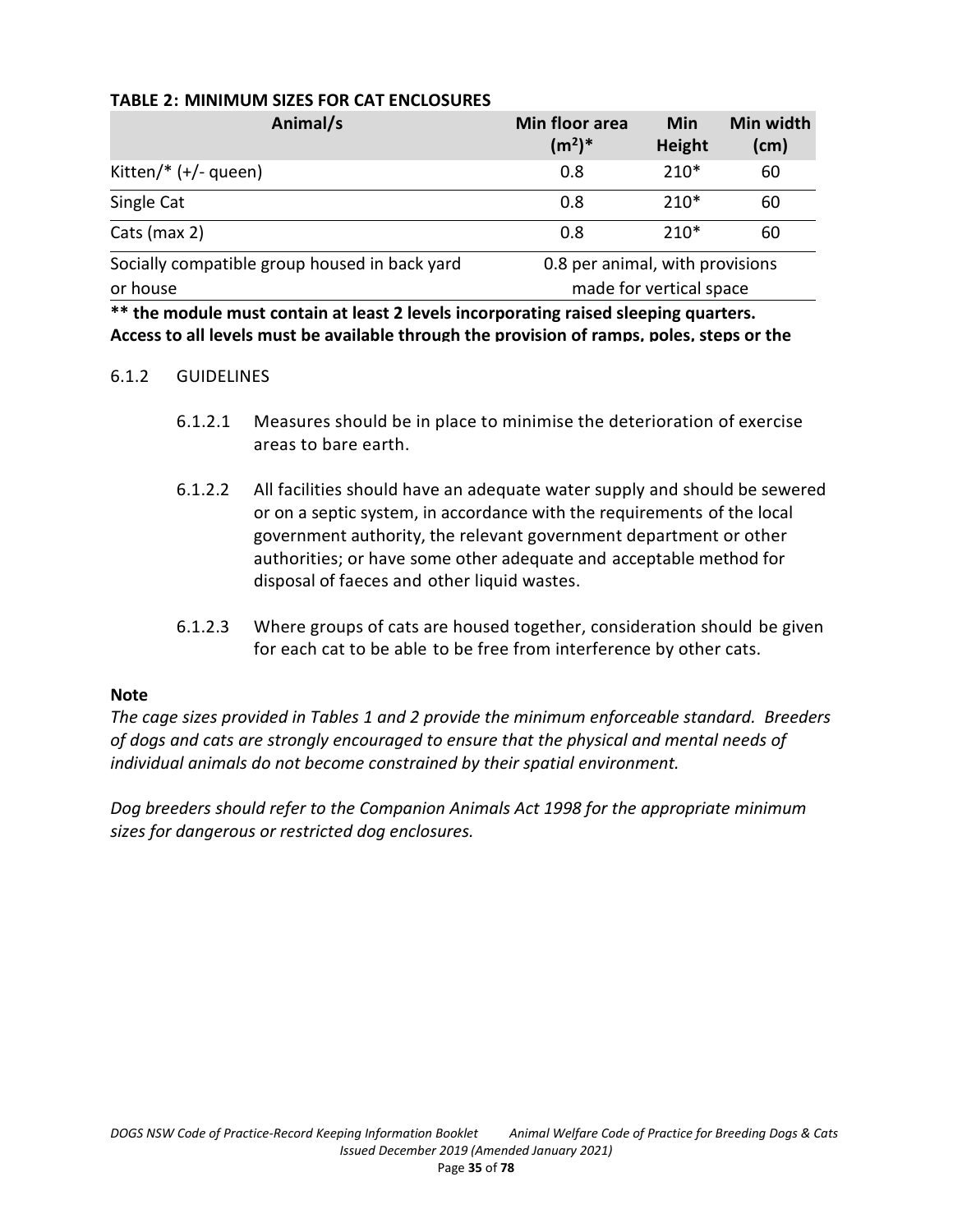### 6.2 ENVIRONMENT

### 6.2.1 STANDARDS

- **6.2.1.1 Dog housing and cat housing must have a shaded area when exposed to sunlight.**
- **6.2.1.2 Dogs and cats must be protected from extremes of temperature.**
- **6.2.1.3 The duration and intensity of artificial lighting, where used, must be as close as possible to natural conditions, sufficient to allow thorough inspection and observation of animals, and which mimic the prevailing natural light cycles. Animals must be protected from excessive light which is generated from an external source.**
- **6.2.1.4 Animal housing areas must be provided with ventilation which is sufficient to maintain the health of the animals; while minimising undue draughts, odours and moisture condensation.**
- **6.2.1.5 Air ventilation devices, where used, must have an air change rate which is sufficient to distribute fresh air evenly to all of the areas holding animals; and must have a back-up system in the case that the ventilation device becomes inoperable.**

#### 6.2.2 GUIDELINES

- 6.2.2.1 Environmental temperature should be controlled to minimise distress to dogs and cats including the provisions of heating or cooling particularly for old, young and pregnant animals if necessary. Particular attention should be given to protections for brachycephalic breeds, especially against heat.
- 6.2.2.2 Dog and cat breeding facilities should be located away from sources of excessive noise or pollution that could stress or injure dogs or cats.
- 6.2.2.3 Measures should be in place to protect dogs and cats from loud or sudden noise.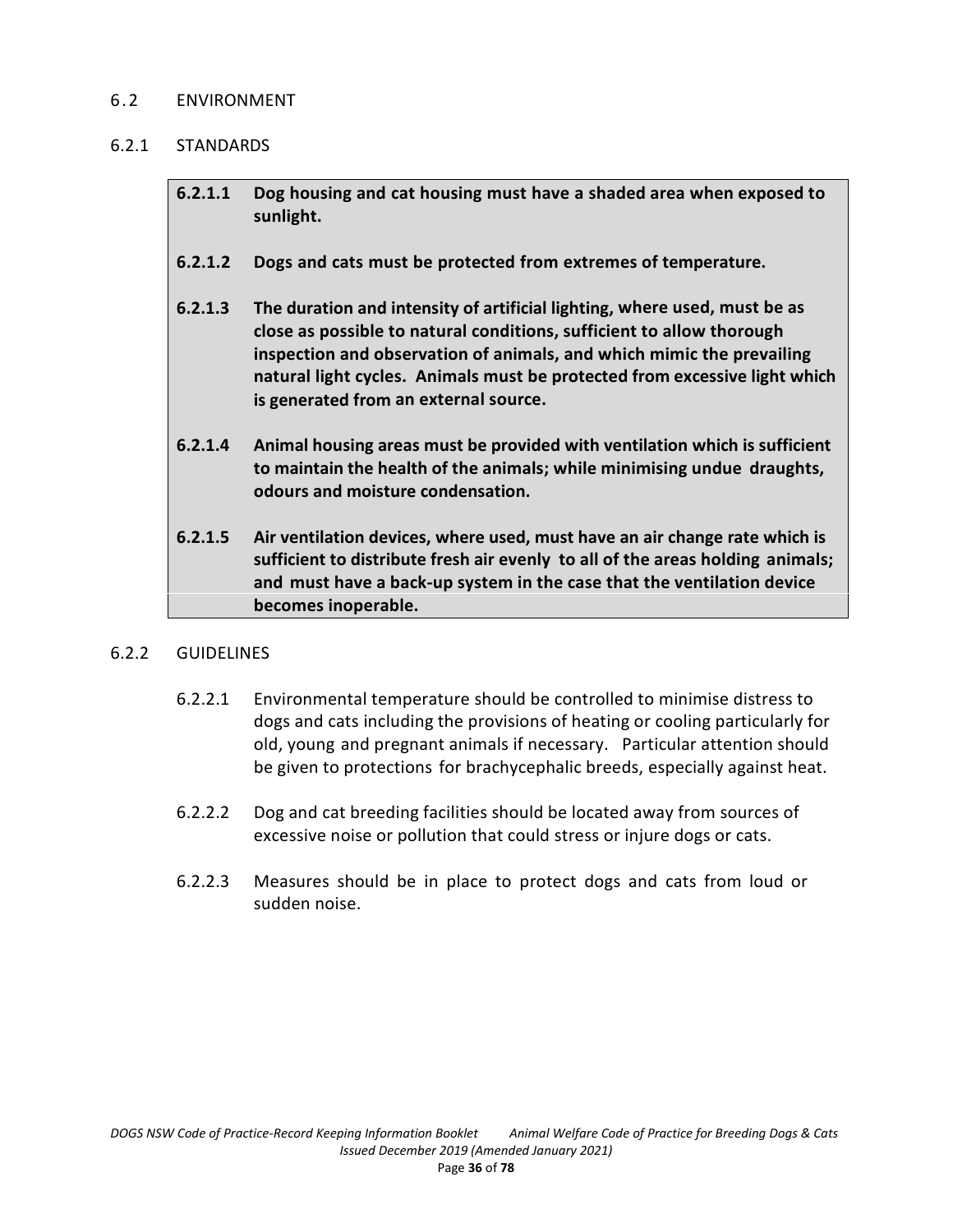- 6.2.2.4 Noise from barking dogs should be managed to comply with noise regulations and occupational health and safety requirements and may be reduced by one or more of the following methods:
	- judicious use of sound proofing or suitable construction materials which reduce noise;
	- care with dog placement to avoid unnecessary arousal;
	- limiting external stimulation, eg, by partitioning dog housing, judicious use of blinds or dog housing design to prevent dogs from seeing into nearby pens;
	- holding dogs in compatible pairs; or
	- taking care to exercise dogs away from the sight of kennelled animals.
- 6.2.2.5 Noise from stud cats or calling queens should be managed to comply with noise regulations and occupational health and safety requirements and may be reduced by one or more of the following methods:
	- providing lockable soundproof quarters in which the stud is held at night in compliance with noise regulations;
	- locating the stud house inside another building, or by taking advantage of as much shielding by existing walls and buildings as possible;
	- providing the stud with companion cats, a more interesting run, or more companionship, such as relocation to where people, other cats and other animals can be regularly seen;
	- removing a calling queen from an outside pen and placing indoors in a pen, which can also be further covered over at night;
	- taking the queen promptly to the stud (the stud being either entire or vasectomised).

# **Notes**

*Brachycephalic means short-faced.*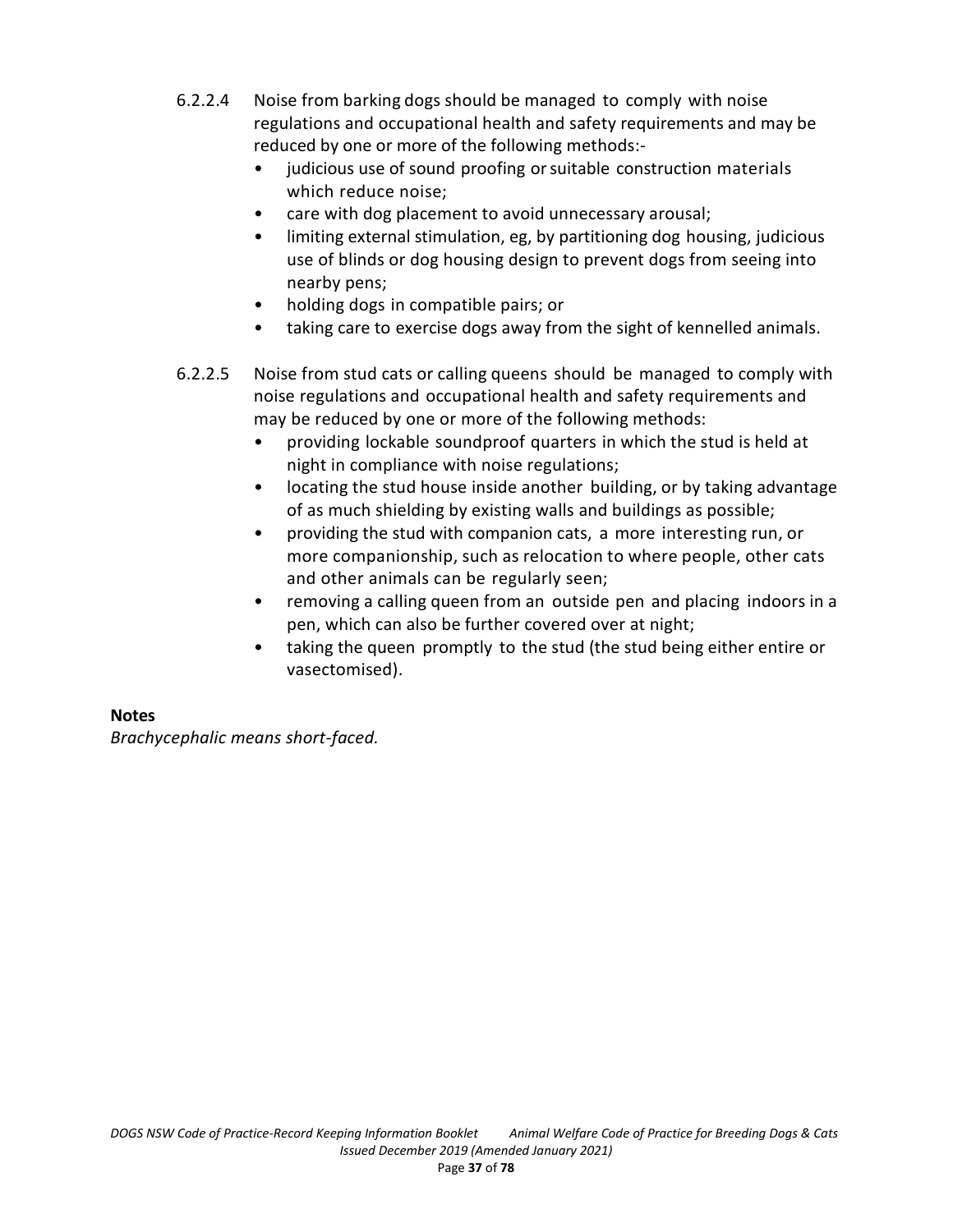### 6.3 SECURITY

### 6.3.1 STANDARDS

| 6.3.1.1 | The facility must be able to be reasonably secured to prevent access to<br>the facility by unauthorised people.             |
|---------|-----------------------------------------------------------------------------------------------------------------------------|
| 6.3.1.2 | Dog housing and cat housing must be fitted with a secure closing device<br>that cannot be opened by the dogs and cats held. |
| 6.3.1.3 | An animal must not be able to escape except in circumstances that cannot<br>reasonably be foreseen and guarded against.     |
| 6.3.1.4 | Unauthorised people must not have access to dog and cat holding areas<br>unless under the supervision of a staff member.    |
| 6.3.1.5 | Functioning fire fighting equipment must be readily available and staff<br>trained and practised in its use.                |
| 6.3.1.6 | All potential poisons and harmful substances, whether in storage or in use,<br>must be kept out of reach of dogs and cats.  |

### 6.3.2 GUIDELINES

- 6.3.2.1 Double barriers are recommended to assist in preventing the escape of dogs and cats.
- 6.3.2.2 Any security methods used should allow for ready access to dogs and cats and ready exit for staff and animals from the facility in the event of an emergency.

#### **Notes**

*Some fire retardants may be toxic to dogs and cats.*

# **7 ANIMAL MANAGEMENT**

### **Objectives**

The safety, wellbeing, and psychological health when of breeding dogs and cats when housed and transported is paramount. Animals should be protected from distress, injury, illness and disease, and provided with appropriate food and water.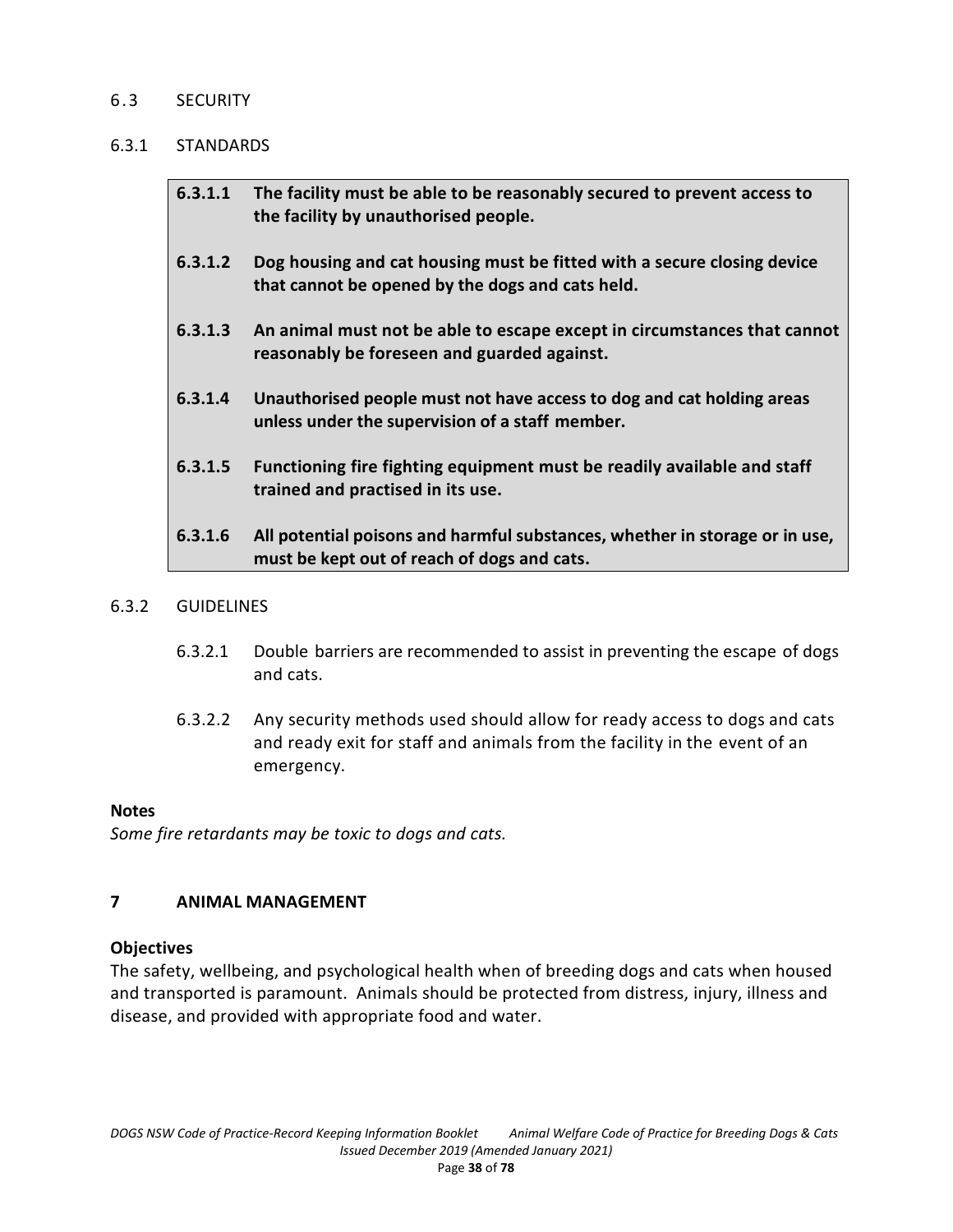## 7.1 ANIMAL CARE

# 7.1.1 STANDARDS

| 7.1.1.1  | Each animal must be individually identified.                                                                                                                                                                                                                                                            |  |  |  |  |  |
|----------|---------------------------------------------------------------------------------------------------------------------------------------------------------------------------------------------------------------------------------------------------------------------------------------------------------|--|--|--|--|--|
| 7.1.1.2  | Measures must be implemented to protect dogs and cats from distress<br>or injury caused by other animals.                                                                                                                                                                                               |  |  |  |  |  |
| 7.1.1.3  | Dogs and cats must be protected from distress or injury caused by<br>interference by people.                                                                                                                                                                                                            |  |  |  |  |  |
| 7.1.1.4  | Dogs and cats which must be housed singly in a quiet, warm and dry<br>area isolated from other animals include:-<br>*<br>animals with dependent young; and<br>*<br>animals about to give birth; and<br>*<br>animals in season, where it is not the intention to breed;<br>*<br>sick or injured animals. |  |  |  |  |  |
| 7.1.1.5  | Dogs and cats that may be distressed by the presence of other dogs and<br>cats must be housed in a manner that prevents visual and minimises or<br>reduces olfactory contact.                                                                                                                           |  |  |  |  |  |
| 7.1.1.6  | The coats of long haired dogs and cats must be groomed by brushing or<br>clipping at a frequency which ensures that the dogs and cats coats are not<br>left dirty, matted, tangled or unkempt.                                                                                                          |  |  |  |  |  |
| 7.1.1.7  | Dogs must have the opportunity to exercise for at least 20 minutes daily,<br>except under the written advice of a veterinary practitioner. This can be<br>provided by allowing the animal access to an exercise area to run freely,<br>or by walking them on a lead.                                    |  |  |  |  |  |
| 7.1.1.8  | Exercise areas must be supervised to ensure that dogs contained within<br>it are compatible.                                                                                                                                                                                                            |  |  |  |  |  |
| 7.1.1.9  | Dogs must not be exercised in any way which may pose the risk of serious<br>injury, for example attached to a motor vehicle, or unsupervised on a<br>treadmill.                                                                                                                                         |  |  |  |  |  |
|          | 7.1.1.10 Dogs and cats must receive environmental enrichment, recognising the<br>physiological status and special needs of differing ages and species, to<br>ensure good psychological health.                                                                                                          |  |  |  |  |  |
| 7.1.1.11 | Dogs and cats that are unable to feed themselves must only be kept<br>where adequate facilities and expertise is available for artificial rearing.                                                                                                                                                      |  |  |  |  |  |
|          |                                                                                                                                                                                                                                                                                                         |  |  |  |  |  |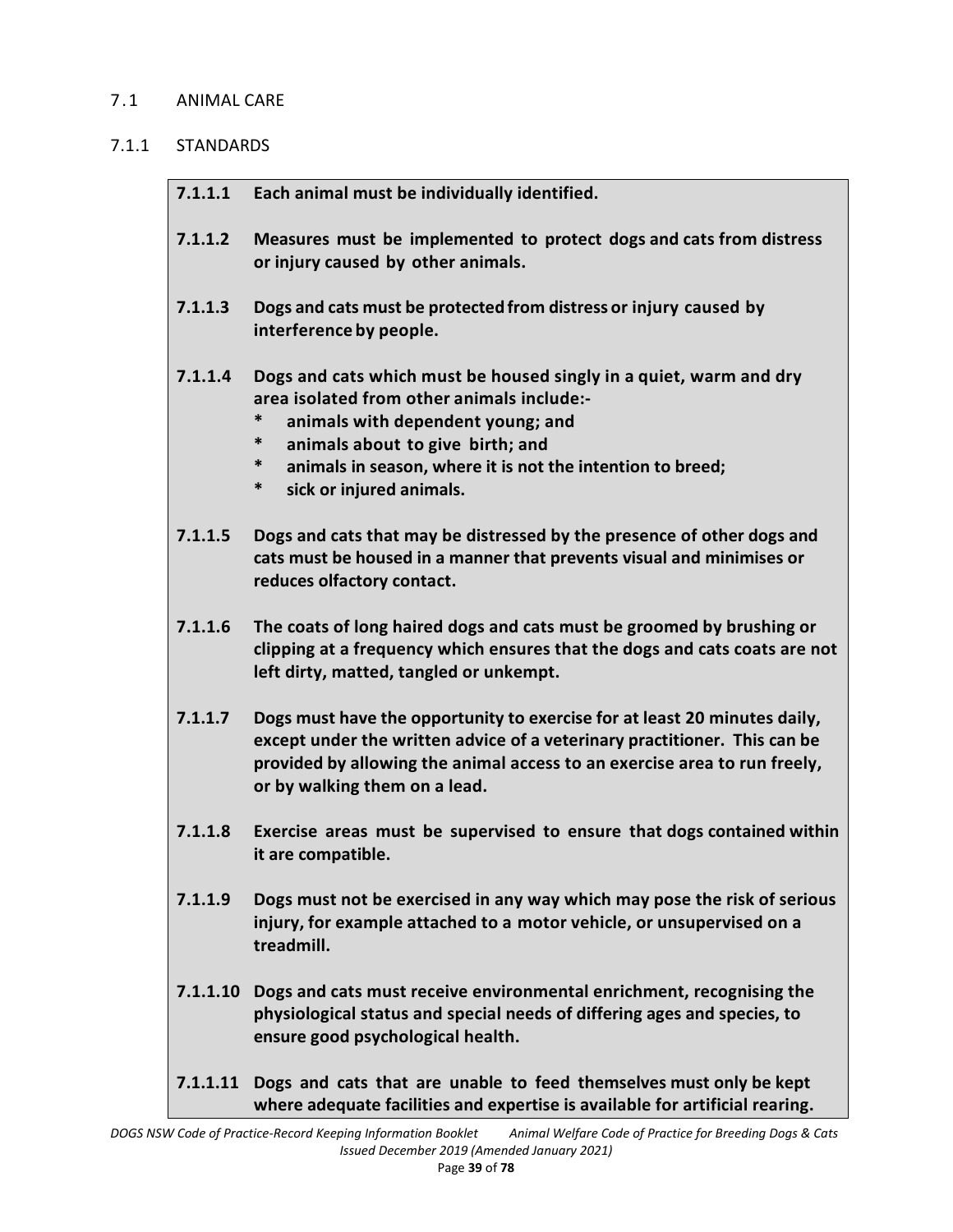### 7.1.2 GUIDELINES

- 7.1.2.1 All equipment, which may affect the welfare of dogs and cats should be designed and maintained to minimise the risk of illness or injury.
- 7.1.2.2 Dogs and cats that may be distressed by the presence of other species of animals should be housed in a manner which prevents olfactory contact.
- 7.1.2.3 When grooming an animal, particular attention should be given to their eyes, nose, ears, breech, claws teeth and anal glands.
- 7.1.2.4 Animals which are excessively nervous, aggressive, or which cannot live in harmony with other animals should not be bred.

## **Note**

*Positive efforts should be made to socialise animals to humans and other animals. Animals that have been well-socialised when young may make better pets.* 

*The person in charge of a dog during exercise are reminded of the provisions of the Companion Animals Act 1998 which specify minimum responsibilities when a dog is in a public place.* 

## 7.2 FOOD AND WATER

# 7.2.1 STANDARDS

**7.2.1.1 Clean water must be available at all times at a temperature, quantity and quality that meets the physiological needs of the dog and cat, and that the dog and cat will drink. 7.2.1.2 Dogs and cats must receive a balanced and complete diet which allows them to maintain good health and growth, recognising the physiological status and special needs of differing ages and species. 7.2.1.3 Puppies and kittens under four months of age must be offered a sufficient quantity of a balanced and complete diet at least three times daily, from three weeks of age. 7.2.1.4 Dogs and cats which are co-housed with other animals must be monitored during feeding to ensure that all animals are eating their own share. 7.2.1.5 Uneaten, spoiled or stale food must be removed and disposed of promptly.**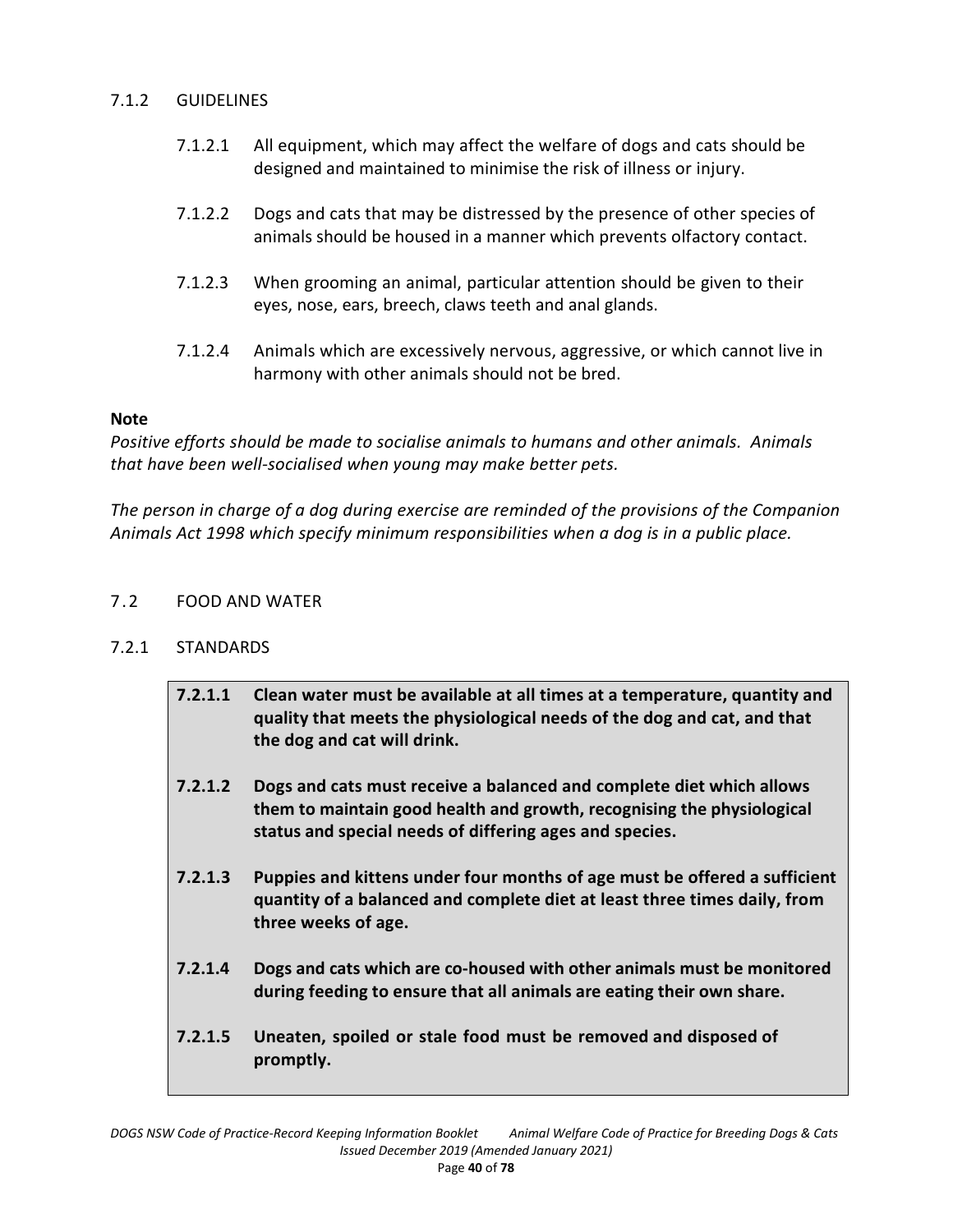**7.2.1.6 Food and water containers must be removed, cleaned and replaced immediately if noticed to be contaminated by urine, faeces, vomitus and the like.** 

# **7.2.1.7 Food must be stored to prevent its deterioration or contamination.**

### 7.2.2 GUIDELINES

- 7.2.2.1 Food should be prepared hygienically and served in clean, non-spillable containers.
- 7.2.2.2 Food should be given to pups and kittens under four months of age with a maximum interval of 12 hours between feeds. (For example, a puppy that receives its third feed, and final feed, for the day at 5pm should receive its first feed for the next day no later than 5am the following morning.)
- 7.2.2.3 Food and water containers should be readily accessible to dogs and cats, and be positioned to avoid spillage or contamination by urine or faeces.
- 7.2.2.4 Food and water containers should be stable, non-toxic and easily cleaned/disinfected.
- 7.2.2.5 Puppies from four to six months of age and kittens from four to eight months of age should be offered a sufficient amount of a balanced and complete diet at least twice daily.
- 7.2.2.6 For dogs and weaned puppies, one feeding bowl should be provided per individual animal. For cats, there should be one feeding bowl per adult and one feeding bowl per three kittens.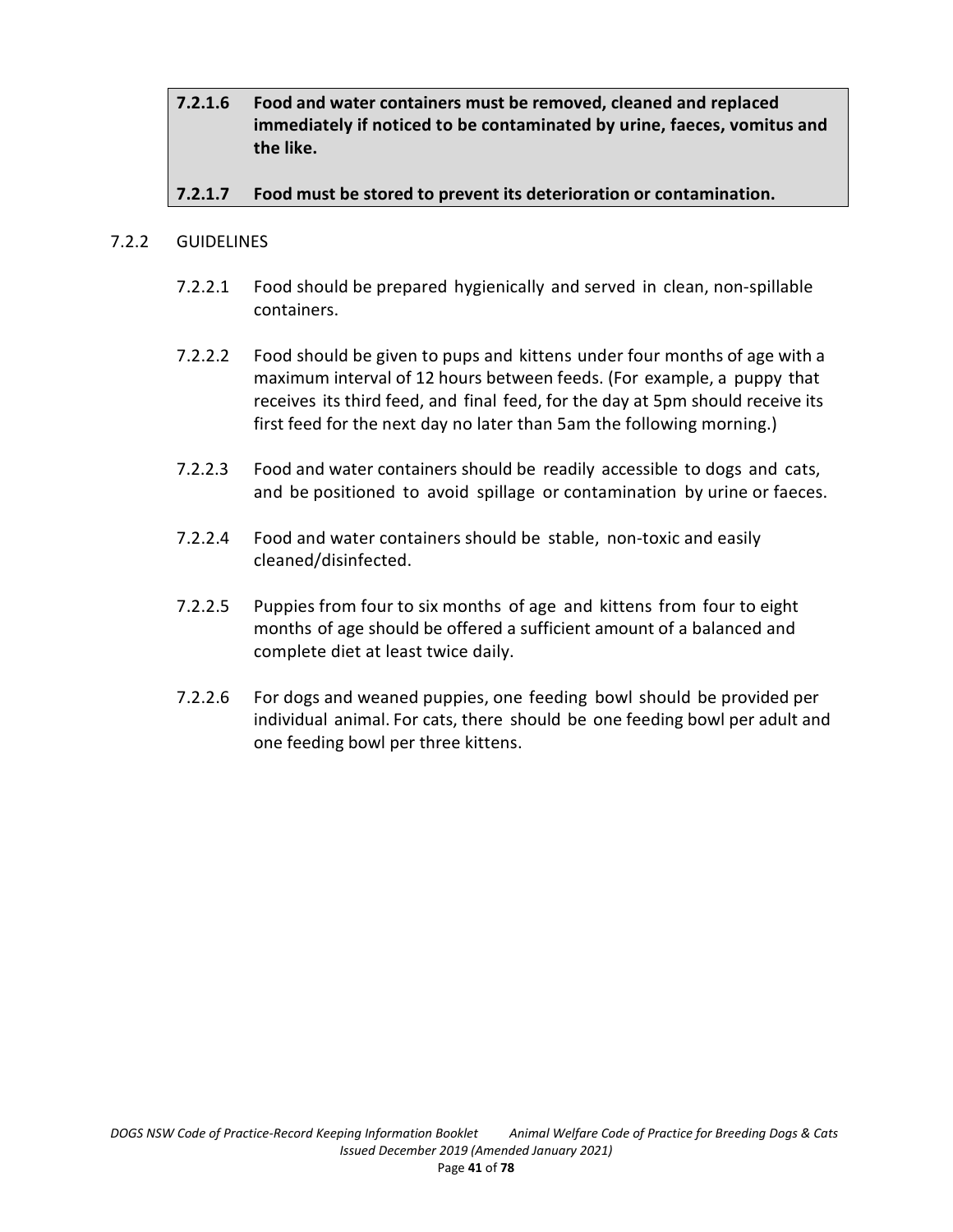### 7.3 CLEANING AND DISINFECTION

### 7.3.1 STANDARDS

| 7.3.1.1 Areas housing animals within a facility must be cleaned at least once |
|-------------------------------------------------------------------------------|
| daily.                                                                        |

- **7.3.1.2 Animal enclosures must be disinfected at least once weekly.**
- **7.3.1.3 Animal enclosures must be cleaned and disinfected before new animals are introduced or before whelping or kittening.**
- **7.3.1.4 Bedding must be cleaned or changed at least once daily and disinfected at least once a week.**
- **7.3.1.5 Exercise areas must be cleaned daily or before new dogs are introduced to the area.**
- **7.3.1.6 Food preparation and storage areas, food and water containers, and utensils and equipment used in the preparation and provision of food, must be maintained to a hygienic standard.**
- **7.3.1.7 Collection drains must be cleaned daily.**
- **7.3.1.8 Litter trays must be checked, scooped and replenished daily.**
- **7.3.1.9 Litter trays must be changed, washed and disinfected at least once every 3 days.**

# **7.3.1.10 Litter trays that are saturated with urine must be changed immediately.**

### 7.3.2 GUIDELINES

- 7.3.2.1 All dead animals or waste products such as faeces, bedding, and food wastes should be disposed of promptly and hygienically, and in accordance with the requirements of the local government authority, the relevant government department or other authorities.
- 7.3.2.2 Specialist advice should be sought before pest control operations are conducted, in order to protect the health and safety of the staff and the animals kept.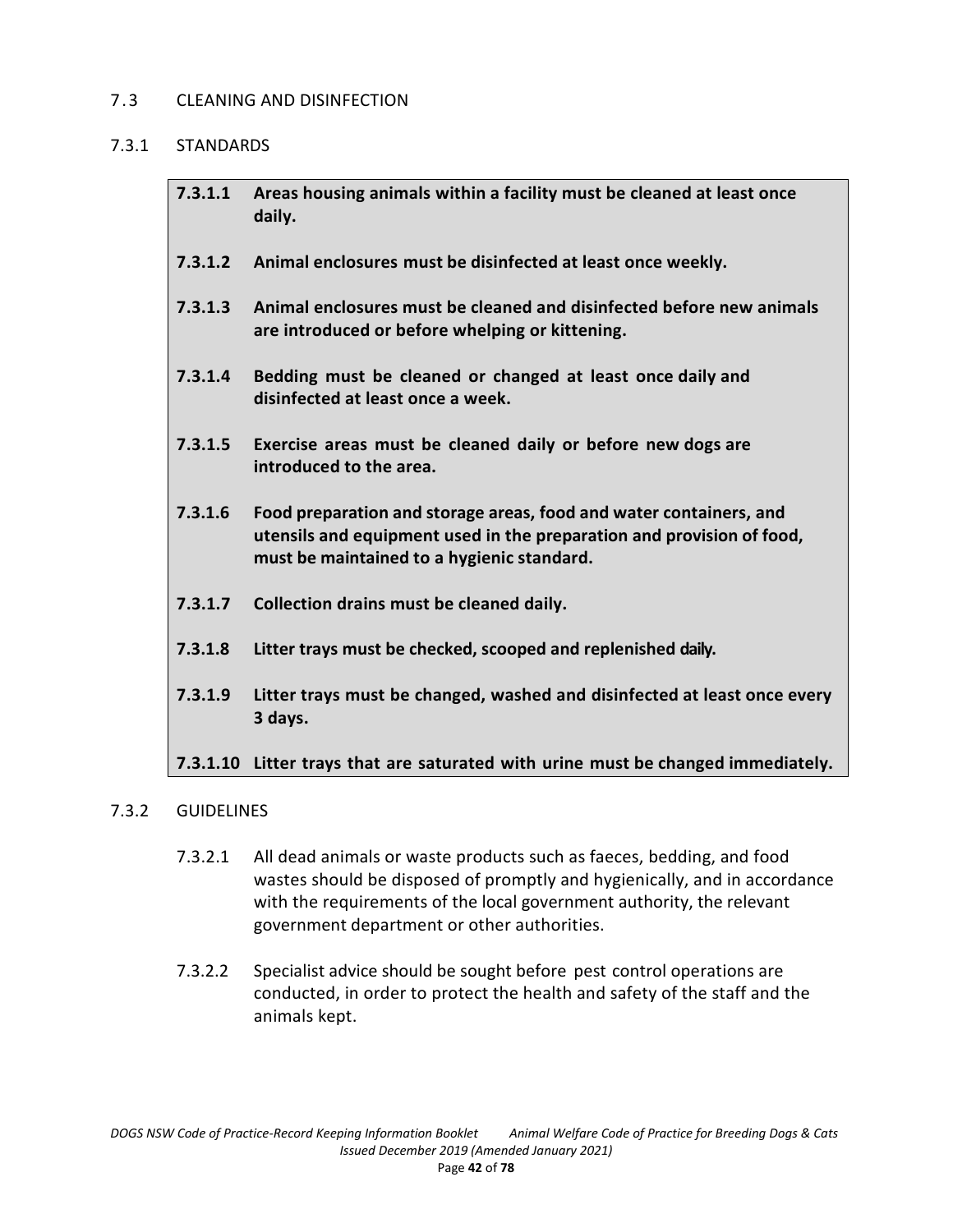# **Notes**

*Some disinfectants are toxic to some species, for example some common disinfectants containing coal and wood tar products such as pine oil, phenol, cresol and chloroxylenols, are toxic to cats. Tea tree oil is toxic to both cats and dogs. Staff should be familiar with these matters and avoid the use of inappropriate products.*

*Chemicals used for pest control should be registered by the Australian Pesticides and Veterinary Medicines Authority under the Agricultural and Veterinary Chemicals Code Act 1994 (Commonwealth) and only used in accordance with the manufacturers' instructions.*

# 7.4 TRANSPORT

Transport may cause distress to dogs and cats and should be kept to a minimum. All dogs and cats should be contained or suitably restrained so that they are secure and protected from injury when transported.

# 7.4.1 STANDARDS

| 7.4.1.1 | All cats and dogs must be transported in such a manner which addresses<br>their size and age. Cats and dogs, and incompatible animals of the same<br>species, must be physically separated during transport to prevent injury,<br>harm or distress. |
|---------|-----------------------------------------------------------------------------------------------------------------------------------------------------------------------------------------------------------------------------------------------------|
| 7.4.1.2 | Dogs and cats must not be transported in the boot of a car.                                                                                                                                                                                         |
| 7.4.1.3 | Vehicles must have adequate ventilation and shade, sufficient to maintain<br>good health and to avoid distress.                                                                                                                                     |
| 7.4.1.4 | All vehicles used extensively for the purpose of transporting animals must<br>be thoroughly cleaned and disinfected after use to minimise the possibility<br>of transmission of infectious disease agents between consignments of<br>animals.       |
| 7.4.1.5 | The minimum exercise requirement of this Code applies to transported<br>dogs.                                                                                                                                                                       |

# 7.4.2 GUIDELINES

7.4.2.1 All consignments of animals should comply with the recommendations and requirements for animal behaviour and containers of the current IATA Live Animals Regulations.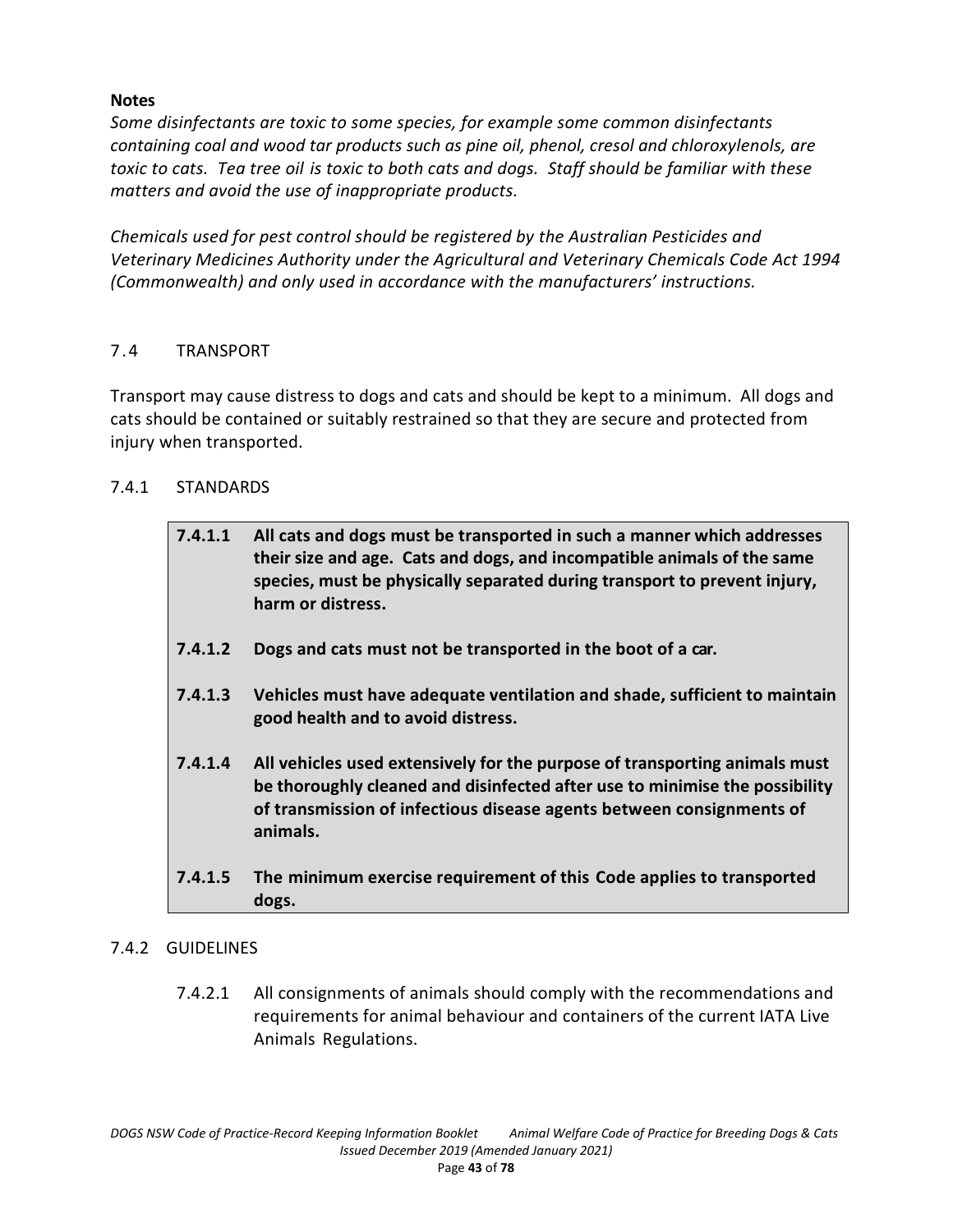- 7.4.2.2 Containers used for dog and cat transport should provide adequate light and ventilation.
- 7.4.2.3 Any vehicle especially designed or regularly used for transporting dogs and cats should:
	- protect animals from injury through being free from protrusions or sharp edges in the carrying area;
	- have non slip floors;
	- provide easy access and safe access for handlers;
	- be air conditioned to protect against extremes of temperature even when stationary;
	- protect against unauthorised release or escape of the animals;
	- be easy to clean and disinfect; and
	- be fitted with an operational air conditioning system to the section of the vehicle where the animals are held.
- 7.4.2.4 On road trips of more than two hoursduration, adequate stops should be made to allow dogs and cats the opportunity to exercise, eat, drink, urinate and defecate where appropriate; and for the enclosures to be cleaned where necessary.

# **Notes**

*The driver of a transport vehicle is the person in charge, and, therefore, responsible for the welfare of animals in the vehicle during transportation.*

*For more information about the minimum standards for animal transport, refer to the publication in this series titled "The Care and Management of Animals by Companion Animal Transport Agencies".*

*For more information about the IATA Live Animal Regulations, see: www.iata.org/whatwedo/cargo/live\_animals*

# **8 ANIMAL HEALTH**

# **Objectives**

The health of animals should be monitored regularly to detect signs of disease, injury and distress with treatment provided where necessary. Where the destruction of animals is necessitated, it should be conducted in an efficacious and humane manner.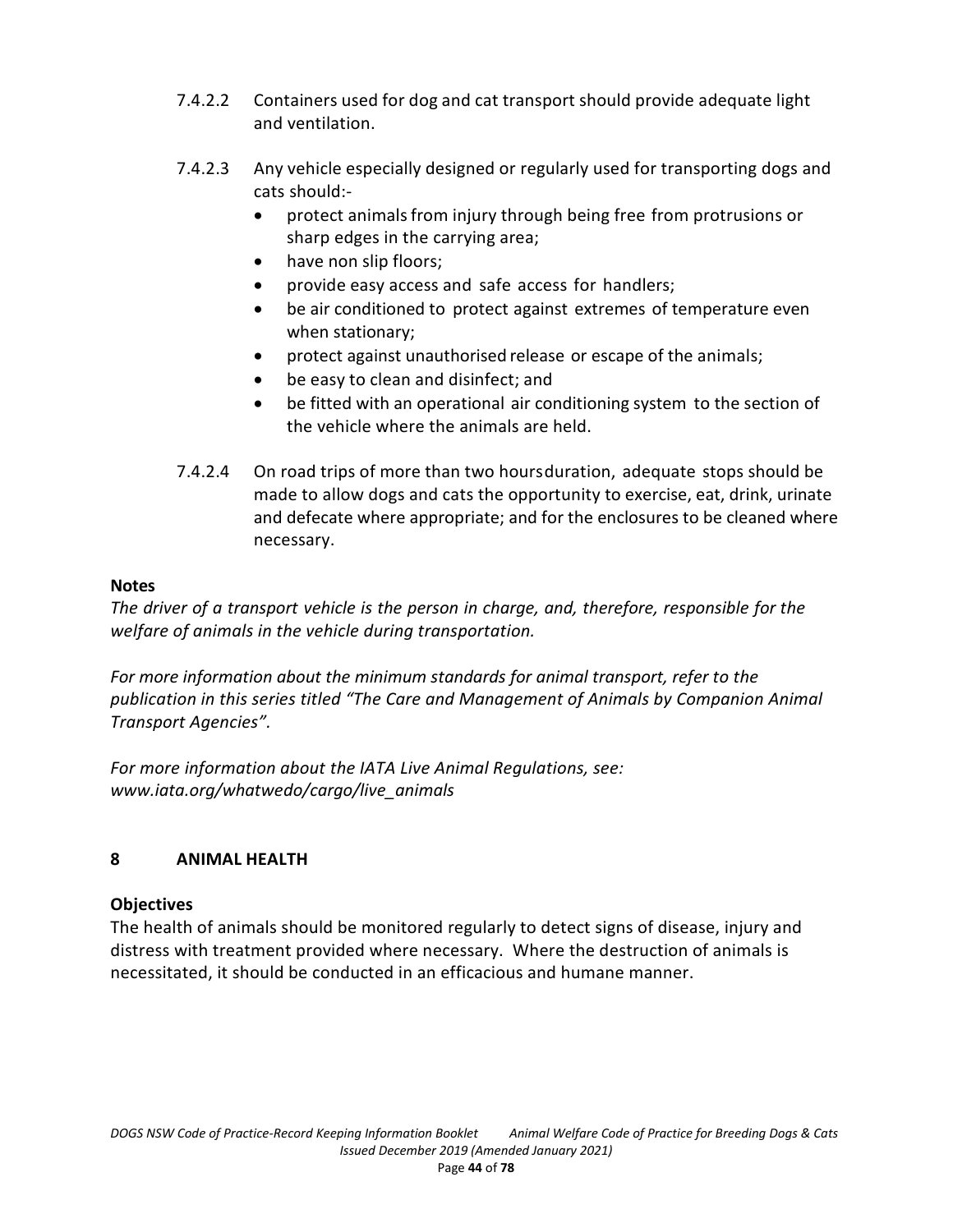### 8.1 HEALTH CHECKS

### 8.1.1 STANDARDS

# 8.1.1.1 All dogs and cats must be inspected at least once daily to monitor their **health and well-being. The person checking the animals must note all adverse observations where an animal is not:-**

- **\* eating;**
- **\* drinking (in the case of kittens/puppies drinking milk);**
- **\* defecating;**
- **\* urinating;**
- **\* behaving normally;**
- **\* showing any obvious signs of illness or distress;**
- **\* able to move about freely;**
- **\* displaying a normal coat.**
- **8.1.1.2 Any changes in health status must be promptly reported to the person in charge of the facility for appropriate action.**
- **8.1.1.3 Where there is evidence that whelping or kittening has commenced (eg, straining or contracting) and there is no progress within two hours, the bitch or queen must be examined by a veterinary practitioner and appropriate remedial action taken.**

### 8.1.2 GUIDELINES

- 8.1.2.1 Signs of illness or injury of for which veterinary treatment should be sought include but are not limited to:-
	- runny nose;
	- runny, discharging or inflamed eyes;
	- repeated sneezing;
	- coughing;
	- vomiting;
	- severe diarrhoea, especially if bloodstained;
	- lameness;
	- bleeding or swelling of body parts (other than the vulva of a female on heat);
	- inability to stand, walk, urinate or defecate;
	- loss of appetite;
	- weight loss, particularly if severe o rsudden;
	- apparent pain;
	- fits, staggering or convulsions;
	- bloating of the abdomen;
	- difficulty or inability to urinate or defecate;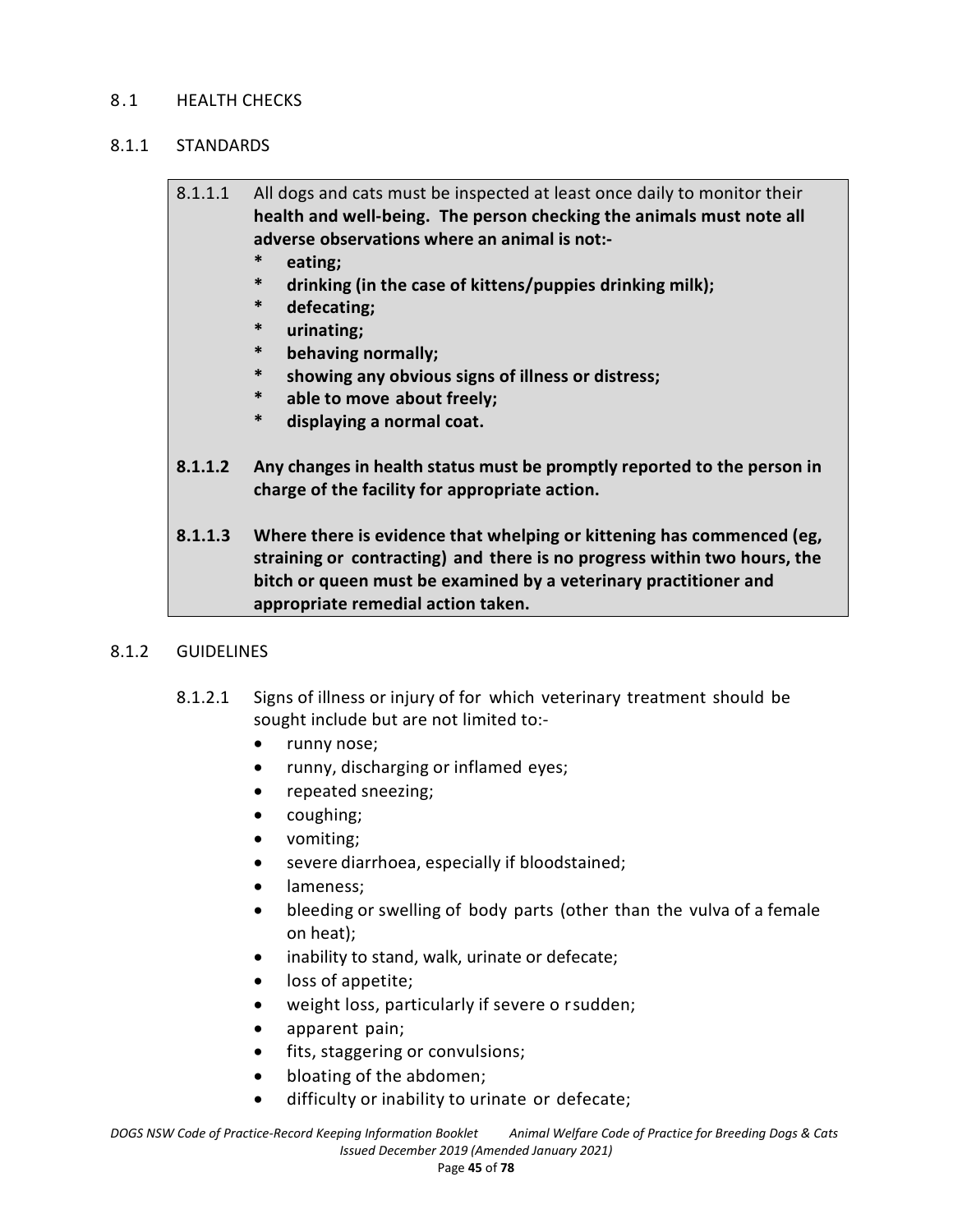- red or brown coloured urine;
- patchy hair loss;
- depression;
- fever;
- presence of external parasites;
- any other serious physical or behavioural abnormality.
- 8.1.2.2 Bitches or queens in the last week of pregnancy should be inspected by animal care staff at regular intervals.

### 8.2 VETERINARY CARE

## 8.2.1 STANDARDS

| 8.2.1.1 | The person in charge of the facility must establish liaison with a veterinary<br>practitioner who is able to attend to dogs and cats, and is able to advise<br>on disease prevention measures.                            |
|---------|---------------------------------------------------------------------------------------------------------------------------------------------------------------------------------------------------------------------------|
| 8.2.1.2 | The contact details for the veterinary practitioner must be posted in a<br>location which enables staff and visitors to the facility to see them.                                                                         |
| 8.2.1.3 | Appropriate veterinary treatment must be provided for sick or injured<br>dogs and cats.                                                                                                                                   |
| 8.2.1.4 | Veterinary advice must be obtained in the event of unexplained illness or<br>deaths.                                                                                                                                      |
| 8.2.1.5 | Permission in writing must be obtained from a dog or cat's owner or<br>nominee if leased at the time of accepting the animal for breeding<br>authorising the provision of necessary veterinary treatment.                 |
| 8.2.1.6 | Dogs must be vaccinated against distemper, hepatitis, parvovirus and<br>canine cough in accordance with the manufacturer's recommendations,<br>unless with the written approval of a veterinary practitioner.             |
| 8.2.1.7 | Cats must be vaccinated against feline infectious enteritis and feline<br>respiratory disease in accordance with the manufacturer's<br>recommendations, unless with the written approval of a veterinary<br>practitioner. |
| 8.2.1.8 | Kittens and puppies must be vaccinated against common infectious<br>diseases in accordance with best practice clinical guidelines, in<br>consultation with a veterinary practitioner.                                     |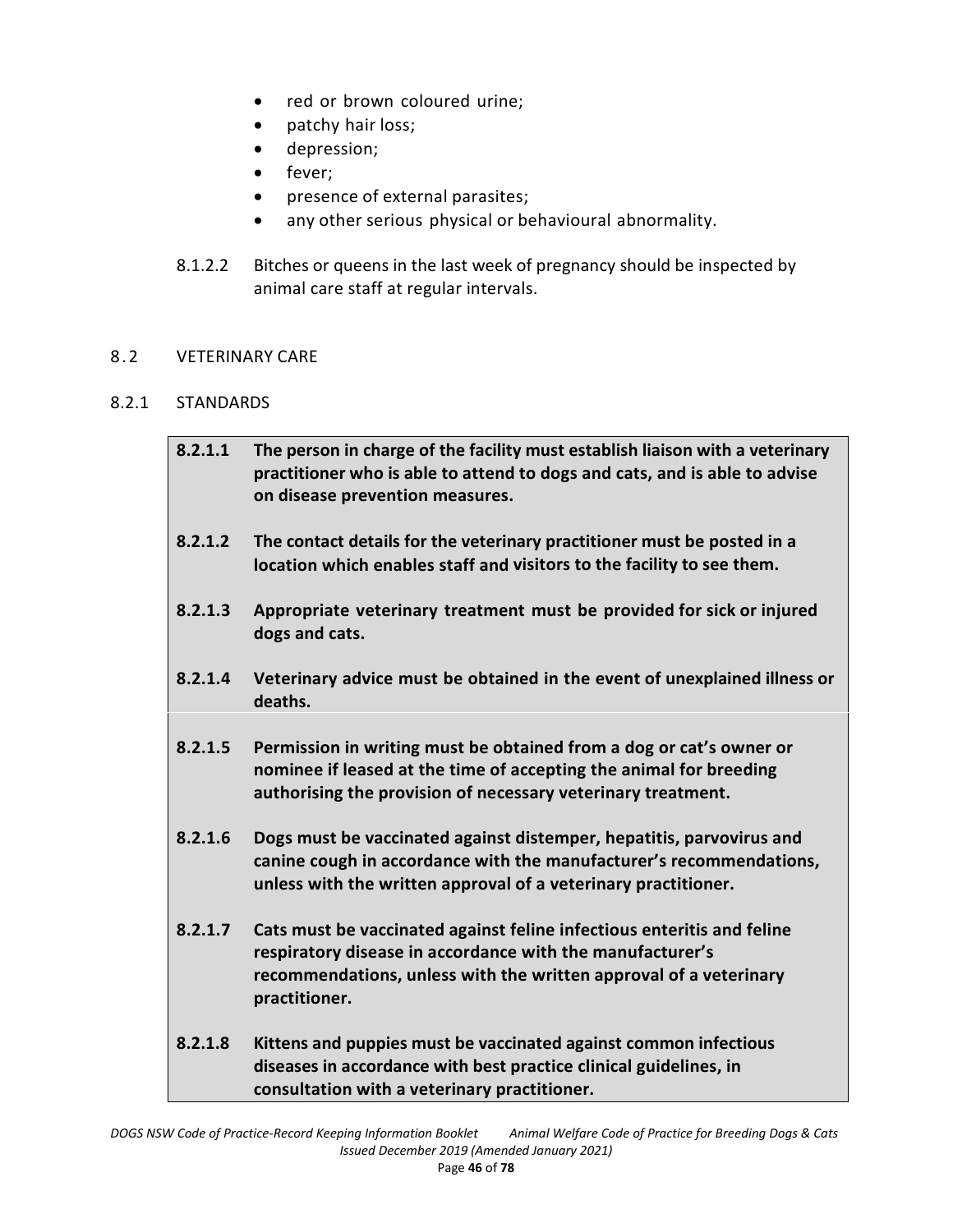| 8.2.1.9 | Dogs and cats known or suspected to be suffering from an infectious<br>disease must not be used for breeding or be accepted for breeding under<br>lease unless under written approval from a veterinary practitioner. |
|---------|-----------------------------------------------------------------------------------------------------------------------------------------------------------------------------------------------------------------------|
|         |                                                                                                                                                                                                                       |

- **8.2.1.10 A program for heartworm prevention for dogs must be in place and in accordance with veterinary advice.**
- **8.2.1.11 Internal and external parasites must be controlled through routine and preventative treatments.**

# 8.2.2 GUIDELINES

- 8.2.2.1 A program for maintaining a feline leukaemia free population is recommended. This should include a program of testing and vaccination of resident cats in accordance with veterinary advice, and a requirement for a current negative test prior to breeding (which applies to cats from the permanent population, new additions to the permanent population or visiting cats).
- 8.2.2.2 Newly acquired dogs or cats or dogs or cats visiting from another location should not be mixed with the permanent population for a minimum of 48 hours.

### **Notes**

*Parasites include fleas, lice, ticks and gastrointestinal or heart worms.*

### 8.3 HUMANE DESTRUCTION

### 8.3.1 STANDARDS

- **8.3.1.1 Where treatment to restore the physical and mental health of a dog or cat while in the facility is impractical or unsuccessful and where it is recommended by a veterinary practitioner, the dog or cat must be humanely destroyed.**
- **8.3.1.2 Euthanasia of dogs and cats must only be performed by a veterinary surgeon or a person who is a euthanasia technician.**
- **8.3.1.3 Euthanasia must be performed by the intravenous administration of an overdose of pentobarbitone sodium unless there are compelling reasons to use other methods to destroy a dog or cat.**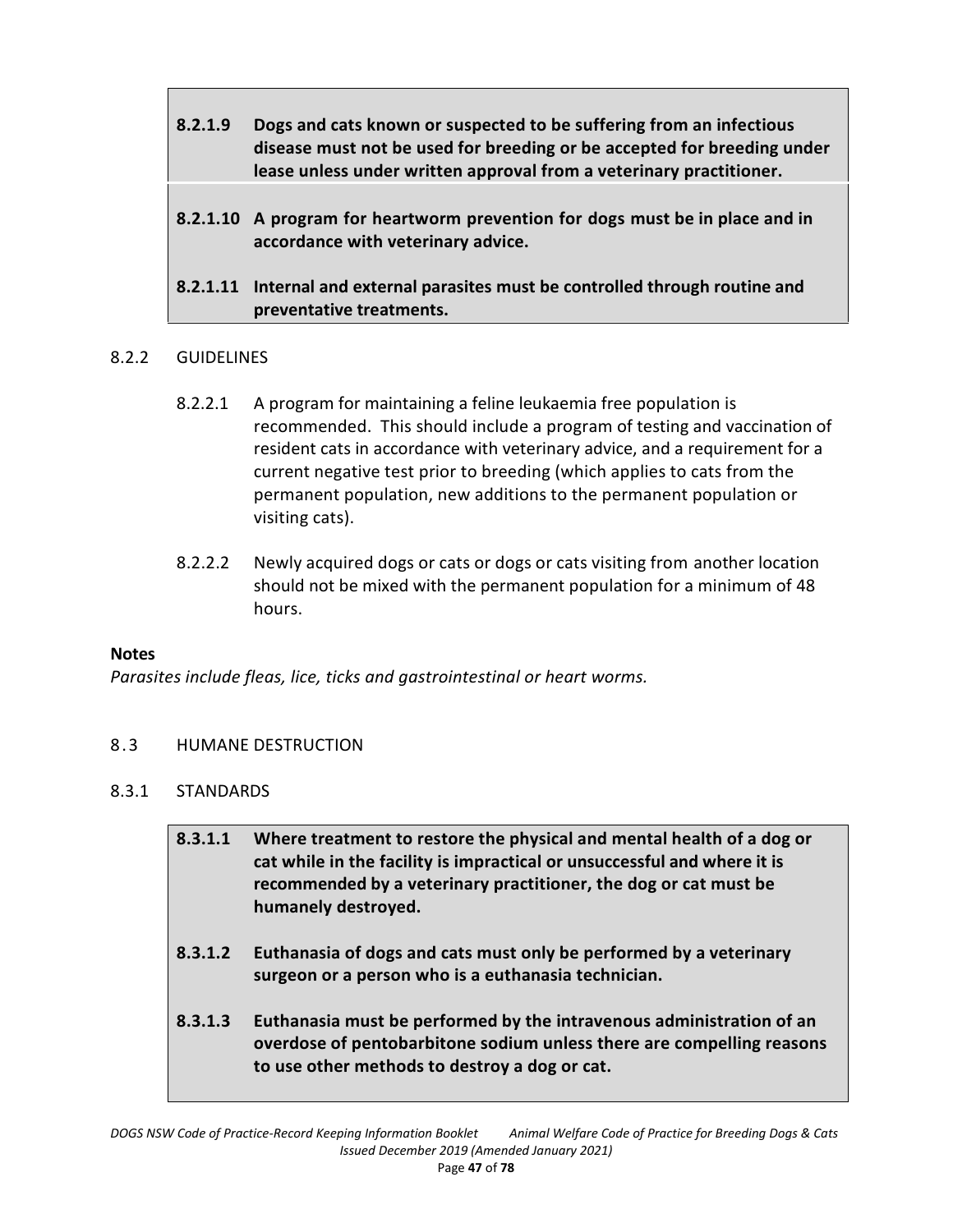# **8.3.1.4 Euthanasia must be conducted in an area that is separated from animal accommodation at the facility and must not be carried out in view of any other animals.**

### 8.3.2 GUIDELINES

8.3.2.1 All efforts should be made to home physically healthy and behaviourally sound dogs and cats.

### **9 TRANSFER OF OWNERSHIP**

#### **Objectives**

The transfer of ownership of animals should be used to promote socially responsible pet ownership, and to reduce the destruction of companion animals.

### 9.1.1 STANDARDS

| 9.1.1.1 | Puppies and kittens must not be re-homed before they are 8 weeks of<br>age.                                                                                                                                                                                                         |
|---------|-------------------------------------------------------------------------------------------------------------------------------------------------------------------------------------------------------------------------------------------------------------------------------------|
| 9.1.1.2 | Dogs and cats must not be re-homed to people less than 18 years of<br>age.                                                                                                                                                                                                          |
| 9.1.1.3 | No dog or puppy, cat or kitten may be sold unless vaccinated in<br>compliance with the requirements of Section 8.2 of this Code.                                                                                                                                                    |
| 9.1.1.4 | All dogs and cats re-homed must be microchipped, and treated to remove<br>gastrointestinal parasites prior to release.                                                                                                                                                              |
| 9.1.1.5 | No dog or cat suspected of being sick, injured or diseased may be sold<br>under any circumstances.                                                                                                                                                                                  |
| 9.1.1.6 | At the time of purchase, clients must be offered accurate written<br>information at no charge which concerns the care of animals purchased.                                                                                                                                         |
| 9.1.1.7 | If within 3 days a dog or cat is not acceptable to the purchaser for any<br>reason, the breeder is required to take the dog or cat back and refund<br>50% of the purchase price of the animal. This guarantee must be<br>provided in writing to the purchaser at the point of sale. |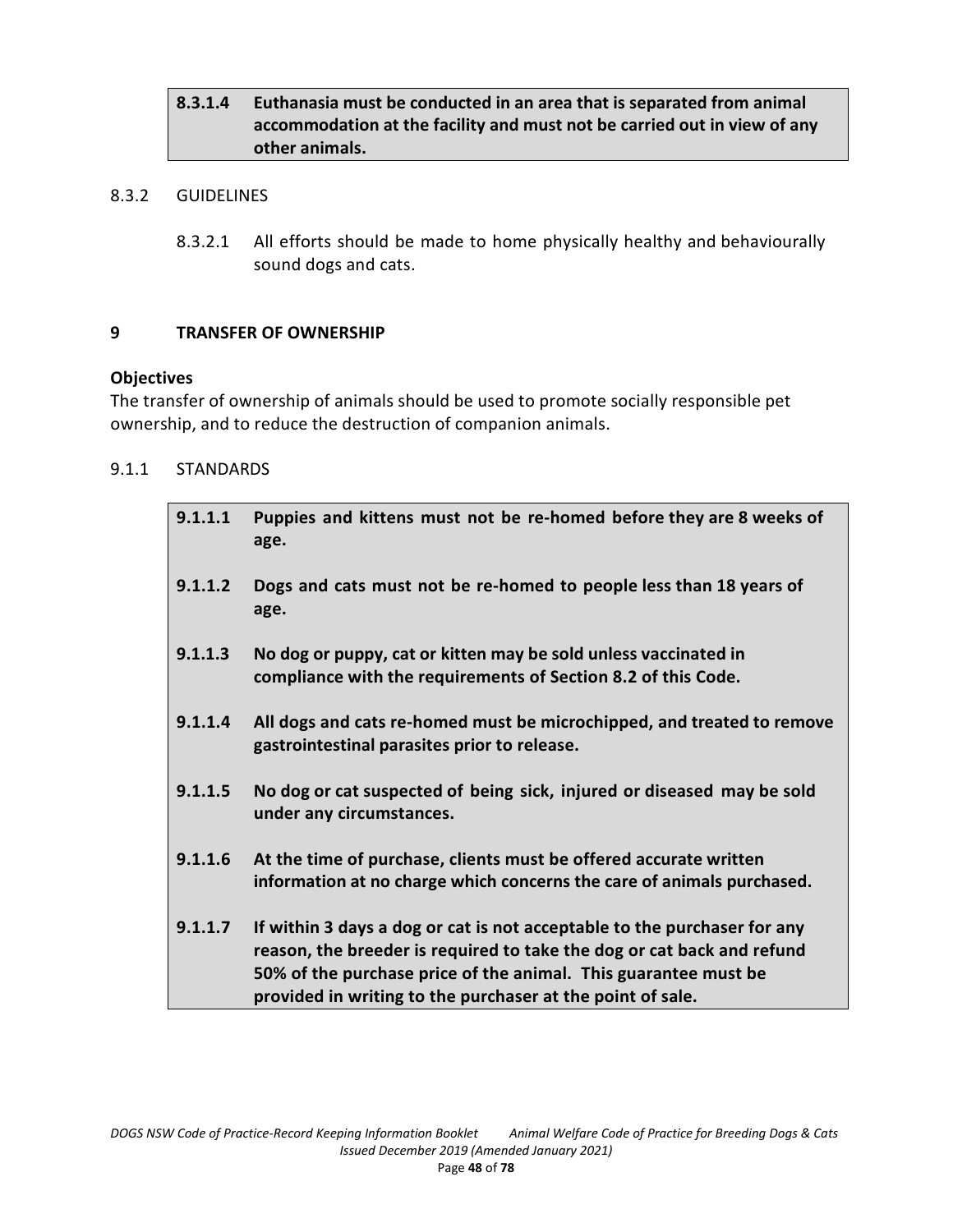## 9.1.2 GUIDELINES

- 9.1.2.1 Information required by Clause 9.1.1.6 should include information about:
	- general care requirements of the species, including appropriate diet and feeding regimes;
	- usual life span of breed/species;
	- minimum requirements for humane shelter and accommodation;
	- minimum requirements for security of the dog or cat;
	- minimum requirements for social contact with humans and other animals of the same species;
	- minimum requirements for disease and parasite control/prevention;
	- how to identify and appropriately manage common diseases;
	- procedures for seeking emergency treatment for the dog or cat, and the value of establishing a relationship with a veterinary practitioner, and/or animal behaviourist or other experienced persons;
	- the estimated costs associated with providing food and shelter for the dog or cat;
	- routine veterinary treatment which may be required for the animal(s), for example vaccination or parasite control;
	- maximum time a dog or cat can be left unattended;
	- the expected behaviours of the species or breed, for example digging or scratching;
	- information about the legal requirements for pet ownership, and the penalties for non-compliance;
	- the dog or cat's vaccination status, and the need for ongoing vaccinations;
	- the desirability and advantages of desexing dogs and cats;
	- minimum requirements for exercise;
	- costs associated with registering the dog or cat;
	- other information which is reasonable that the purchaser must be made aware of.
- 9.1.2.2 If within 7 days a dog or cat is not acceptable to the purchaser due to health reasons, excluding injury, and the complaint is supported by a veterinary practitioner, the breeder and the owner should negotiate in good faith to achieve an equitable outcome.
- 9.1.2.3 All advertisements for dogs and cats for sale should include the microchip number, and the vaccination status of the animal.
- 9.1.2.4 Desexing of dogs and cats not intended for breeding is strongly encouraged.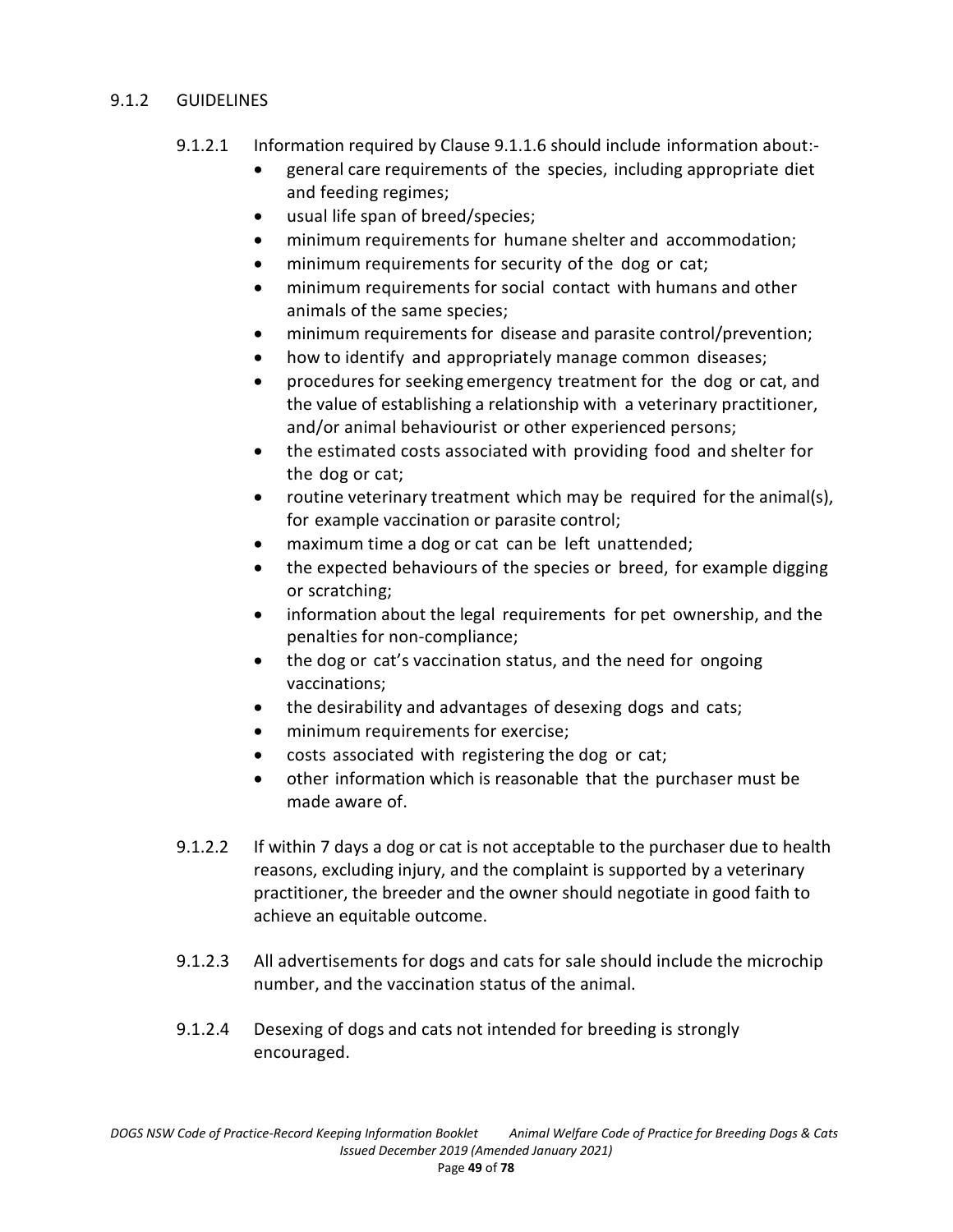- 9.1.2.5 All facilities which re-home dogs and cats should assist in promoting socially responsible pet ownership in the community.
- 9.1.2.6 Policies, procedures and staff training should be implemented which ensure that prospective buyers are matched to suitable dogs and cats. Such matching should consider the characteristics and lifestyle of the buyer, the type and behavioural attributes of the animal including exercise requirements, and the environment of the new home, including yard size and presence of children.
- 9.1.2.7 Sick, aggressive, pregnant, unweaned, poorly socialized or deformed dogs and cats or animals with known vices such as excessive barking, fence jumping (dogs) should not be made available for rehoming.
- 9.1.2.8 Important information about the individual dog or cat, such as health care history, should be provided to the new owner of any animal sold.
- 9.1.2.9 New owners should be encouraged to seek advice about care, management and training issues from veterinary practitioners or other people with appropriate expertise.
- 9.1.2.10 Where possible, breeders should participate in breed placement programs to assist pounds and shelters in the rehoming of surrendered dogs and cats.
- 9.1.2.11 Dogs or cats should not be sold to inappropriate purchasers.

# **Notes**

*The person in charge of the facility is reminded of the provisions of the Companion Animals Act 1998 concerning dangerous dogs and restricted breeds and concerning notification of change in registration information.*

# **10 BREEDING AND REARING**

# **Objectives**

The mating, breeding, birthing and rearing processes should be managed in a way that assures good animal welfare outcomes.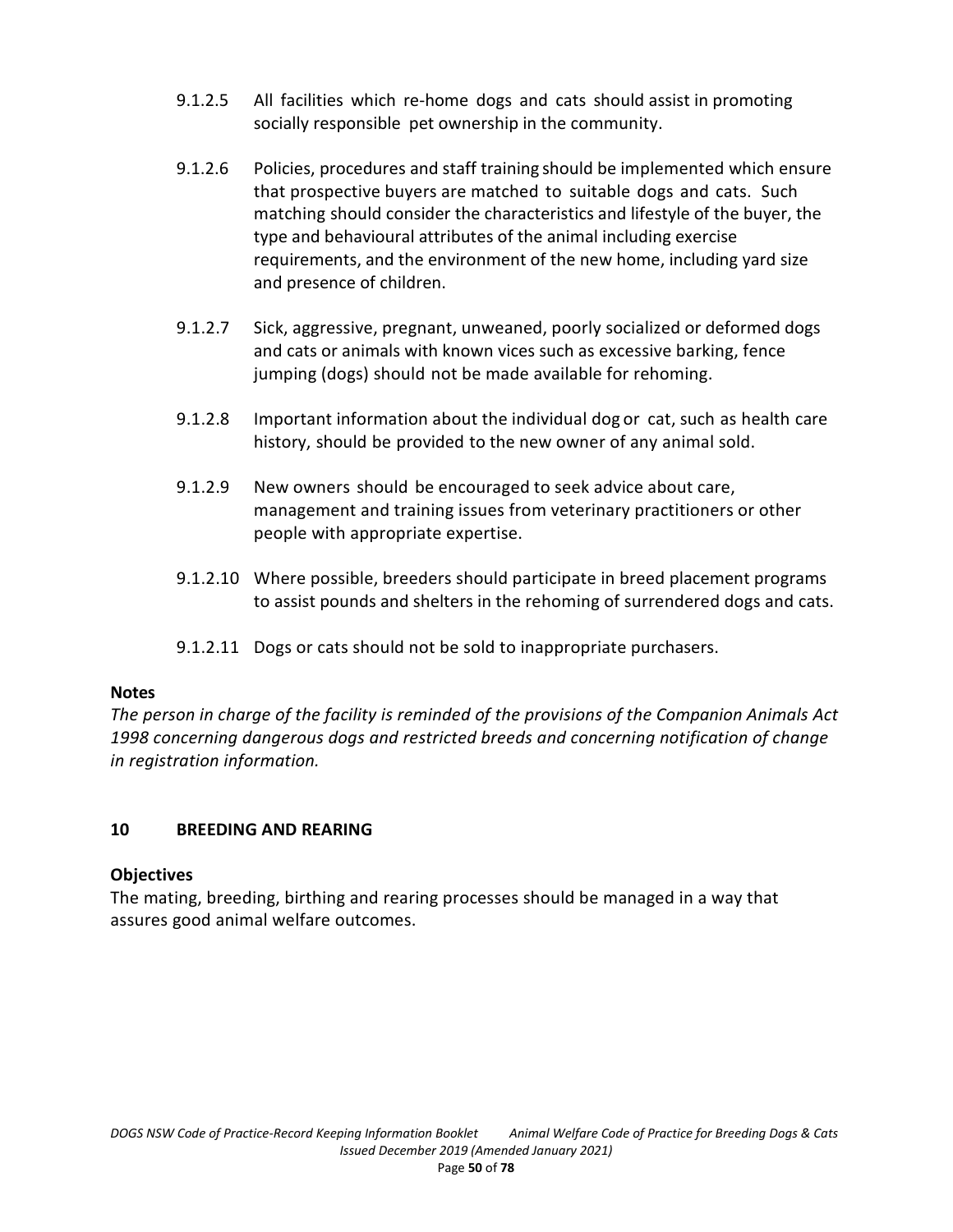#### 10.1.1 STANDARDS

- **10.1.1.1 Bitches and queens must not be intentionally mated during their first oestrous cycle.**
- **10.1.1.2 A dog or cat must be physically and mentally fit, healthy and free of disease at the time of being mated.**
- **10.1.1.3 During mating, breeding pairs must be isolated from the remaining breeding population, and monitored by the person in charge.**
- **10.1.1.4 Mothers in the latter stages of pregnancy must be provided with additional access to food and water, provided at frequent intervals.**
- **10.1.1.5 During birthing bitches and queens must be isolated from the remaining breeding population, and monitored by the person in charge on a regular basis to ensure that the birth proceeds in a normal manner.**
- **10.1.1.6 Whelping bitches must be provided with a suitable whelping box, lined with clean bedding, changed daily.**
- **10.1.1.7 Kittening queens must be provided with a covered kittening box, lined with clean bedding, changed daily.**
- **10.1.1.8 Animals that are isolated from the remaining breeding population must be provided with additional attention and socialisation to animal carers.**
- **10.1.1.9 Bitches must not have more than two litters in any two year period, unless with the written approval of a veterinary practitioner.**
- **10.1.1.10 Queens must not have more than three litters in any two year period, unless with the written approval of a veterinary practitioner.**
- **10.1.1.11 Lactating mothers must be provided with additional food and water.**
- **10.1.1.12 Lactating mothers must be housed in such a manner that they are able to escape their young.**
- **10.1.1.13 Kittens or puppies must not be separated from their litter or their lactating mother until they are seven weeks of age to facilitate socialisation, except in the best interests of the puppy or kitten, or their mother.**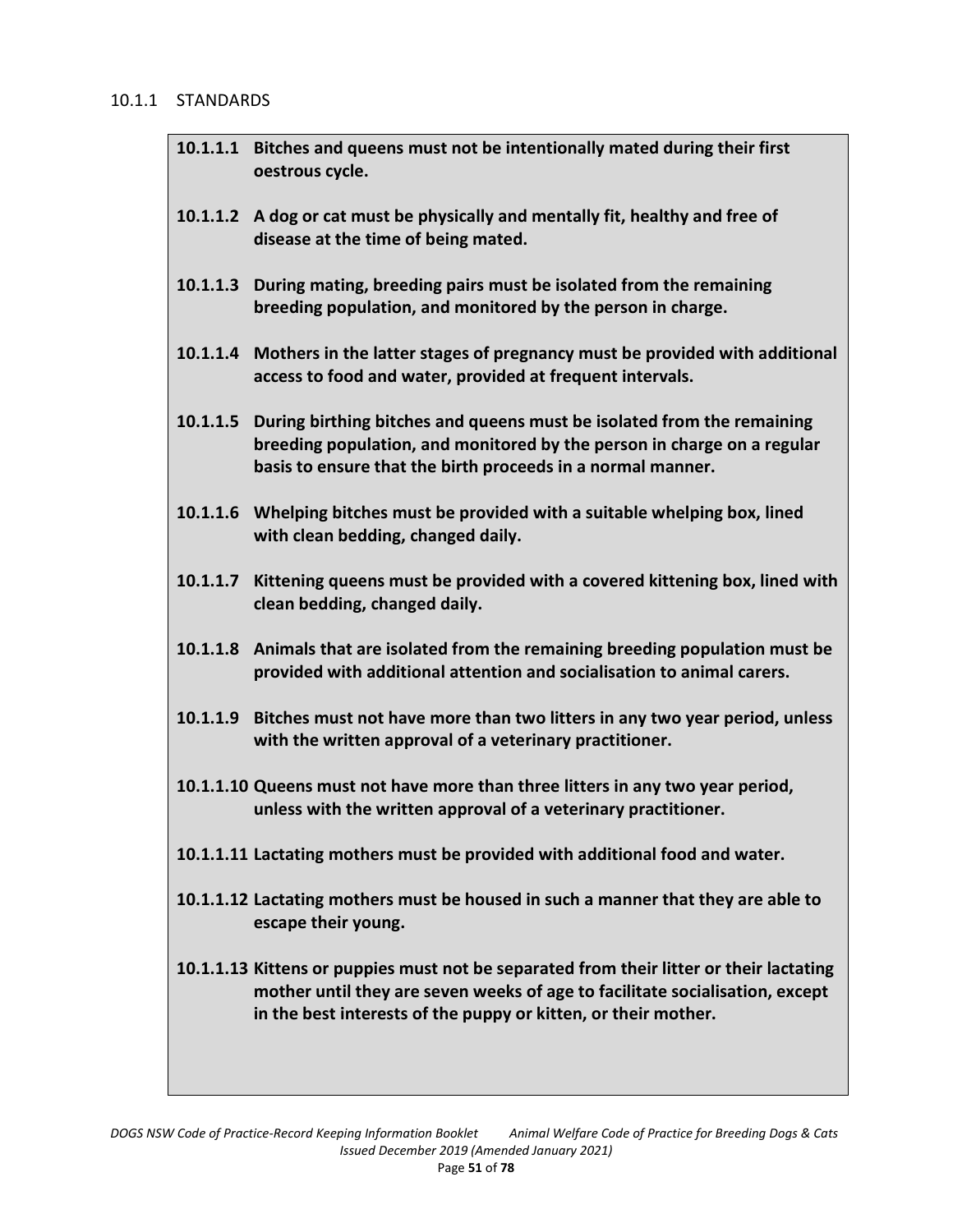**10.1.1.14 Solid food must be offered to puppies and kittens from three weeks of age. Puppies and kittens must be monitored when first offered solid food to ensure that the food is acceptable and palatable. If necessary, solid food may require moistening or softening to increase palatability.** 

# **10.1.1.15 Puppies and kittens must be observed to ensure that they achieve a steady weight gain every week.**

# 10.1.2 GUIDELINES

- 10.1.2.1 Breeding practices should ensure that both breeding animals and the offspring they produce are as physically and behaviourally sound and healthy as possible. Dog and cat breeders have a responsibility to ensure that their breeding animals maintain the best quality of life possible, and litters should only be produced with a reasonable expectation of finding homes where they are both wanted and appreciated, and are offered a similarly good quality of life.
- 10.1.2.2 Where a heritable disease is recognised in a breed and where there is screening procedures or a test for that disease the person in charge in the case of a stud cat or dog or bitch or queen should:
	- have a current official evaluation or test result for the dog or cat for such hereditary disease;
	- provide the official evaluation or test result to the owners where the dog or cat is to be mated to an animal not owned by the breeding facility;
	- provide the official evaluation or test result of both the sire and the dam to the new owners of any puppy of kitten;
	- endeavour to ensure that the genetic make-up of both sire and dam will not result in an increase in the frequency or severity of known inherited disorders.
- 10.1.2.3 Breeding dogs and cats should be selected to eliminate negative behavioural traits, for example poor mothering ability or aggressiveness.
- 10.1.2.4 It is desirable to encourage puppies and kittens to urinate and defecate away from the nesting area. It is easier for dogs and cats to learn this behaviour at a young age, and animals with good toileting practices may make better pets.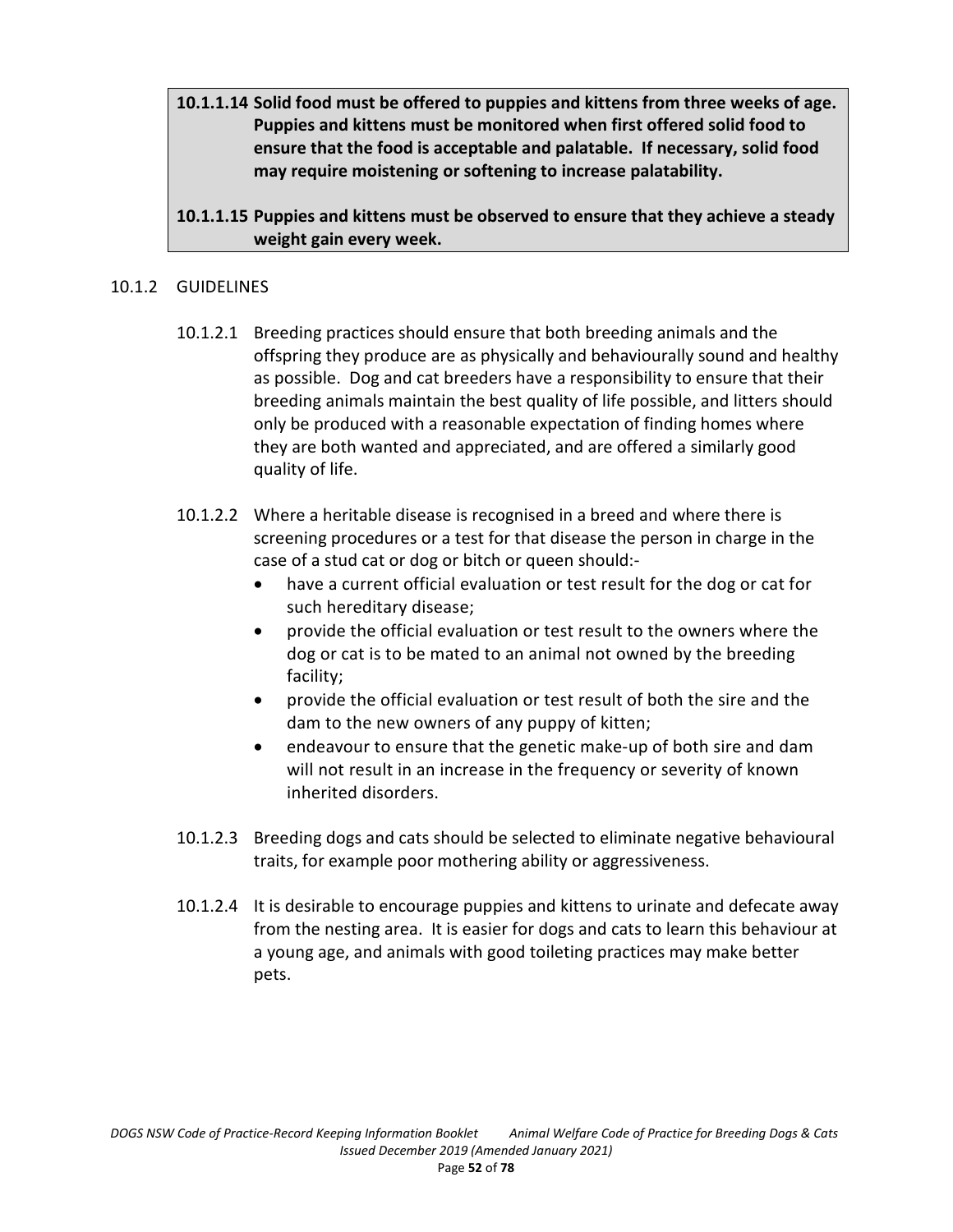- 10.1.2.5 Dogs and cats which are well socialised to human adults and children and with other animals will become well-adjusted companions. The best opportunity to socialise puppies to humans and other animals is before twelve weeks of age. For kittens, socialisation to humans and other animals is best achieved before seven weeks of age.
- 10.1.2.6 Before any dog or pup, cat or kitten is sold the prospective owner should be advised that the breeder has taken all reasonable steps to ensure that the animal is physically and behaviourally healthy.
- 10.1.2.7 Breeders should consider the welfare of their breeding sires and dams when deciding on the best time to re-breed or to cease breeding their animals.
- 10.1.2.8 When dogs or cats reach the end of their useful breeding life, or when mature potential breeding stock is found to be in some way unsuitable for breeding purposes, it is the responsibility of the owner to:-
	- have such dogs or cats spayed or castrated;
	- settle the dogs or cats into their new condition (ex stud cats require considerable patience and care, but can become excellent candidates for pet homes);
	- either provide a pet home for the desexed dogs or cats themselves, or to canvass for and carefully select a new pet home for the animals;
	- exercise patience and retain responsibility for the dog or cat until such time as a satisfactory new home is established.
- 10.1.2.9 When cats are housed together for the purposes of mating, the animal care personnel should endeavour to ensure that:-
	- the queen and stud are both eating and using their litter tray;
	- the animals have separate beds and are able to get some rest;
	- the animals have actually mated; and
	- the stud has an easily accessible shelf on which to jump after mating the queen, to enable him to escape her claws.
- 10.1.2.10 After delivery of a litter, the mother and young should be health checked by a veterinary practitioner, and the birthing area should be cleaned and disinfected.
- 10.1.2.11 Any puppy or kitten which does not achieve a regular weight gain should be referred for veterinary consultation.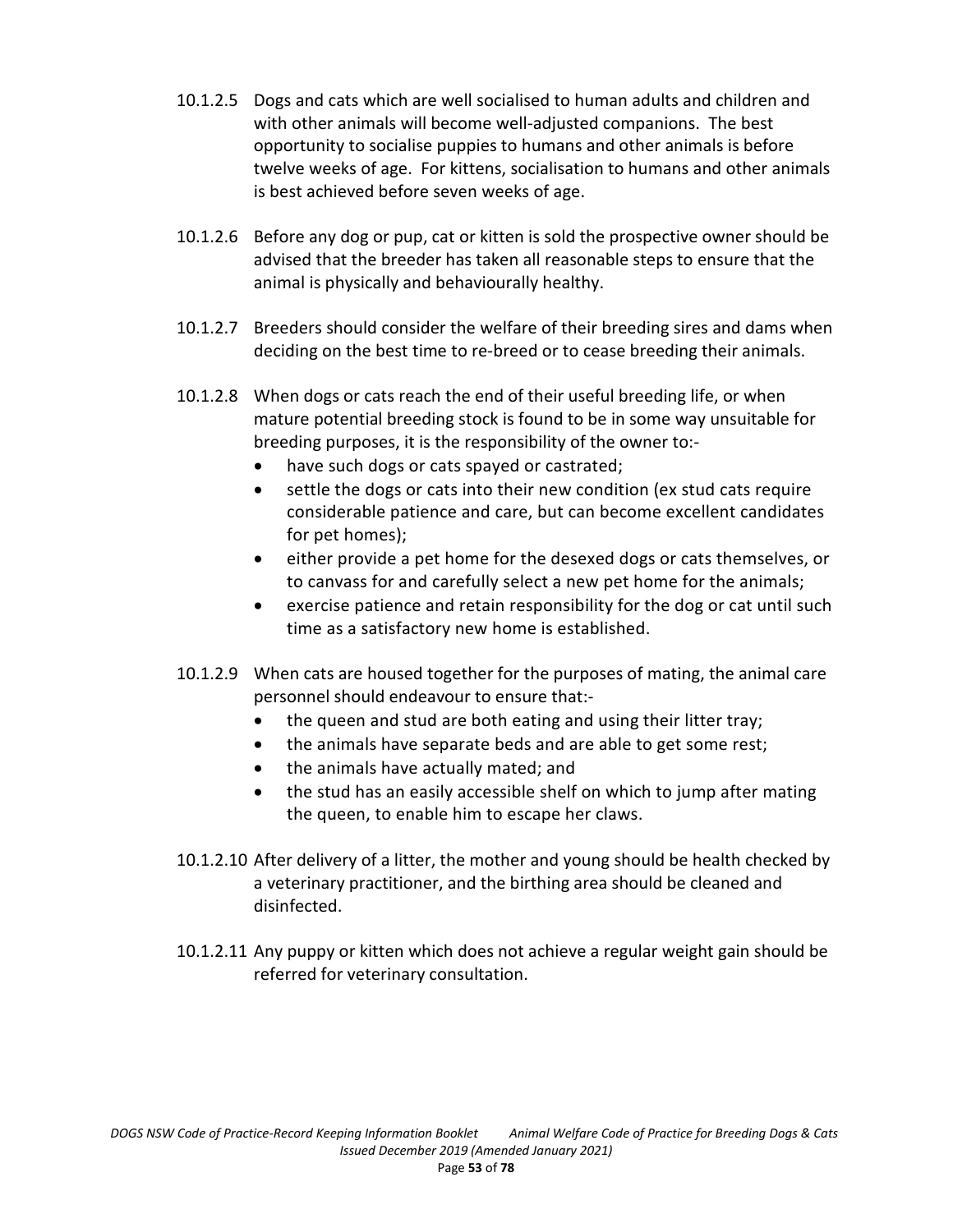10.1.2.12 The correct paper work, including mating dates, sire's pedigree and any service agreements or litter registration forms should be supplied to the owner/lessee of the bitch or queen when she is collected after the mating, or on payment of an agreed fee.

## **Notes**

*The person in charge of the facility is reminded of the provisions of the Companion Animals Act 1998 concerning dangerous dogs and restricted breeds.*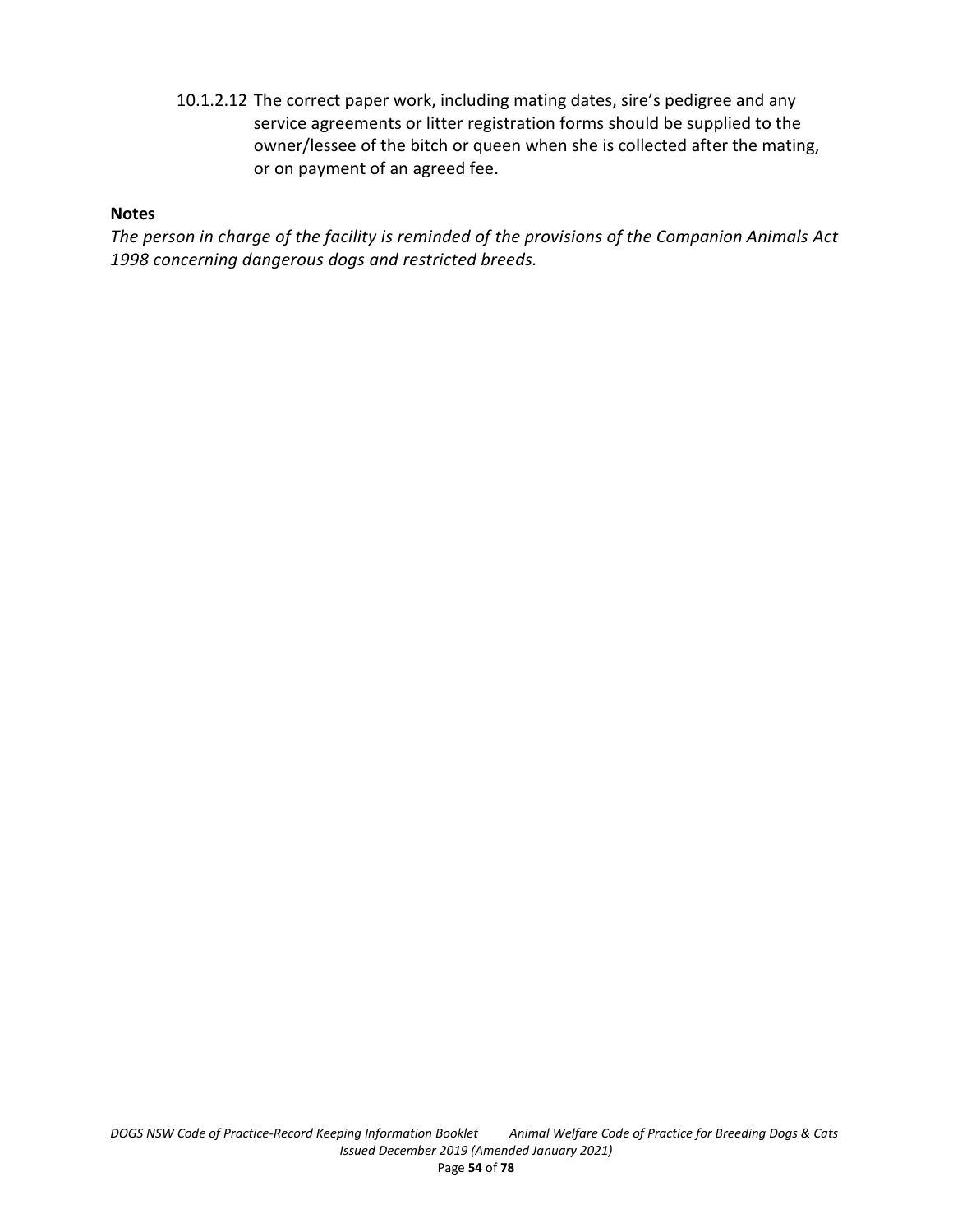### **ANIMAL RECORD FORM**

To assist members with compliance with:-

- DOGS NSW Regulations Part I The Register & Registration, Section 18
- DOGS NSW Regulations Part XIII-Code of Ethics
- Animal Welfare Code of Practice for Breeding Dogs and Cats, Clause 5.1.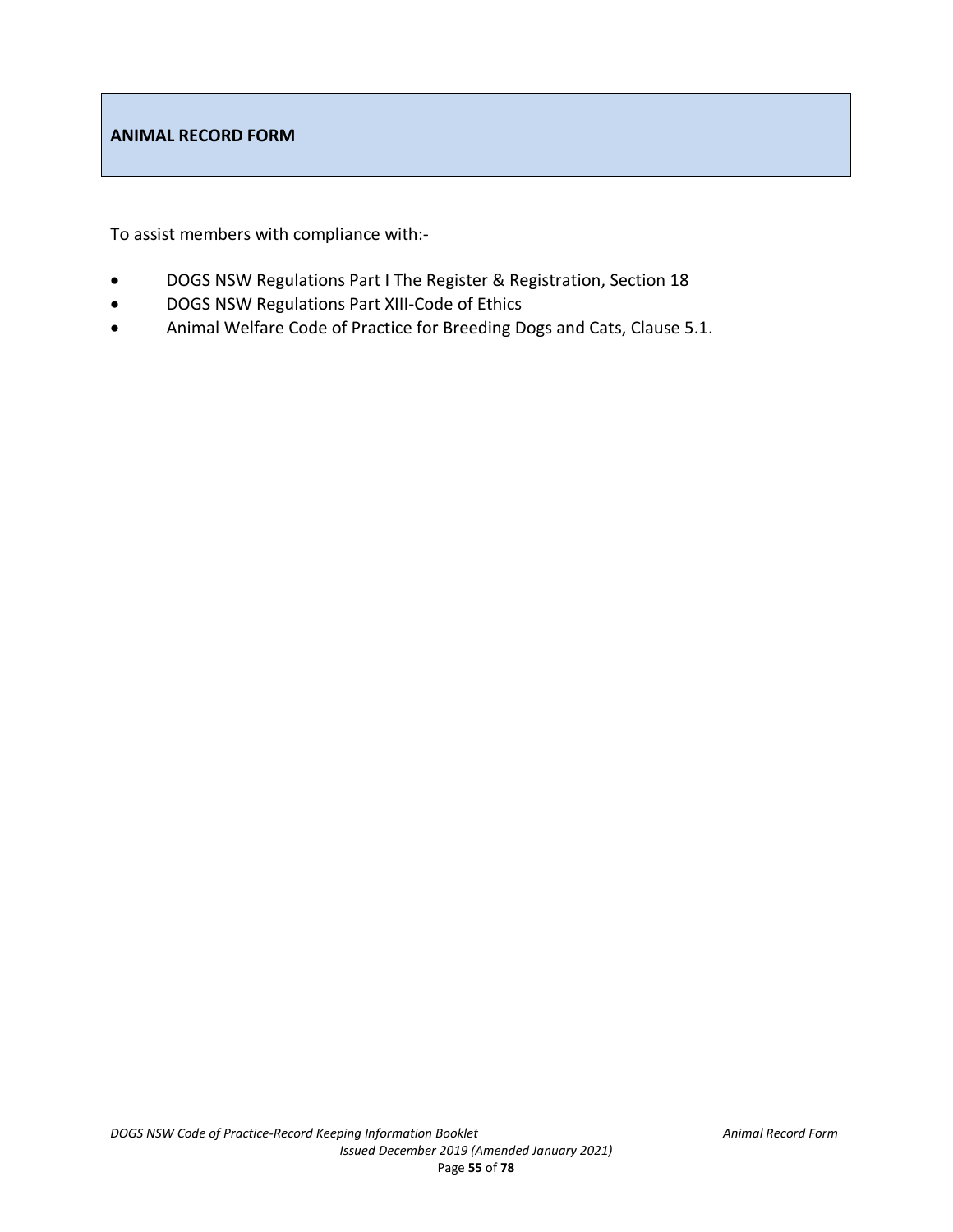| <b>Member Name</b>         |  |
|----------------------------|--|
| <b>Address</b>             |  |
| Contact Number             |  |
| <b>Member Prefix</b>       |  |
| DOGS NSW Membership Number |  |

| Registered Name  |              |  |
|------------------|--------------|--|
| Microchip No.    | Sex          |  |
| Registration No. | <b>Breed</b> |  |
| Date of Birth    | Colour       |  |

# **BIRTH HISTORY OF WHOLE LITTER**

| Number of live females in the litter      | Number of live males in the litter      |  |
|-------------------------------------------|-----------------------------------------|--|
| Number of stillborn females in the litter | Number of stillborn males in the litter |  |
| Number of females that died post-whelping | Number of males that died post-whelping |  |
| Describe any birth complications          |                                         |  |
|                                           |                                         |  |
|                                           |                                         |  |
|                                           |                                         |  |
|                                           |                                         |  |

| Purpose of Dog | □ Exhibition<br>(any discipline) | $\Box$ Companion | $\square$ Breeding |
|----------------|----------------------------------|------------------|--------------------|
|                |                                  |                  |                    |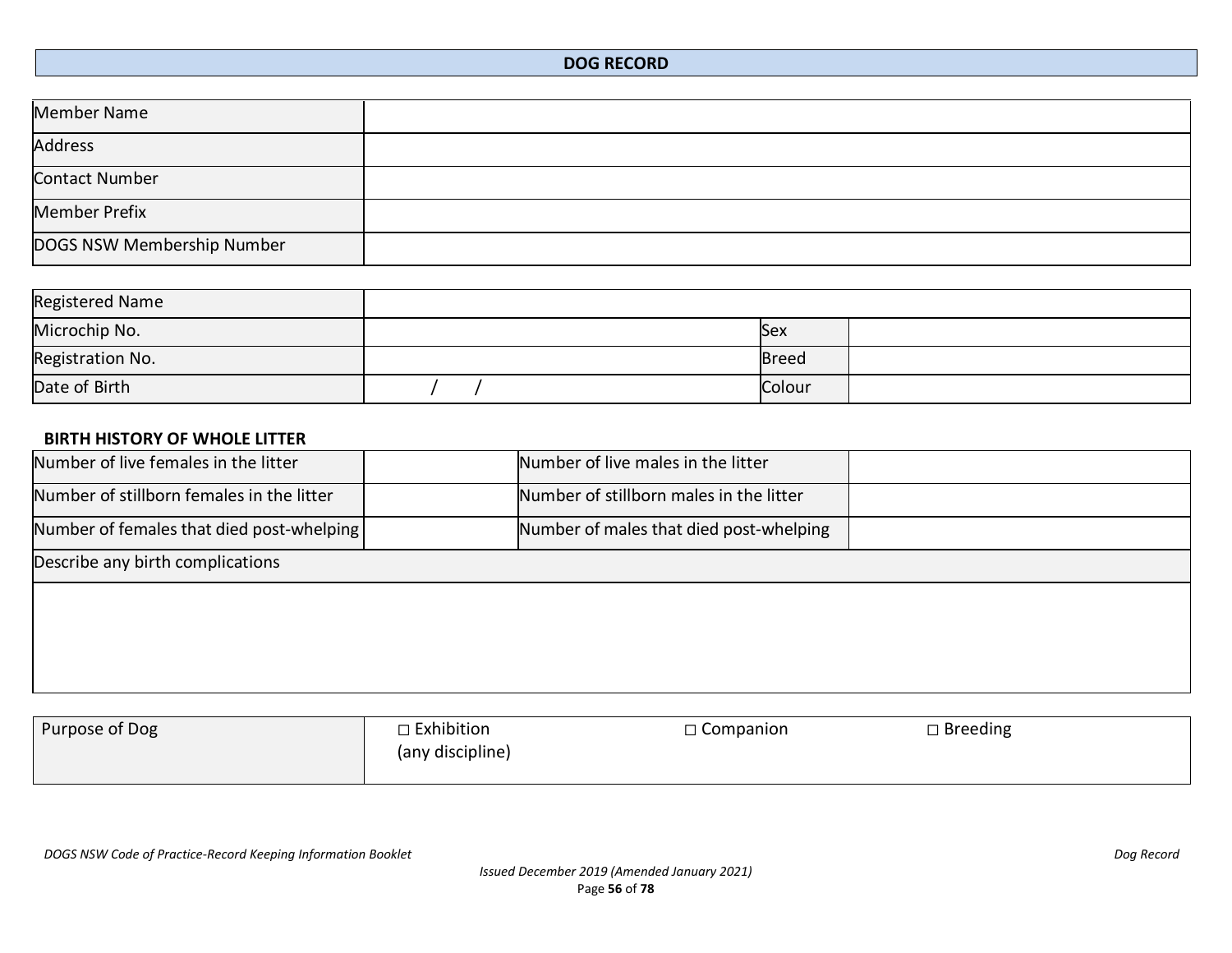### **NEW OWNER DETAILS**

| Name                                          |               |              |                                 |               |              |
|-----------------------------------------------|---------------|--------------|---------------------------------|---------------|--------------|
| <b>Residential address</b>                    |               |              |                                 |               |              |
| Address where dog is housed                   |               |              |                                 |               |              |
| Contact Number                                |               |              |                                 |               |              |
| Microchip form transfer signed?               | $\square$ Yes | $\square$ No | Microchip form transfer lodged? | $\square$ Yes | $\square$ No |
| Sales contract signed and given to new owner? | $\square$ Yes | $\square$ No |                                 |               |              |

*Note: Copy of microchip transfer form and signed contract/guarantee should be attached*

## **DEATH/EUTHANASIA DETAILS**

| Date of euthanasia (or death)    |  |
|----------------------------------|--|
| Vet clinic performing euthanasia |  |
| Reason for euthanasia (death)    |  |

#### **RETURN RECORD**

| Microchip No.                   |                                        | Return date                     |                                        |
|---------------------------------|----------------------------------------|---------------------------------|----------------------------------------|
| Microchip form transfer signed? | $\square$ No<br>$\square$ Yes<br>Date: | Microchip form transfer lodged? | $\square$ No<br>$\square$ Yes<br>Date: |
| Return reason                   |                                        |                                 |                                        |

*Note: Copy of microchip transfer form must be attached*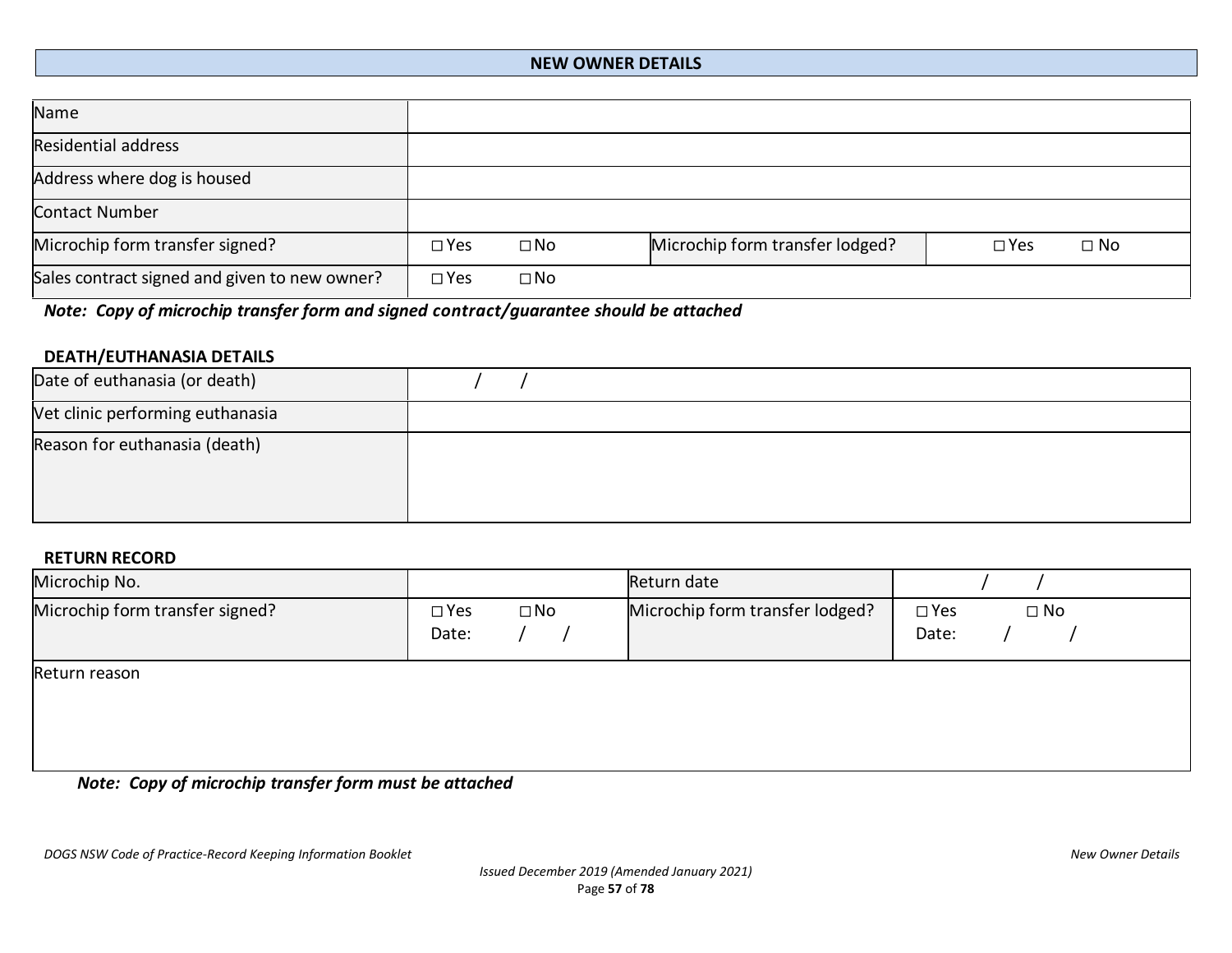#### **VACCINATION & WORMING HISTORY**

# **(Must be accompanied by a copy of the veterinary issued vaccination record)**

| <b>Date Given</b> | <b>Core Vaccine - C3</b><br>(Distemper, Hepatitis,<br>Parvovirus) | <b>Canine Cough</b><br>(parainfluenza (Type II) &<br><b>Bordetella bronchiseptica)</b> | <b>Intestinal worms</b> | <b>Heartworm</b> | Fleas, Ticks &<br><b>Mites</b> |
|-------------------|-------------------------------------------------------------------|----------------------------------------------------------------------------------------|-------------------------|------------------|--------------------------------|
|                   |                                                                   |                                                                                        |                         |                  |                                |
|                   |                                                                   |                                                                                        |                         |                  |                                |
|                   |                                                                   |                                                                                        |                         |                  |                                |
|                   |                                                                   |                                                                                        |                         |                  |                                |
|                   |                                                                   |                                                                                        |                         |                  |                                |
|                   |                                                                   |                                                                                        |                         |                  |                                |
|                   |                                                                   |                                                                                        |                         |                  |                                |
|                   |                                                                   |                                                                                        |                         |                  |                                |
|                   |                                                                   |                                                                                        |                         |                  |                                |
|                   |                                                                   |                                                                                        |                         |                  |                                |
|                   |                                                                   |                                                                                        |                         |                  |                                |
|                   |                                                                   |                                                                                        |                         |                  |                                |
|                   |                                                                   |                                                                                        |                         |                  |                                |
|                   |                                                                   |                                                                                        |                         |                  |                                |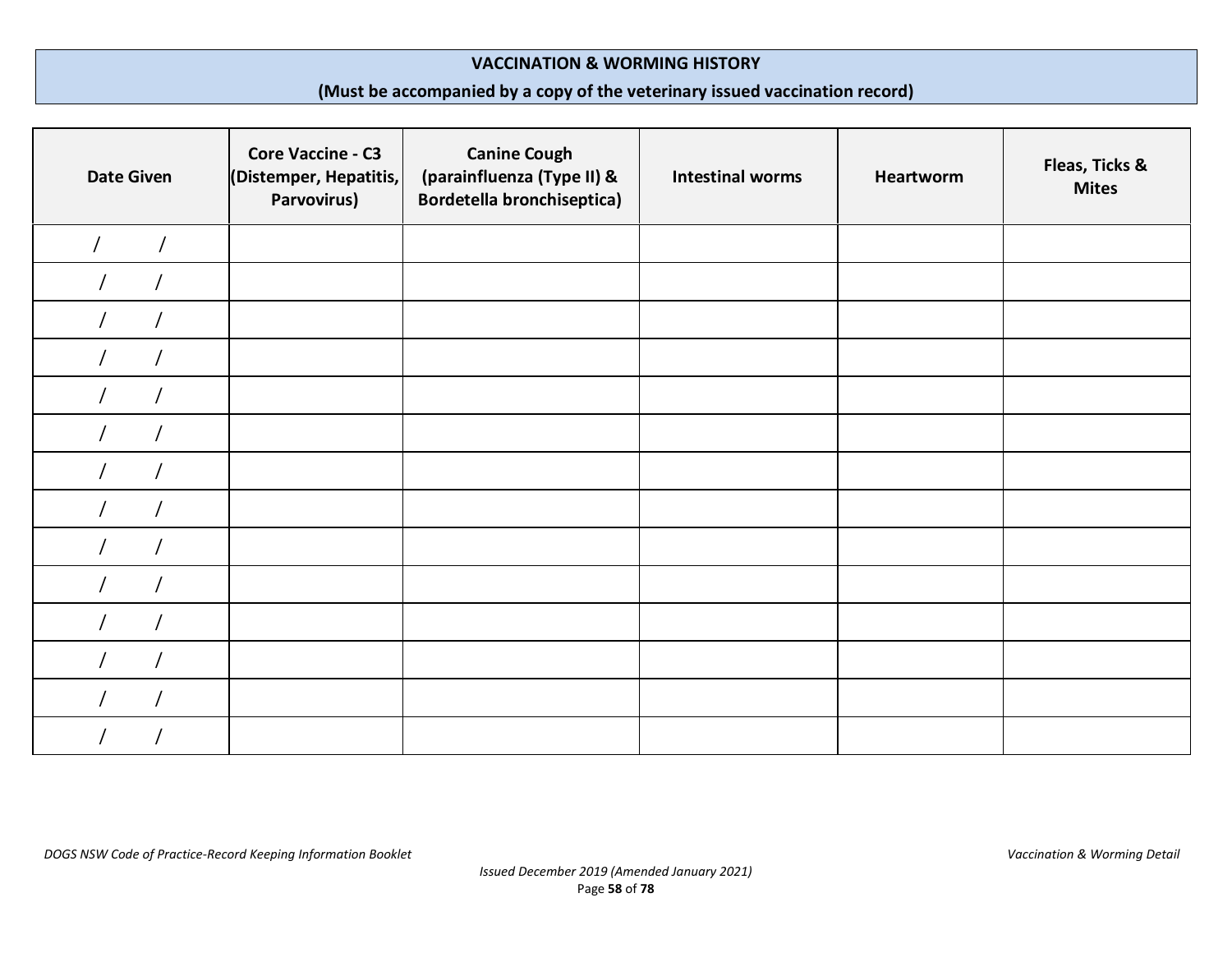#### **GENERAL HISTORY**

# **(Must be accompanied by a copy of any veterinary treatment record)**

| <b>Date Given</b> | <b>Description of Illness/Injury</b> | <b>Treatment</b> |
|-------------------|--------------------------------------|------------------|
|                   |                                      |                  |
|                   |                                      |                  |
|                   |                                      |                  |
|                   |                                      |                  |
|                   |                                      |                  |
|                   |                                      |                  |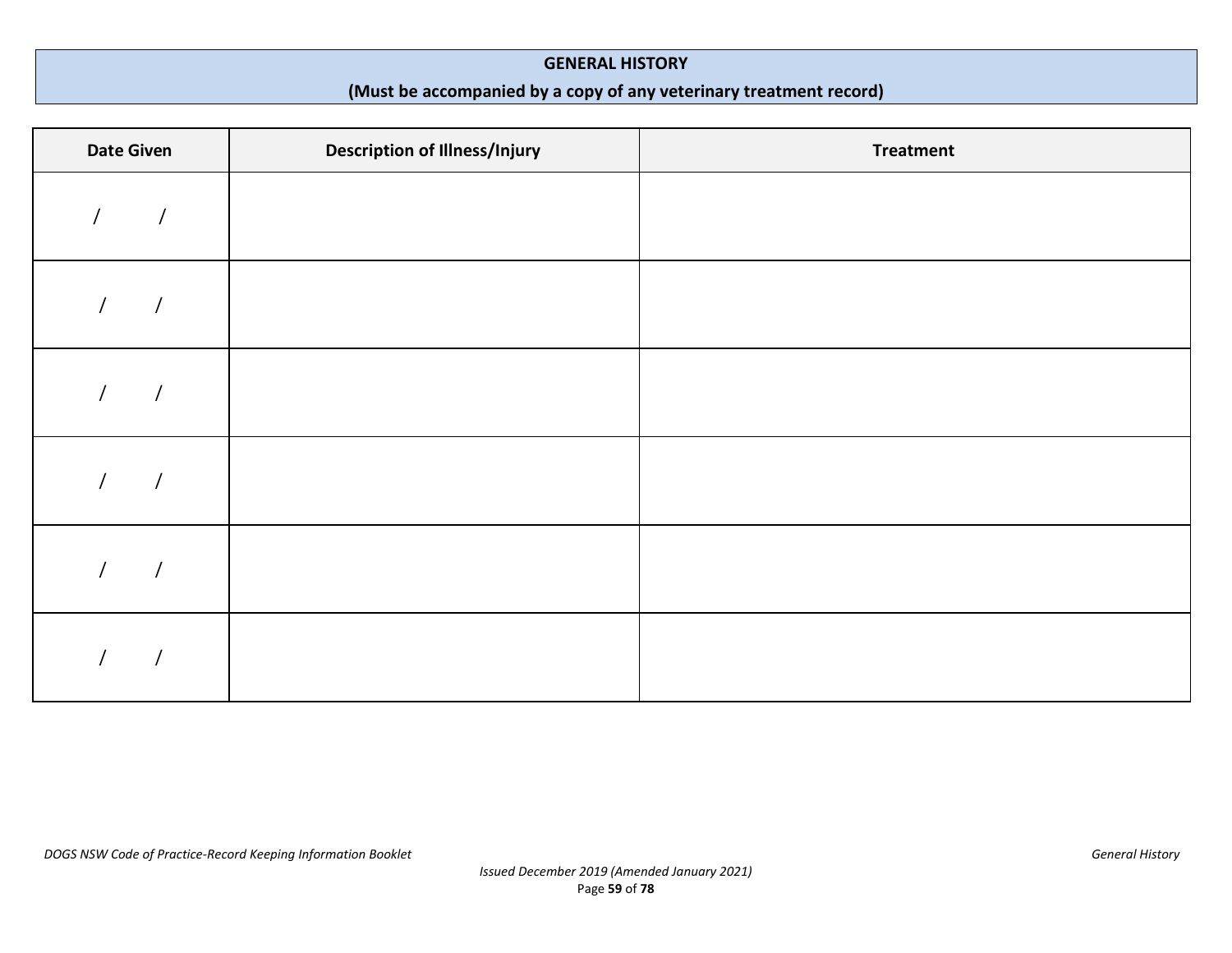# **REPRODUCTIVE HISTORY (BITCH)**

| Registered Name                                                            |               |  |
|----------------------------------------------------------------------------|---------------|--|
| Microchip No.                                                              | Date of Birth |  |
| Attach copy of breeding clearance to this record<br>(if required/obtained) |               |  |

| Last annual health<br>certificate issue date | Mating/<br>Insemination<br>date | <b>Expected due</b><br>date | <b>Sire</b><br>(Registered Name<br><b>Registered Number &amp;</b> | <b>Birth date</b> |             | No. Live births<br>(Record colour/markings of<br>each puppy) | No. Stillborn |            | <b>Total</b><br>number |
|----------------------------------------------|---------------------------------|-----------------------------|-------------------------------------------------------------------|-------------------|-------------|--------------------------------------------------------------|---------------|------------|------------------------|
|                                              | (List each<br>date)             |                             | Microchip number)                                                 |                   | <b>Male</b> | Female                                                       | <b>Male</b>   | Femal<br>e | in Litter              |
|                                              |                                 |                             |                                                                   |                   |             |                                                              |               |            |                        |
|                                              |                                 |                             |                                                                   |                   |             |                                                              |               |            |                        |
|                                              |                                 |                             |                                                                   |                   |             |                                                              |               |            |                        |
|                                              |                                 |                             |                                                                   |                   |             |                                                              |               |            |                        |
|                                              |                                 |                             |                                                                   |                   |             |                                                              |               |            |                        |

**Attach copies of litter records whelped by this bitch here.**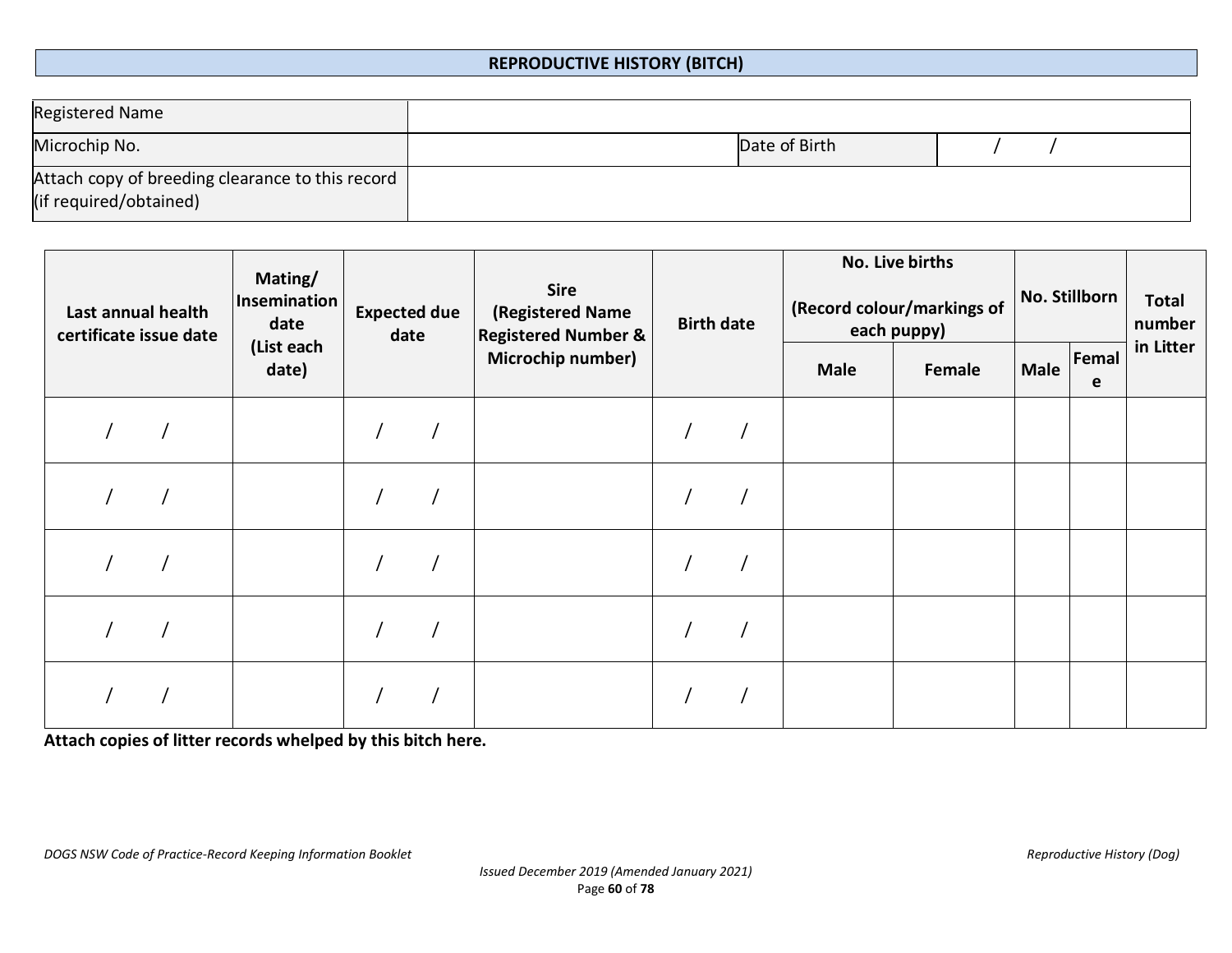### **REPRODUCTIVE HISTORY (DOG)**

| Registered Name                                  |               |  |
|--------------------------------------------------|---------------|--|
| Microchip No.                                    | Date of Birth |  |
| Attach copy of breeding clearance to this record |               |  |

| Last annual health<br>certificate issue date | Mating/<br>Insemination<br>date | <b>Expected due</b> | date | Female<br>(Registered Name<br><b>Registered Number &amp;</b> | <b>Birth date</b> |             | No. Live births<br>(Record colour/markings of<br>each puppy) |             | No. Stillborn | <b>Total</b><br>number |
|----------------------------------------------|---------------------------------|---------------------|------|--------------------------------------------------------------|-------------------|-------------|--------------------------------------------------------------|-------------|---------------|------------------------|
|                                              | (List each<br>date)             |                     |      | Microchip number)                                            |                   | <b>Male</b> | Female                                                       | <b>Male</b> | Femal<br>e    | in Litter              |
|                                              |                                 |                     |      |                                                              |                   |             |                                                              |             |               |                        |
|                                              |                                 |                     |      |                                                              |                   |             |                                                              |             |               |                        |
|                                              |                                 |                     |      |                                                              |                   |             |                                                              |             |               |                        |
|                                              |                                 |                     |      |                                                              |                   |             |                                                              |             |               |                        |
|                                              |                                 |                     |      |                                                              |                   |             |                                                              |             |               |                        |

**Attach file notes**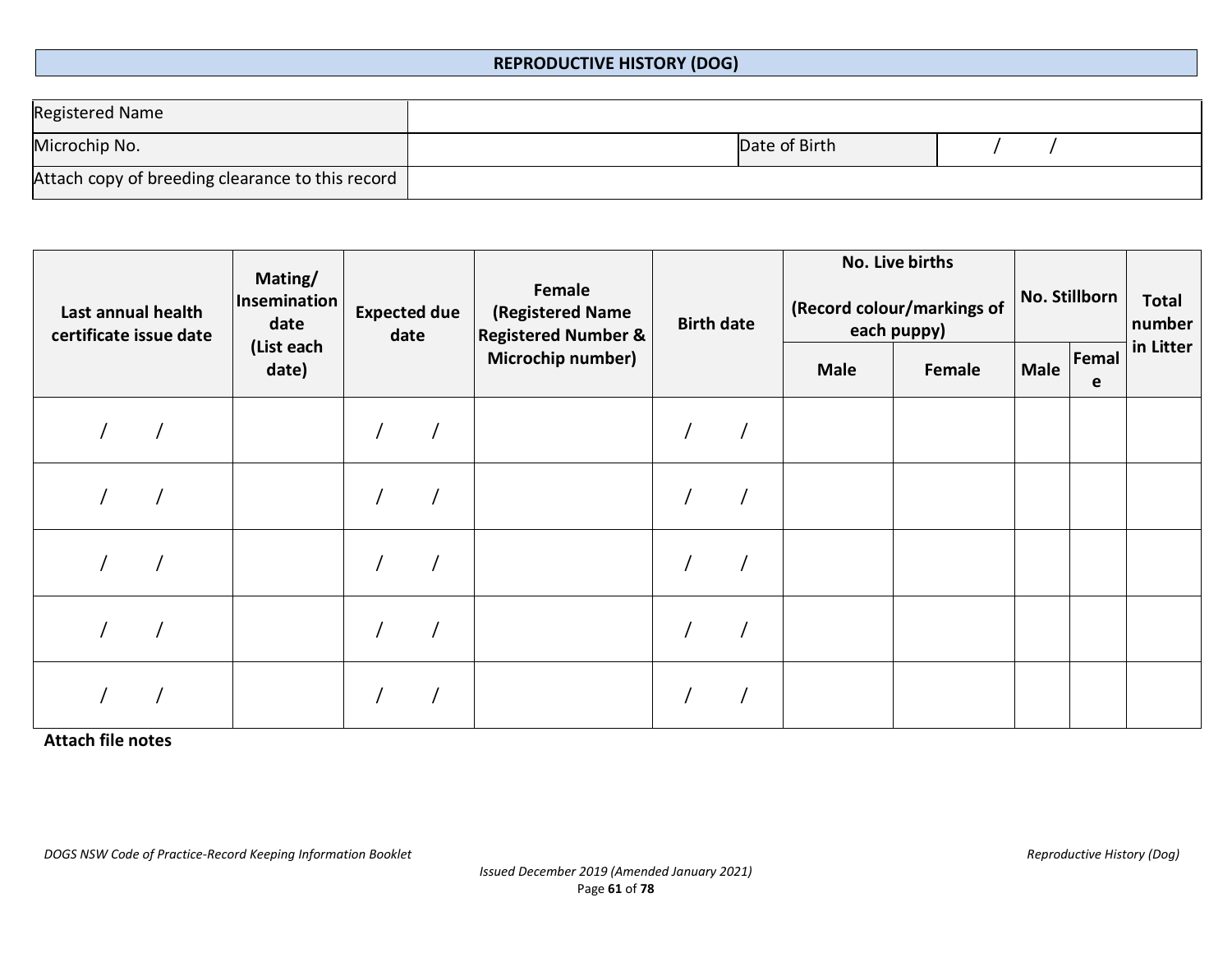### **LITTER RECORD FORM**

To assist members with compliance with:-

- DOGS NSW Regulations Part I-The Register & Registration, Section 18
- DOGS NSW Regulations Part XIII-Code of Ethics, Clause 28
- Animal Welfare Code of Practice for Breeding Dogs and Cats, Clause 5.1.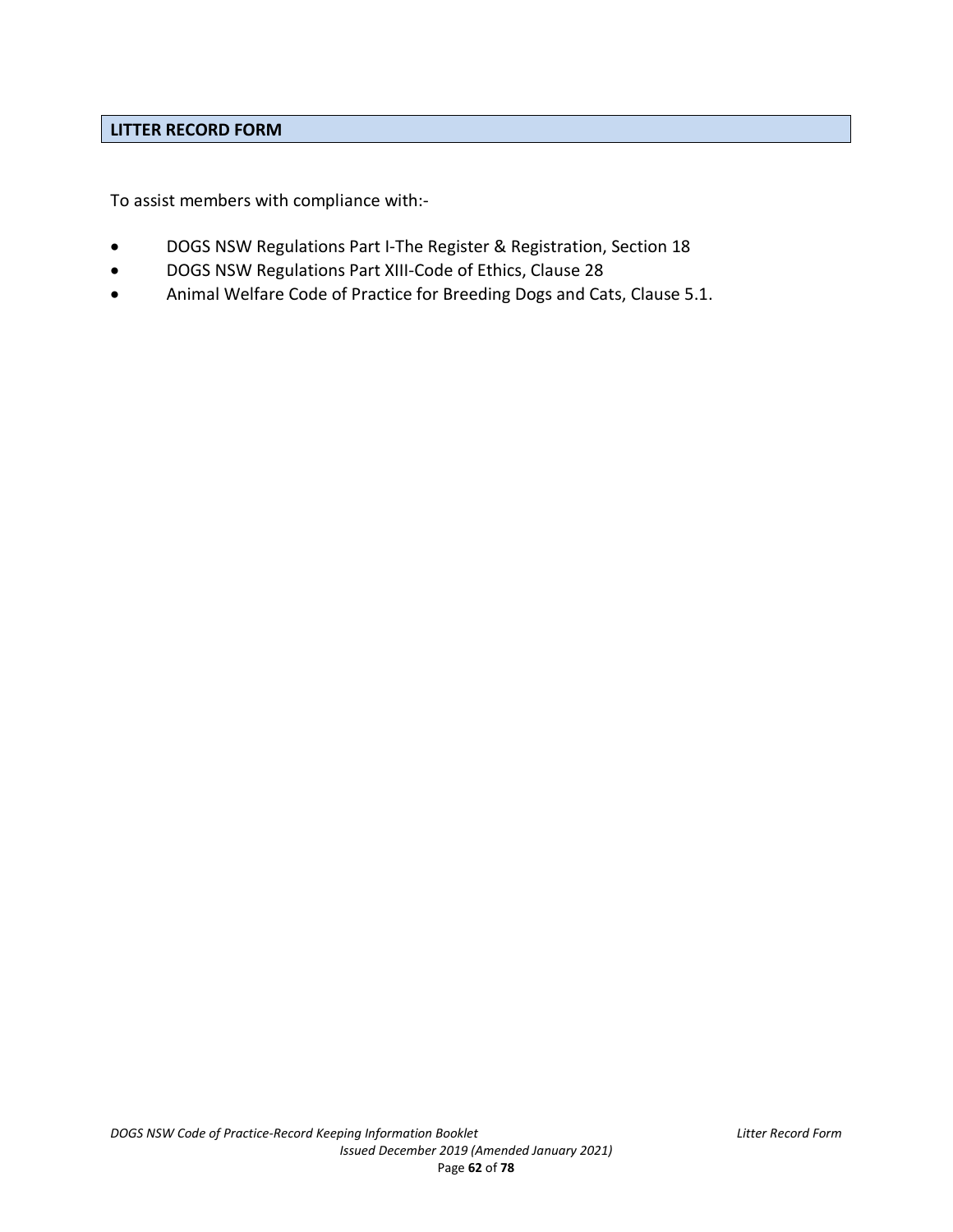#### **LITTER RECORD**

| Member Name                 |  |
|-----------------------------|--|
| <b>Address</b>              |  |
| Contact Number              |  |
| <b>ANKC Breeding Prefix</b> |  |
| DOGS NSW Membership Number  |  |
| <b>Breed</b>                |  |

### **Litter Parents Details**

**Sire:**

| Registered Name  |               |  |
|------------------|---------------|--|
| Microchip No.    | Colour        |  |
| Registration No. | Date of Birth |  |

| ------           |               |  |
|------------------|---------------|--|
| Registered Name  |               |  |
| Microchip No.    | Colour        |  |
| Registration No. | Date of Birth |  |

| 1 <sup>st</sup> Date of Season                                                             |                |                                | Date of Insemination |         |                                                                |
|--------------------------------------------------------------------------------------------|----------------|--------------------------------|----------------------|---------|----------------------------------------------------------------|
| Method of Insemination<br>(AI - Circle applicable type)                                    | $\Box$ Natural | $\Box$ Artificial Insemination | Fresh                | Chilled | Frozen (Surgical/TCI)<br>(circle applicable insemination type) |
| Comments and observations on bitch<br>during gestation<br>(Food, medications, health, etc) |                |                                |                      |         |                                                                |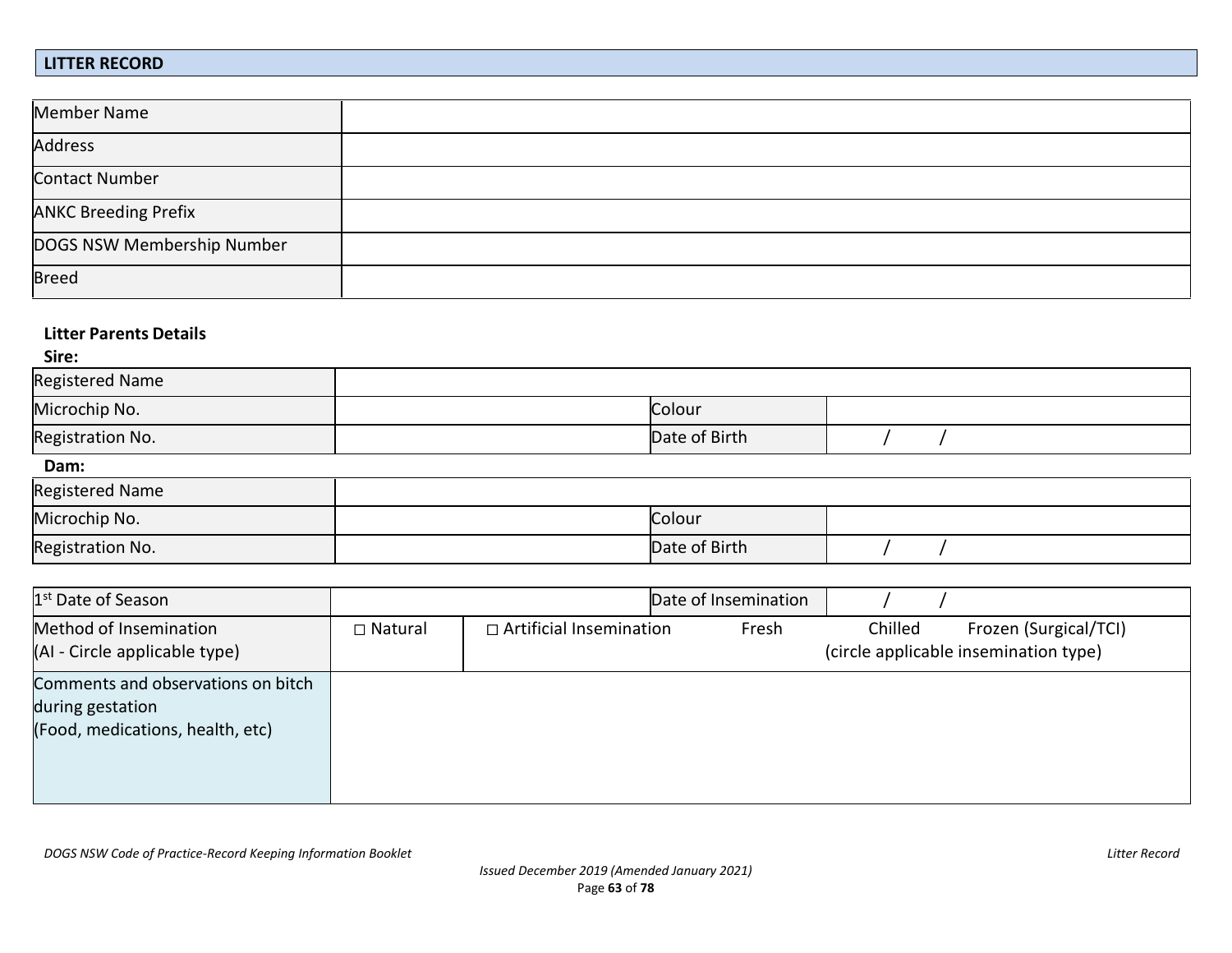#### **WHELPING RECORD**

Date first pup born:  $\frac{1}{2}$  /

| Puppy<br>No.   | Time | Sex | Colour | Markings | Placenta | Presentation   Weight | Comments |
|----------------|------|-----|--------|----------|----------|-----------------------|----------|
| $\mathbf{1}$   |      |     |        |          |          |                       |          |
| $\overline{2}$ |      |     |        |          |          |                       |          |
| 3              |      |     |        |          |          |                       |          |
| $\overline{4}$ |      |     |        |          |          |                       |          |
| 5              |      |     |        |          |          |                       |          |
| 6              |      |     |        |          |          |                       |          |
| 7              |      |     |        |          |          |                       |          |
| 8              |      |     |        |          |          |                       |          |
| 9              |      |     |        |          |          |                       |          |
| 10             |      |     |        |          |          |                       |          |

# **Litter Details**

| Number of females in the litter     | Number of males in the litter      |  |
|-------------------------------------|------------------------------------|--|
| Number of live births in the litter | Number of stillborns in the litter |  |
| Describe any birth complications    |                                    |  |
|                                     |                                    |  |
|                                     |                                    |  |
|                                     |                                    |  |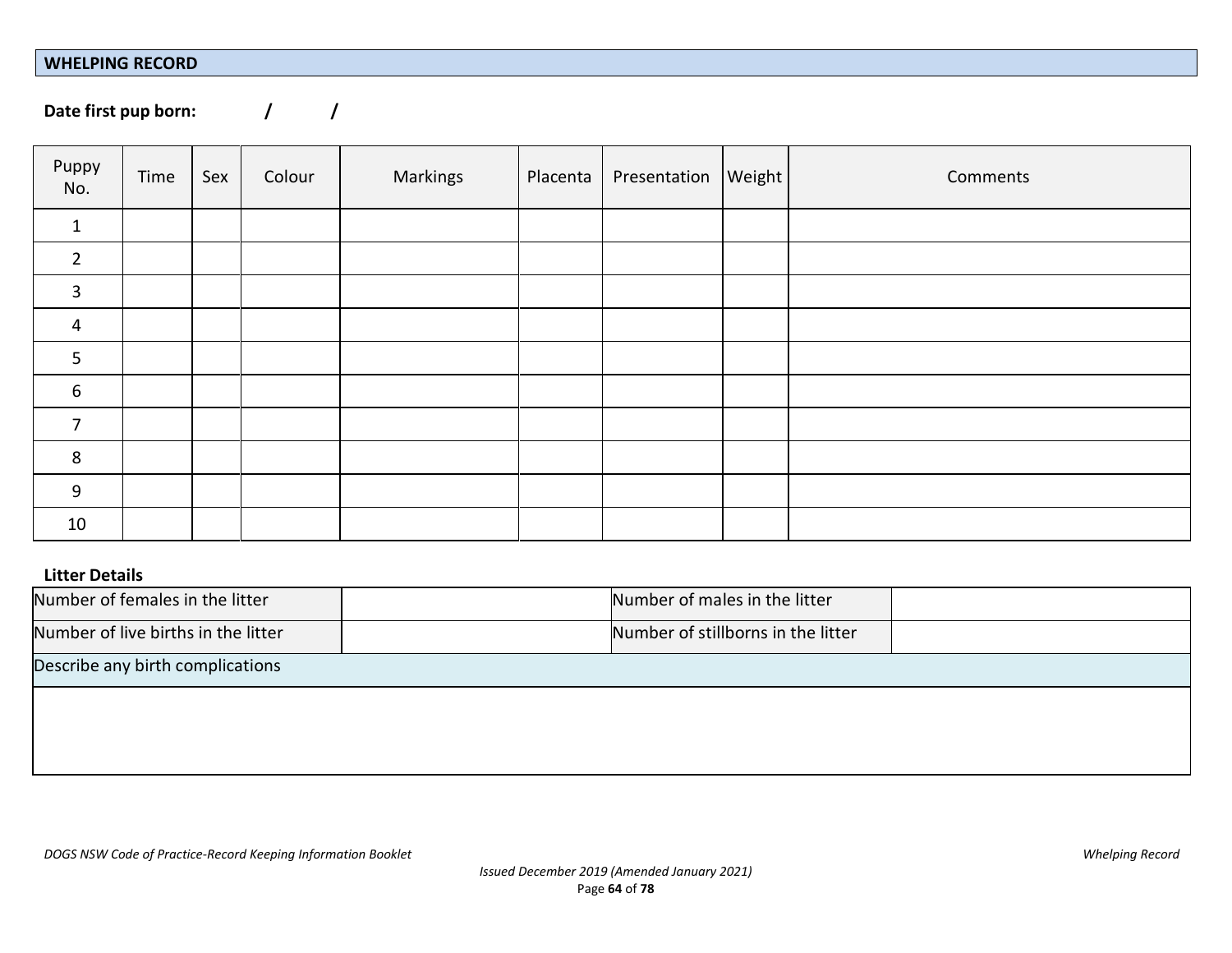### **LITTER WEIGHT RECORD**

| Puppy ID         | Birth | Day 1 | Day 2 | Day 3 | Day 4 | Day 5 | Day 6 | Day 7 | Day 8 | Day 9 | Day 10 Day 11 Day 12 | Day 13 |
|------------------|-------|-------|-------|-------|-------|-------|-------|-------|-------|-------|----------------------|--------|
| $\mathbf 1$      |       |       |       |       |       |       |       |       |       |       |                      |        |
| $\overline{2}$   |       |       |       |       |       |       |       |       |       |       |                      |        |
| $\mathbf{3}$     |       |       |       |       |       |       |       |       |       |       |                      |        |
| $\overline{4}$   |       |       |       |       |       |       |       |       |       |       |                      |        |
| $\overline{5}$   |       |       |       |       |       |       |       |       |       |       |                      |        |
| $\boldsymbol{6}$ |       |       |       |       |       |       |       |       |       |       |                      |        |
| $\overline{7}$   |       |       |       |       |       |       |       |       |       |       |                      |        |
| $\,8\,$          |       |       |       |       |       |       |       |       |       |       |                      |        |
| $\overline{9}$   |       |       |       |       |       |       |       |       |       |       |                      |        |
| $10\,$           |       |       |       |       |       |       |       |       |       |       |                      |        |

Comments (progress of puppies plus dam; include full details of meals and fluids for dam)

*DOGS NSW Code of Practice-Record Keeping Information Booklet Litter Weight Record*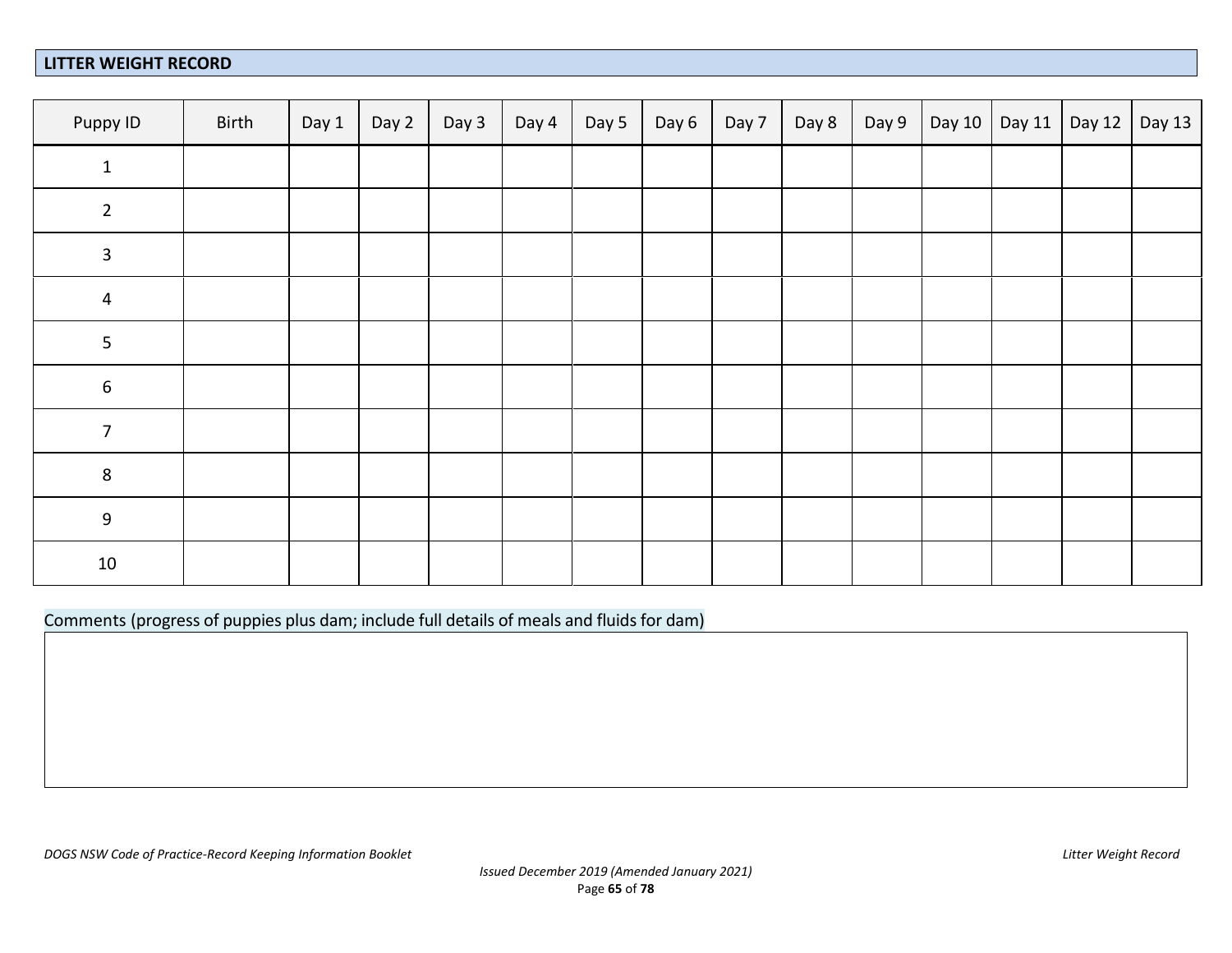### **LITTER WEIGHT RECORD/DATES WORMED/VACCINATED/MICROCHIPPED**

| Puppy ID         | 2 weeks | 3 weeks | 4 weeks | 6 weeks  | 8 weeks | 10 weeks | 12 weeks |
|------------------|---------|---------|---------|----------|---------|----------|----------|
| $\mathbf 1$      |         |         |         | Chip No. |         |          |          |
| $\overline{2}$   |         |         |         | Chip No. |         |          |          |
| $\mathbf{3}$     |         |         |         | Chip No. |         |          |          |
| $\pmb{4}$        |         |         |         | Chip No. |         |          |          |
| 5                |         |         |         | Chip No. |         |          |          |
| 6                |         |         |         | Chip No. |         |          |          |
| $\overline{7}$   |         |         |         | Chip No. |         |          |          |
| 8                |         |         |         | Chip No. |         |          |          |
| $\boldsymbol{9}$ |         |         |         | Chip No. |         |          |          |
| $10\,$           |         |         |         | Chip No. |         |          |          |

Comments (including weaning regime, food type and quantities, worming brand and dose and vaccination type and brand)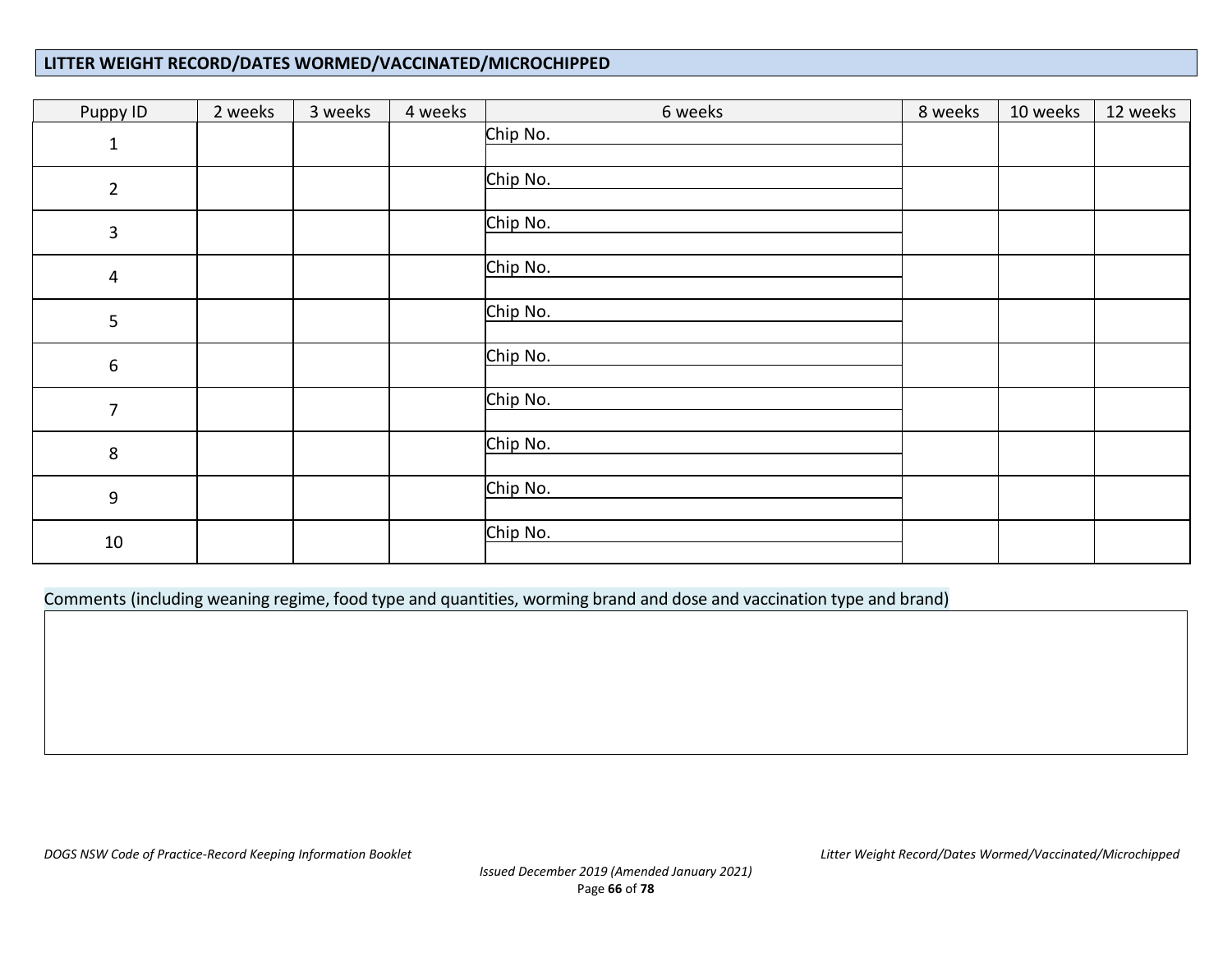### **GENERAL HEALTH HISTORY OF LITTER**

# **(Must be accompanied by a copy of any veterinary treatment record)**

| <b>Date</b>                           | <b>Description of Illness</b>         | <b>Treatment</b>                                                                                                      |
|---------------------------------------|---------------------------------------|-----------------------------------------------------------------------------------------------------------------------|
| <b>Example</b><br>1/1/2020<br>12 noon | Puppies Numbers 2 and 4 - not nursing | Tube fed 'Leerburg Formula' 1ml per ounce body weight per feeding<br>every 3 hours. Supplementary feeding continuing. |
|                                       |                                       |                                                                                                                       |
|                                       |                                       |                                                                                                                       |
|                                       |                                       |                                                                                                                       |
|                                       |                                       |                                                                                                                       |
|                                       |                                       |                                                                                                                       |

*DOGS NSW Code of Practice-Record Keeping Information Booklet General Health History of Litter*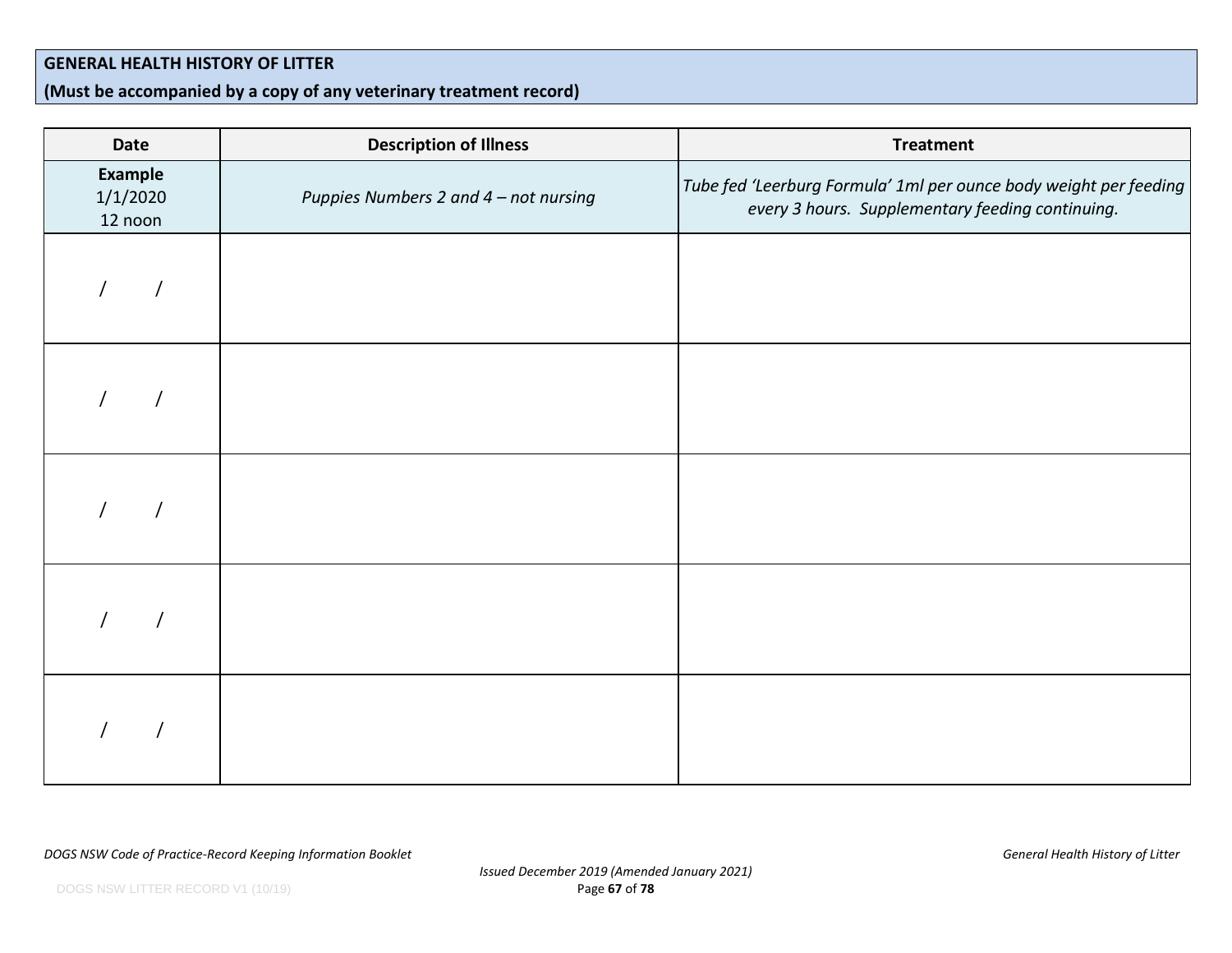#### **PUPPY BEING REHOMED**

**(There must be a form completed for every puppy that leaves the breeder)** 

| Registered Name  |        | <b>Breed</b>  |  |  |
|------------------|--------|---------------|--|--|
| Registration No. | Gender | Colour        |  |  |
| Microchip No.    |        | Date of Birth |  |  |

#### **New owner**

| Name                                          |               |              |                                               |            |              |
|-----------------------------------------------|---------------|--------------|-----------------------------------------------|------------|--------------|
| Residential address where dog will live       |               |              |                                               |            |              |
| Contact Number                                |               |              |                                               |            |              |
| Microchip form transfer signed?               | $\square$ Yes | $\square$ No | Microchip form transfer lodged?               | $\Box$ Yes | $\square$ No |
| Sales contract signed and given to new owner? | $\square$ Yes | $\Box$ No    | Health Certificate given to new<br><u>. 7</u> | $\Box$ Yes | $\square$ No |

**Mote: Copy of microchip transfer form and signed Sales Contract should be attached to this record** 

### **Return Record**

|                        |              | Gender                          |  | Colour        |                        |              |
|------------------------|--------------|---------------------------------|--|---------------|------------------------|--------------|
|                        |              |                                 |  | Date of Birth |                        |              |
| $\square$ Yes<br>Date: | $\square$ No | Microchip form transfer lodged? |  |               | $\square$ Yes<br>Date: | $\square$ No |
|                        |              |                                 |  |               |                        |              |
|                        |              |                                 |  |               |                        |              |
|                        |              |                                 |  |               | <b>Breed</b>           |              |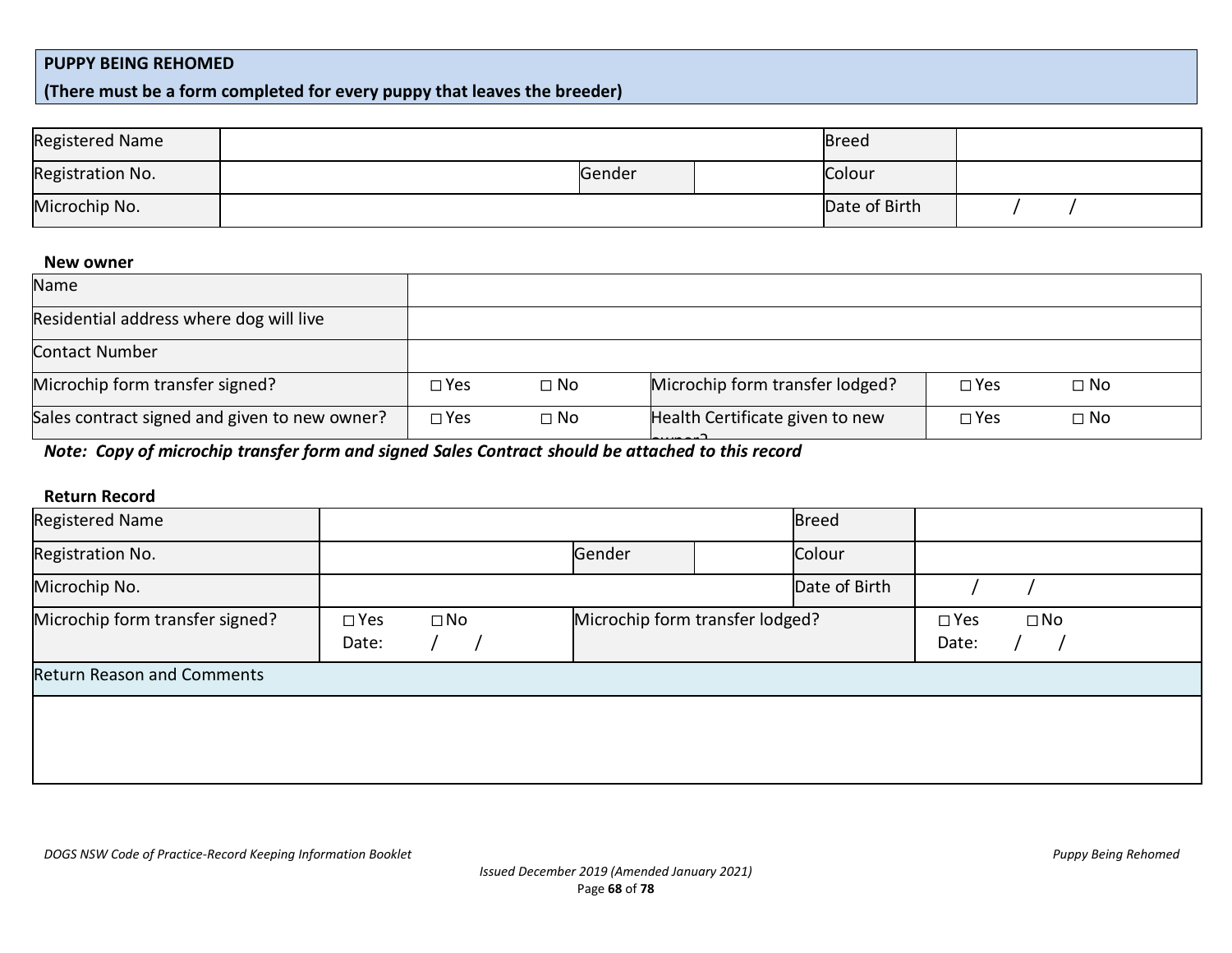#### **PEDIGREE CHART**

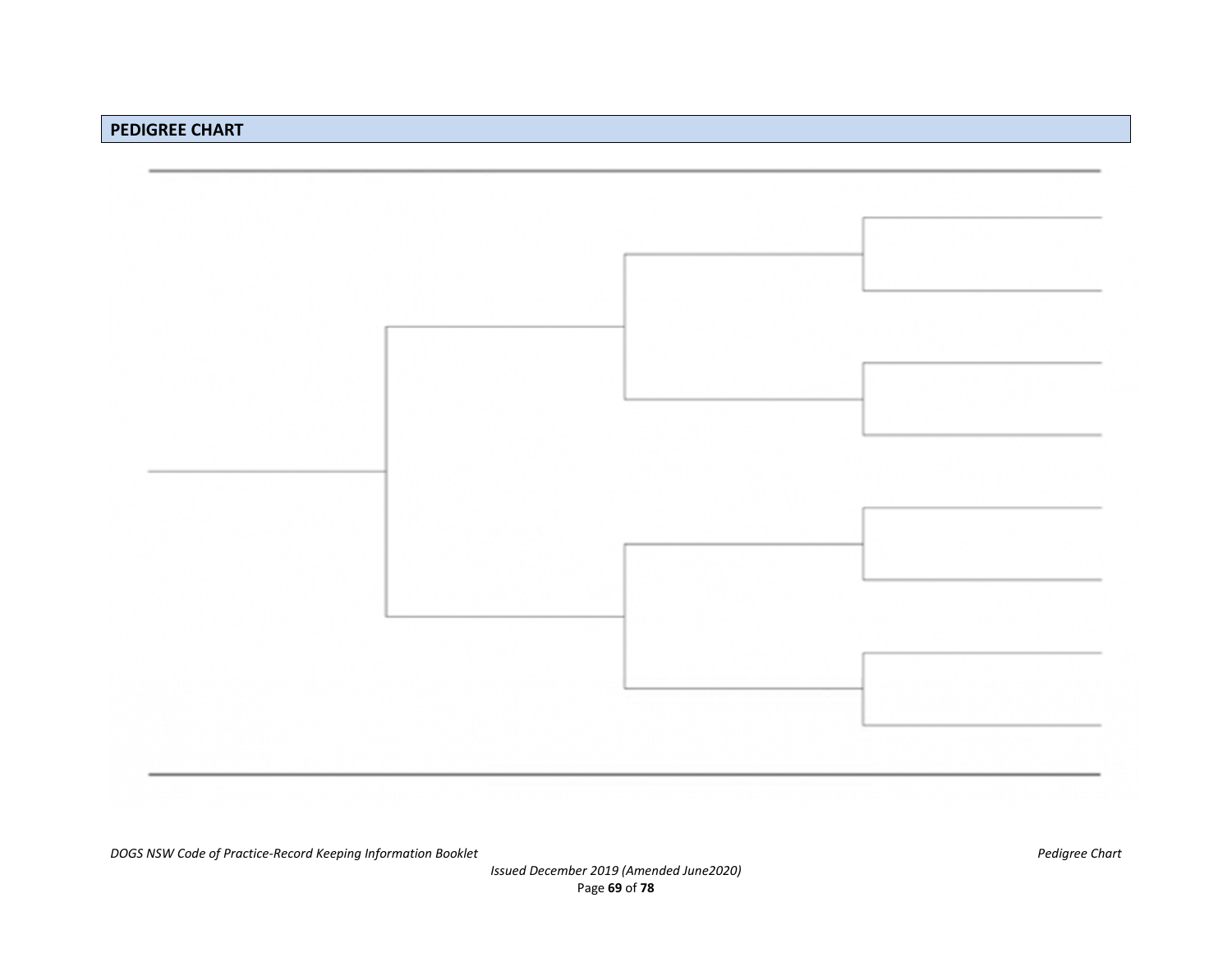To assist members with transparency in rehoming of healthy puppies/adult dogs.

If you or your Vet have an alternate form you prefer, please continue to use that.

**NOTE: It is important to record all matters that are not within normal health parameters, eg, heart murmur, hernia, undescended testicle(s), etc.**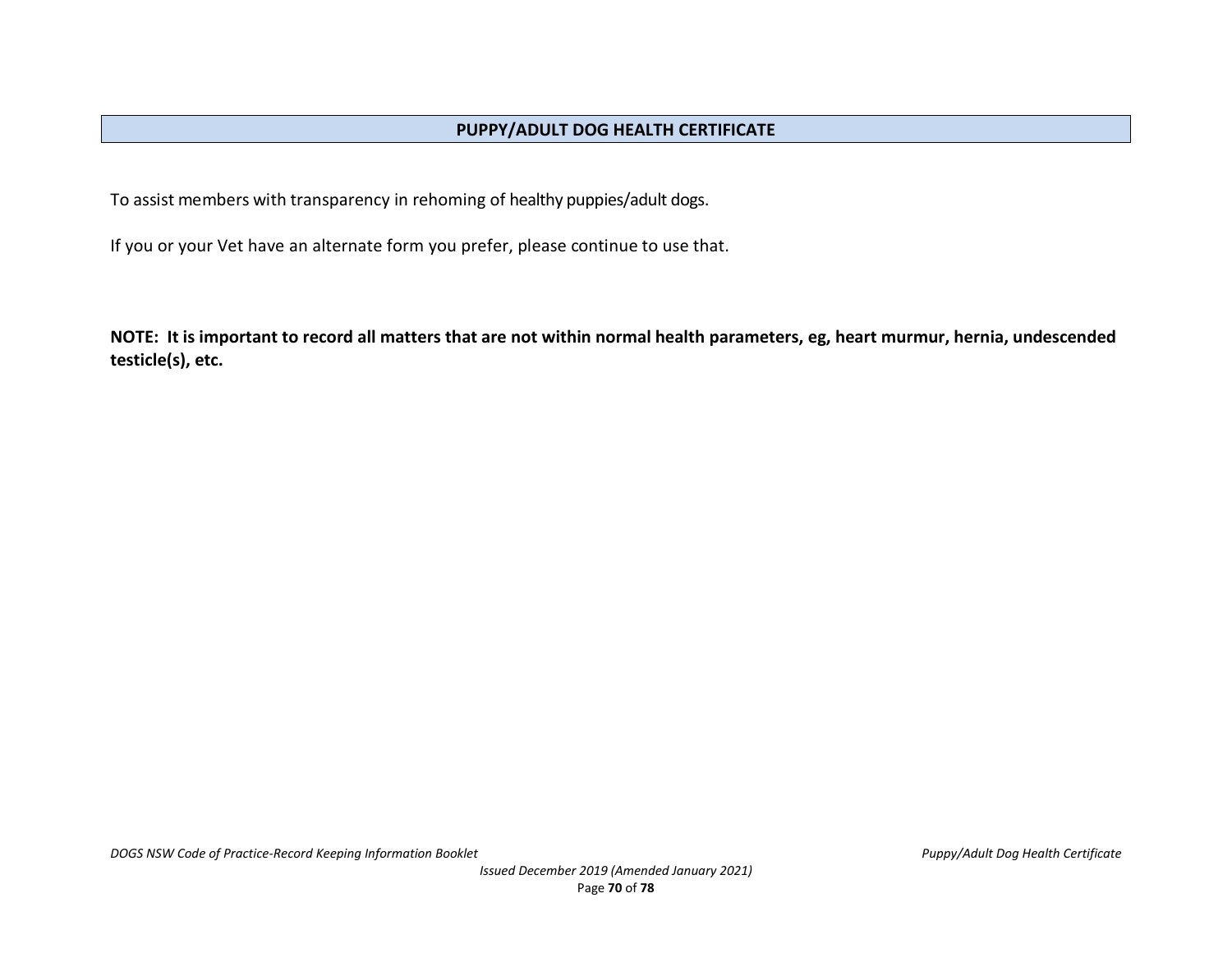# PUPPY/ADULT DOG HEALTH CHECK CERTIFICATE

# Dog details

| <b>Registered Name</b> |                                                              |                             |                                             | Date of Birth |                                          |
|------------------------|--------------------------------------------------------------|-----------------------------|---------------------------------------------|---------------|------------------------------------------|
| Microchip number       |                                                              |                             |                                             | Gender        |                                          |
| <b>Breed</b>           |                                                              |                             |                                             | Colour        |                                          |
|                        |                                                              |                             |                                             |               |                                          |
| <b>Physical Exam:</b>  |                                                              |                             |                                             |               |                                          |
|                        |                                                              |                             |                                             |               |                                          |
|                        |                                                              |                             |                                             |               |                                          |
| <b>HYDRATION:</b>      | $\Box$ Adequate                                              | $\Box$ Marginal             | $\square$ Inadequate                        |               |                                          |
|                        |                                                              |                             |                                             |               |                                          |
|                        |                                                              |                             |                                             |               |                                          |
|                        |                                                              |                             |                                             |               |                                          |
|                        |                                                              |                             |                                             |               |                                          |
| <b>TESTICLES:</b>      | □ 2 descended                                                | $\square$ 1 descended (L/R) | □ None descended                            | $\Box N/A$    |                                          |
|                        |                                                              |                             |                                             |               |                                          |
|                        |                                                              |                             |                                             |               |                                          |
|                        |                                                              |                             |                                             |               |                                          |
| <b>HERNIA:</b>         | $\square$ No                                                 | $\square$ Yes               |                                             |               |                                          |
|                        |                                                              |                             |                                             |               |                                          |
|                        |                                                              |                             |                                             |               |                                          |
|                        |                                                              |                             |                                             |               |                                          |
|                        | DOGS NSW Code of Practice-Record Keeping Information Booklet |                             | Issued December 2019 (Amended January 2021) |               | Puppy/Adult Dog Health Check Certificate |
|                        |                                                              |                             | Page 71 of 78                               |               |                                          |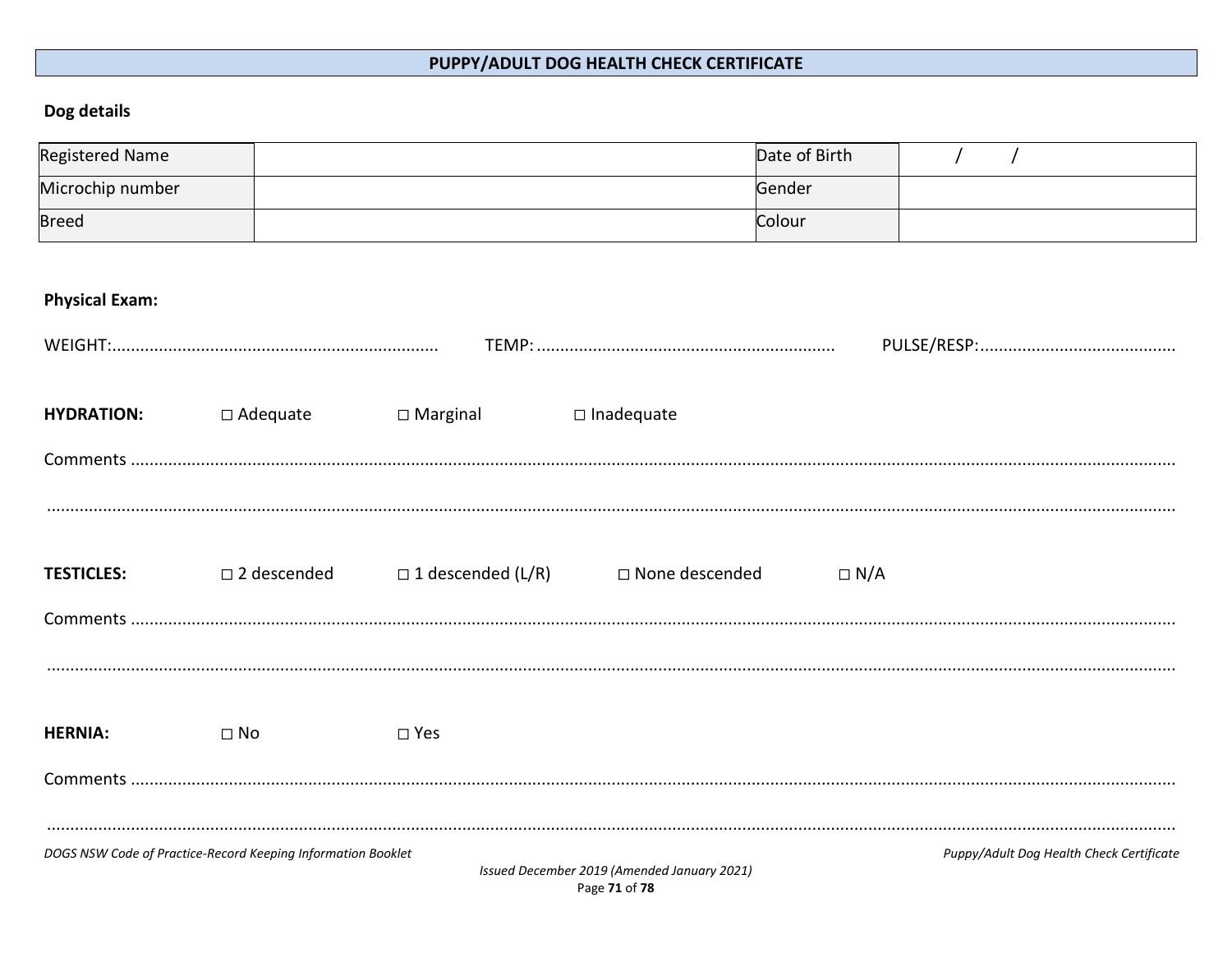| <b>MOUTH:</b>                      | □ Normal (Scissor Bite)                                      | □ Level Bite          | □ Overbite                                                   |              | □ Underbite      | $\Box$ Other                             |
|------------------------------------|--------------------------------------------------------------|-----------------------|--------------------------------------------------------------|--------------|------------------|------------------------------------------|
|                                    |                                                              |                       |                                                              |              |                  |                                          |
| <b>EYES:</b>                       | $\square$ Normal                                             | $\Box$ Conjunctivitis | $\Box$ Glaucoma                                              |              | $\Box$ Cataracts | □ Other                                  |
| SKIN:                              | $\square$ Normal                                             | □ Hot Spots           | $\square$ Fleas                                              | $\Box$ Mites | □ Growth/Cyst    | □ Other                                  |
| <b>EARS:</b>                       | $\square$ Normal                                             | □ Yeast               | $\Box$ Mites                                                 | □ Other      |                  |                                          |
| <b>CARDIOVASCULAR:</b><br>Comments | $\Box$ Normal                                                | $\Box$ Murmur         | $\Box$ Arrhythmia                                            |              | $\Box$ Other     |                                          |
|                                    | DOGS NSW Code of Practice-Record Keeping Information Booklet |                       | Issued December 2019 (Amended January 2021)<br>Page 72 of 78 |              |                  | Puppy/Adult Dog Health Check Certificate |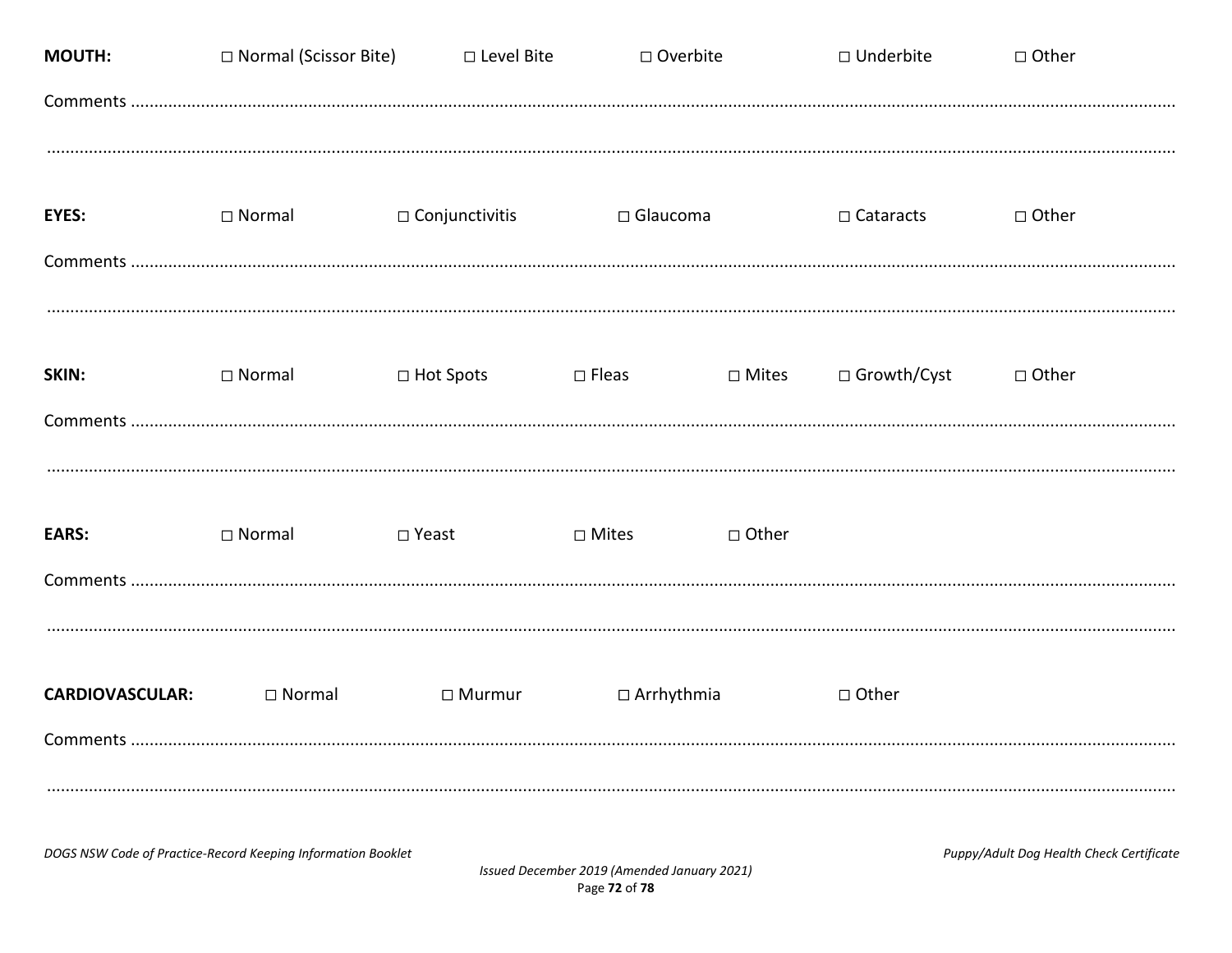| <b>RESPIRATORY:</b>                                          | $\Box$ Normal | $\Box$ Infection | □ Other                                                                                 |
|--------------------------------------------------------------|---------------|------------------|-----------------------------------------------------------------------------------------|
|                                                              |               |                  |                                                                                         |
| <b>LYMPH NODES:</b>                                          | $\Box$ Normal | □ Other          |                                                                                         |
| <b>MUSCULOSKELETAL:</b>                                      | $\Box$ Normal | □ Other          |                                                                                         |
| <b>GENITOURINARY:</b>                                        | $\Box$ Normal | □ Other          |                                                                                         |
| <b>GASTROINTESTINAL:</b>                                     | $\Box$ Normal | □ Other          |                                                                                         |
| DOGS NSW Code of Practice-Record Keeping Information Booklet |               |                  | Puppy/Adult Dog Health Check Certificate<br>Issued December 2019 (Amended January 2021) |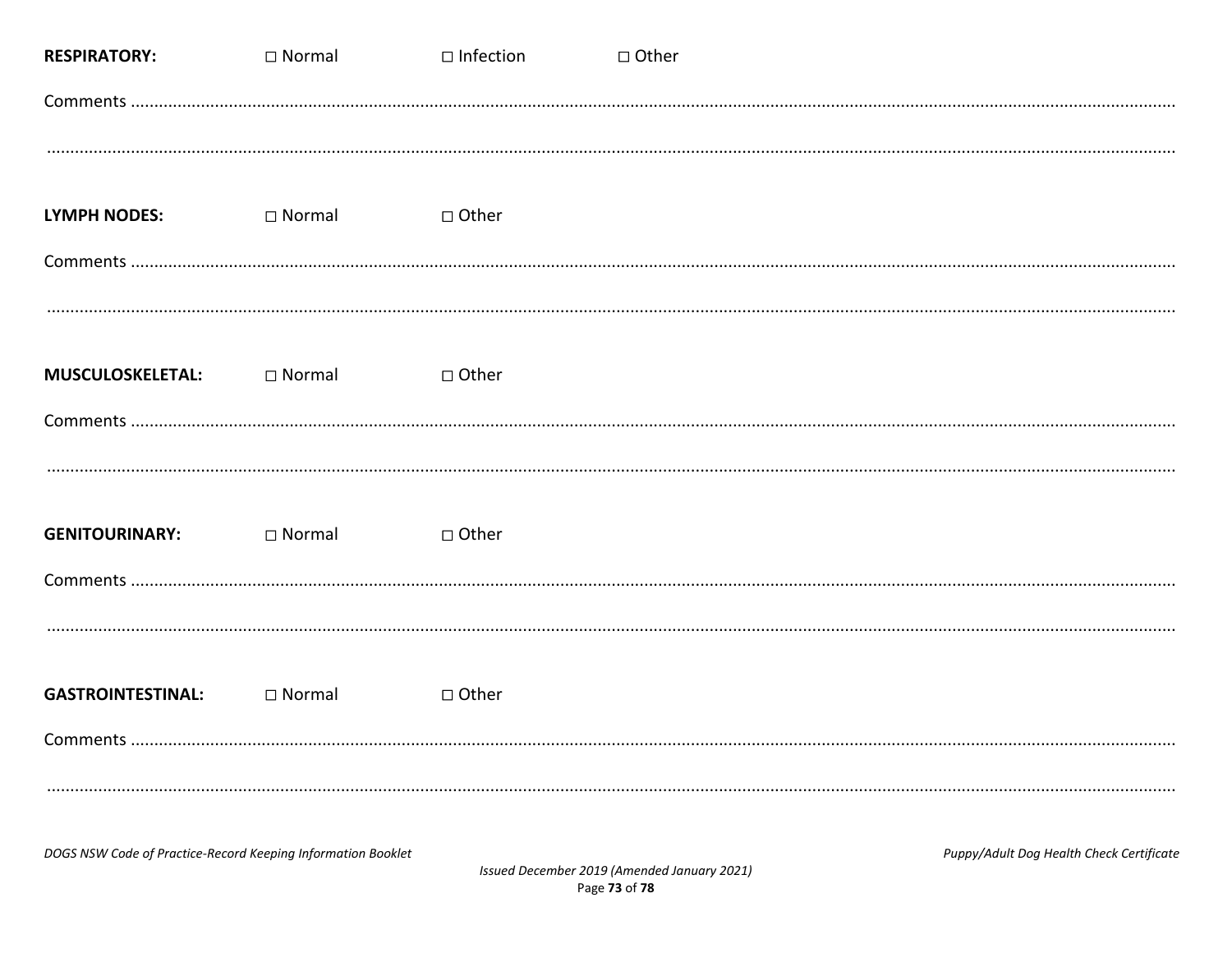| <b>OVERALL HEALTH CONDITION:</b> | $\Box$ Excellent | $\square$ Good | $\square$ Fair | $\Box$ Poor |
|----------------------------------|------------------|----------------|----------------|-------------|
|                                  |                  |                |                |             |
|                                  |                  |                |                |             |
|                                  |                  |                |                |             |
|                                  |                  |                |                |             |
|                                  |                  |                |                |             |
|                                  |                  |                |                |             |
|                                  |                  |                |                |             |
|                                  |                  |                |                |             |
|                                  |                  |                |                |             |
|                                  |                  |                |                |             |
|                                  |                  |                |                |             |
|                                  |                  |                |                |             |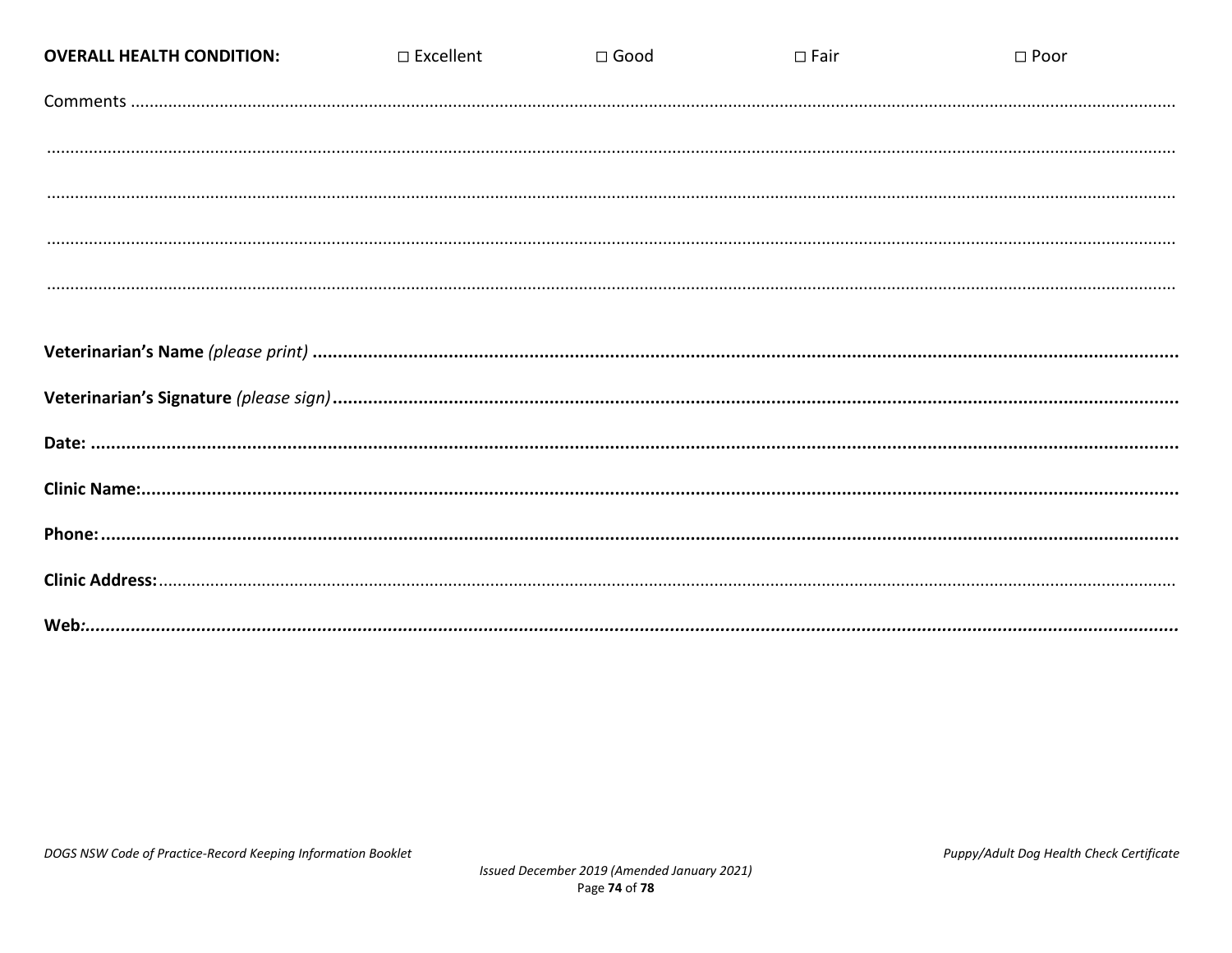## **BREEDING CLEARANCE**

To assist members with compliance with:-

- DOGS NSW Regulations Part XIII-Code of Ethics, Clauses 8, 9 and 12
- Animal Welfare Code of Practice for Breeding Dogs and Cats, Section 10

If you or your Vet have an alternate certificate, you can continue to use it in place of this sample template.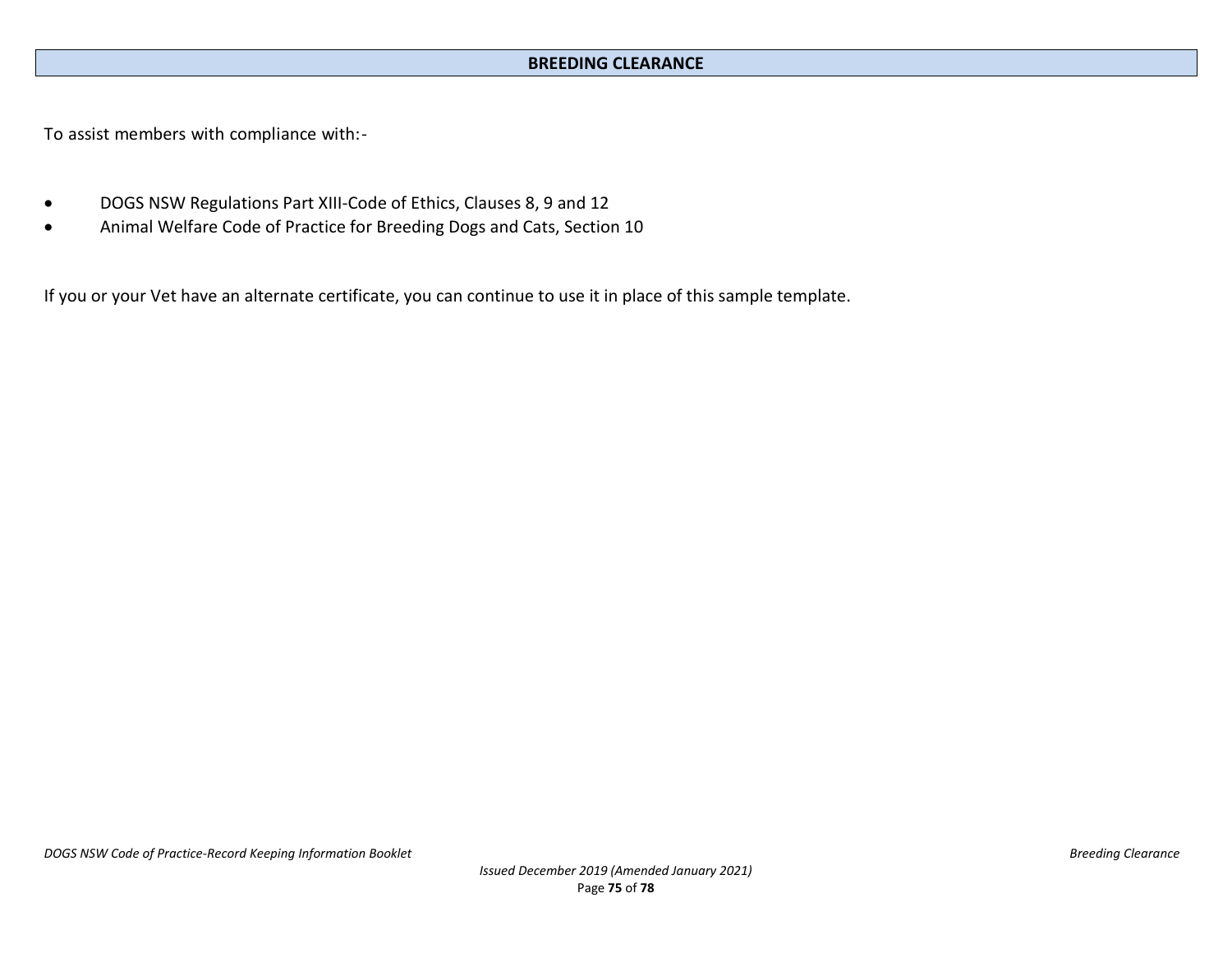#### **BREEDING CLEARANCE CERTIFICATE**

### **Bitch details**

| <b>Registered Name</b> | Date of Birth |        |
|------------------------|---------------|--------|
| Microchip number       | Gender        | Female |
| Breed                  | Colour        |        |

| Veterinary Practitioner's name    |  |
|-----------------------------------|--|
| Practice: Name & Address          |  |
| <b>Contact Number</b>             |  |
| DOGS NSW Member's Name            |  |
| <b>ANKC Ltd Registered Prefix</b> |  |
| DOGS NSW Membership Number        |  |

### **Declaration**

|               | today examined the bitch identified above                                           |
|---------------|-------------------------------------------------------------------------------------|
| being         | years of age and, in my opinion, there are no impediments to this animal being used |
| for breeding. |                                                                                     |

| Date: |  |
|-------|--|

### Comments